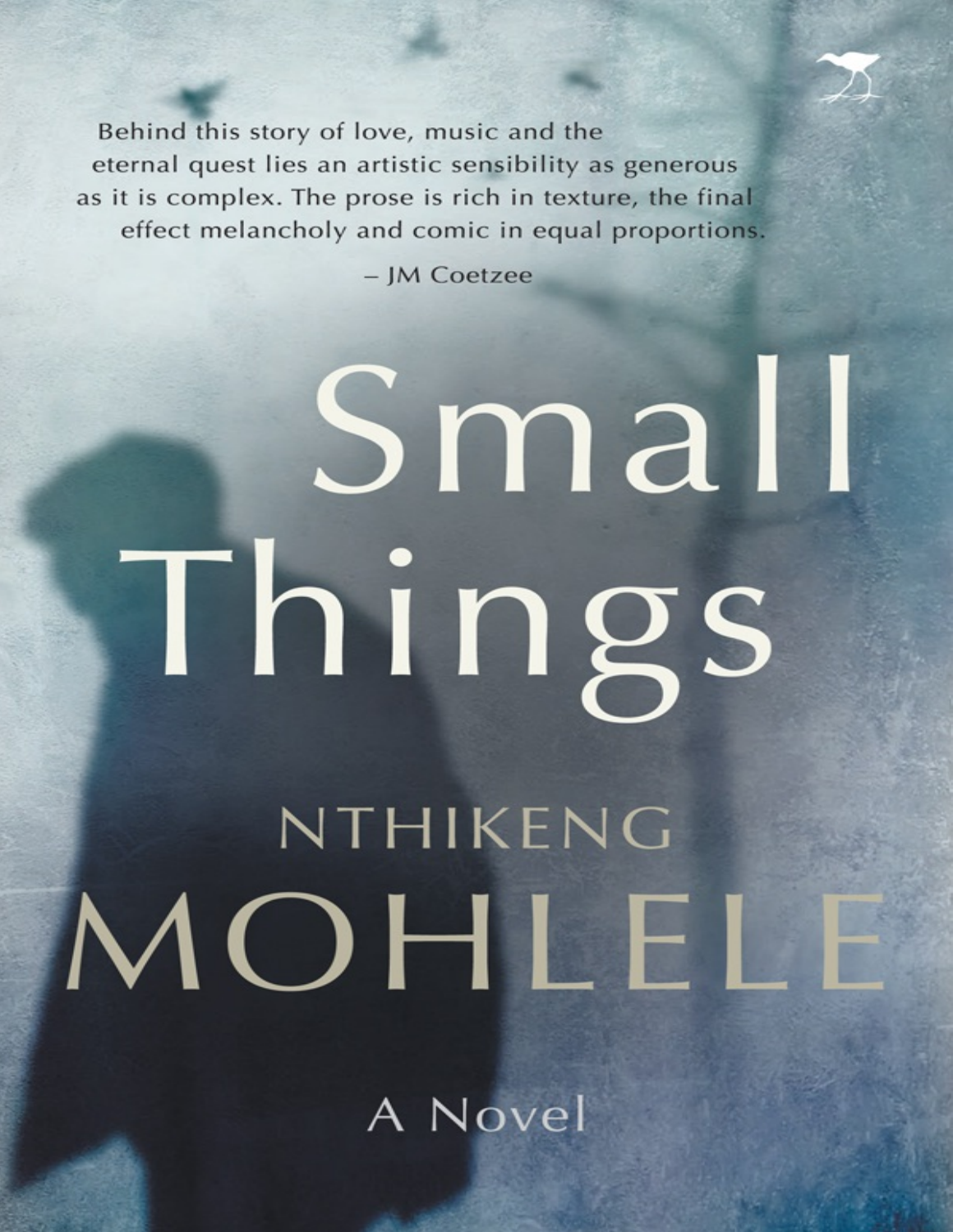#### **Praise for Nthikeng Mohlele's** *The Scent of Bliss*

*'Debut of elusive, skewed beauty.'* – CHRIS DUNTON, *SUNDAY INDEPENDENT*

*'A poetic, vividly imagined, nuanced text, a rare butterfly in modern African literature.'* – LIZZY ATTREE, WORDSETC

*'An outstanding poetic piece of work … Mohlele's voice is novel and shows a concern … for beautiful language for its own sake.'*

– PERCY ZVOMUYA, *MAIL & GUARDIAN*

*'An assured debut by a writer who wields his pen with flair and confidence.'* – ARJA SALAFRANCO, *THE STAR TONIGHT*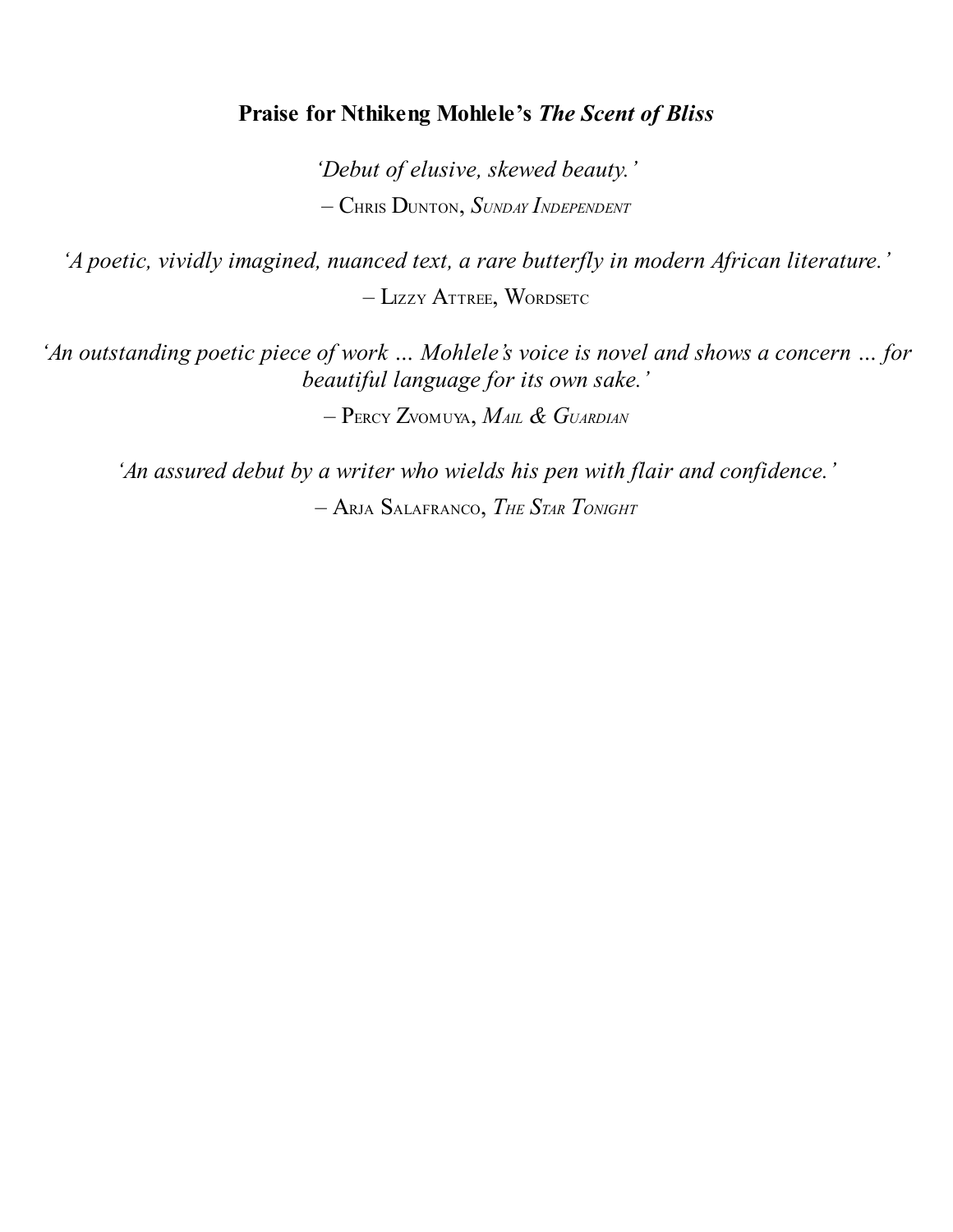# **Small Things**

**Nthikeng Mohlele**

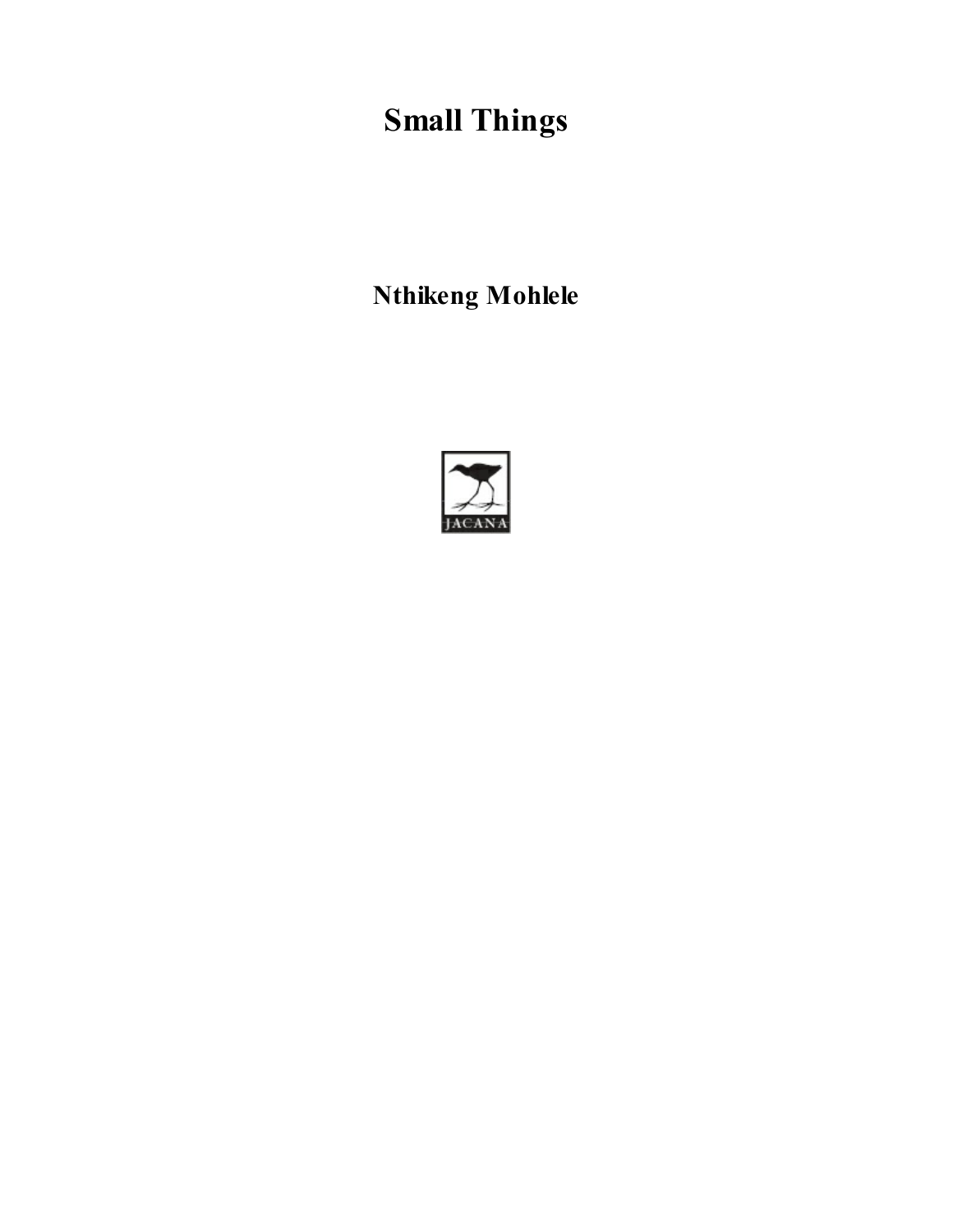First published in 2013 by University of KwaZulu-Natal Press

This edition published by Jacana Media (Pty) Ltd in 2018

10 Orange Street Sunnyside Auckland Park 2092 South Africa +2711 628 3200 [www.jacana.co.za](http://www.jacana.co.za)

© Nthikeng Mohlele, 2013 Author photograph © Oupa Nkosi

All rights reserved.

d-PDF ISBN 978-1-4314-2760-4 ePUB ISBN 978-1-4314-2761-1 mobi file ISBN 978-1-4314-2762-8

Cover design by publicide Job no. 003237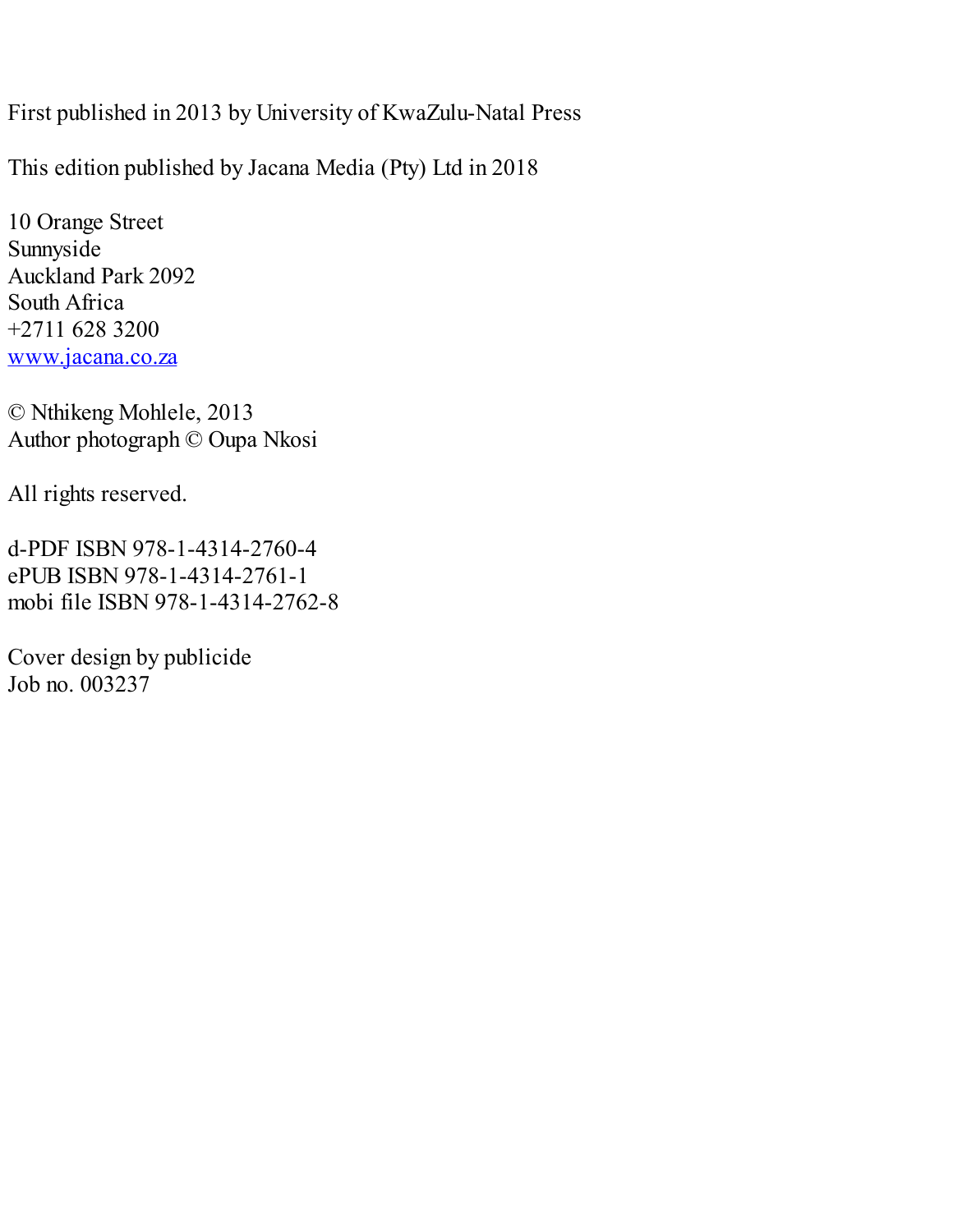*For*

*My teacher, LB Mashiane at St Bede's High School – Mpedi! My son, Lehlogonolo Mohlele – Moupo Mokganyammele … My friend, Malose Lekganyane – Kgomo Mohwaduba.*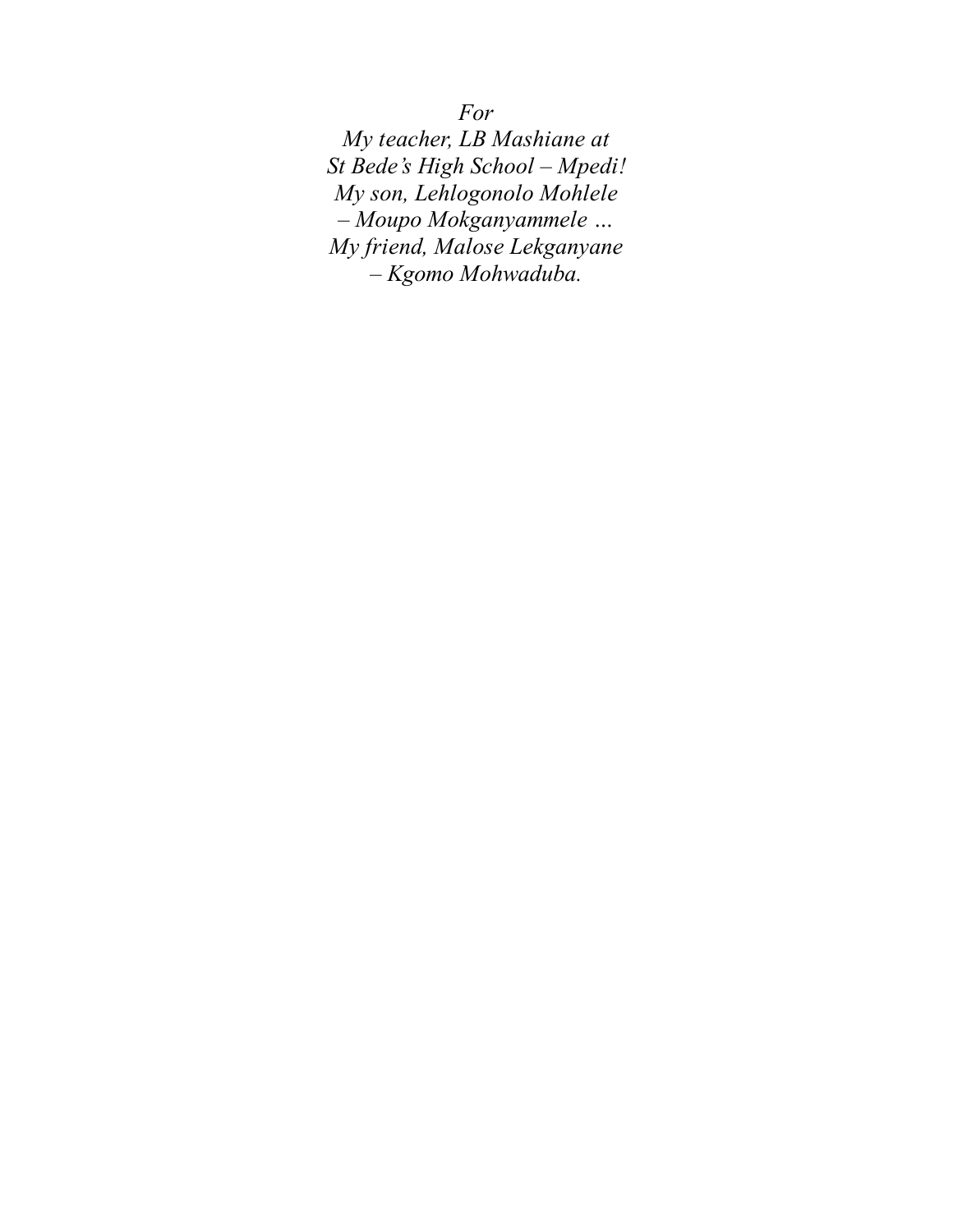*'I am the organiser of the universe and very bossy. From my right hand issue planets. From my left hand issue stars. I have to see that everything stays in order and the planets do not collide with the stars. When something threatens order and peace then I get mad as hell. But an organiser is not a dictator. An organiser takes care of everything.' – BESSIE HEAD, IN* THUNDER BEHIND HER EARS, *GILLIAN STEAD EILERSEN*

'For all our conceits about being the centre of the universe, we live in a routine planet of a *humdrum star stuck away in an obscure corner … on an unexceptional galaxy, which is one of* about 100 billion galaxies ... That is the fundamental fact of the universe we inhabit, and it is very *good for us to understand that.'*

*– CARL SAGAN*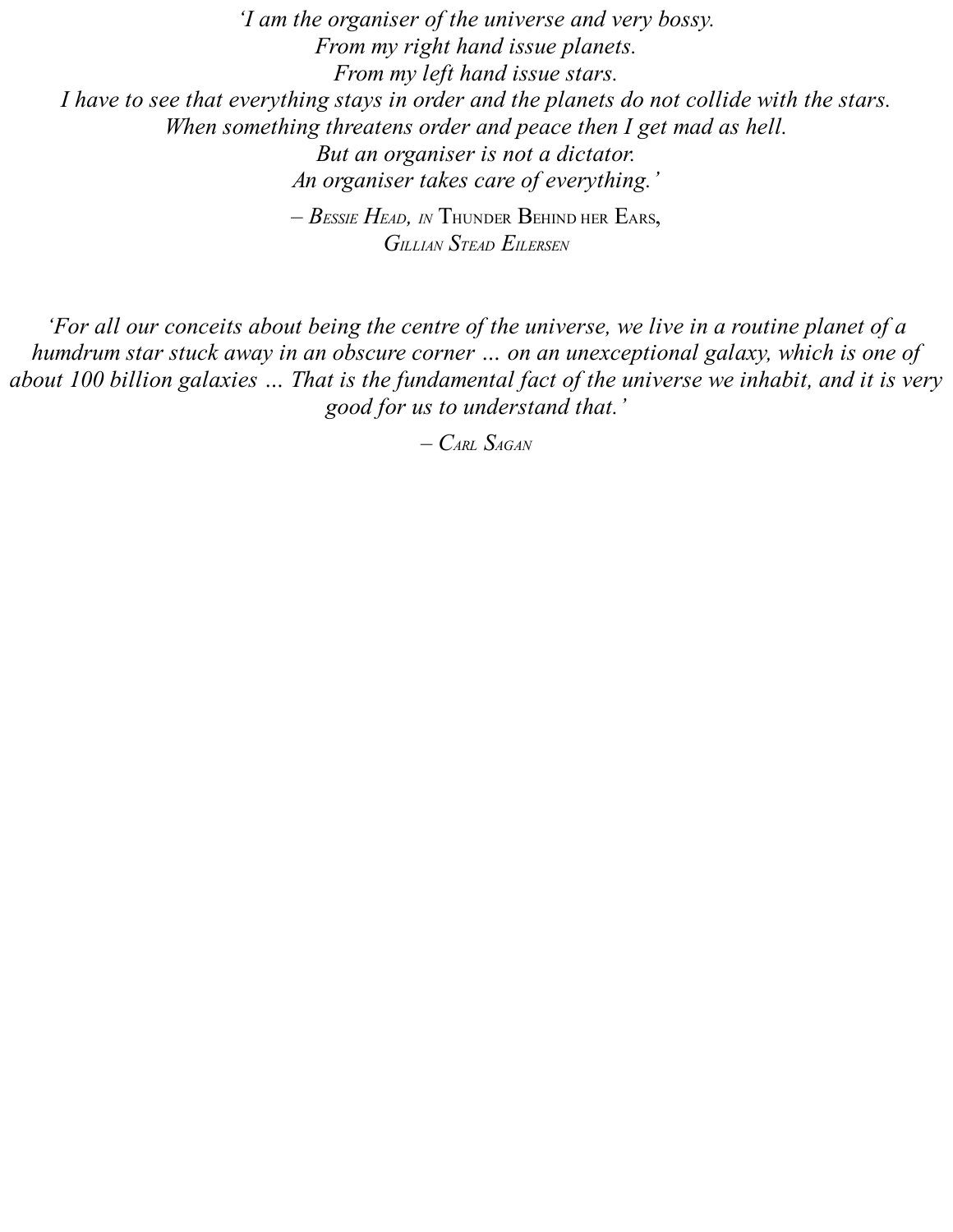## **Contents**

| <b>Life</b>       |
|-------------------|
| <b>Chapter 1</b>  |
| <b>Chapter 2</b>  |
| <b>Nausea</b>     |
| <b>Chapter 3</b>  |
| <b>Chapter 4</b>  |
| <b>Chapter 5</b>  |
| <b>Chapter 6</b>  |
| <b>Chapter 7</b>  |
| <b>Chapter 8</b>  |
| <b>Chapter 9</b>  |
| <b>Chapter 10</b> |
| <b>Chapter 11</b> |
| <b>Chapter 12</b> |
| <b>Chapter 13</b> |
| <b>Chapter 14</b> |
| <b>Echoes</b>     |

**[Chapter](#page-76-0) 15**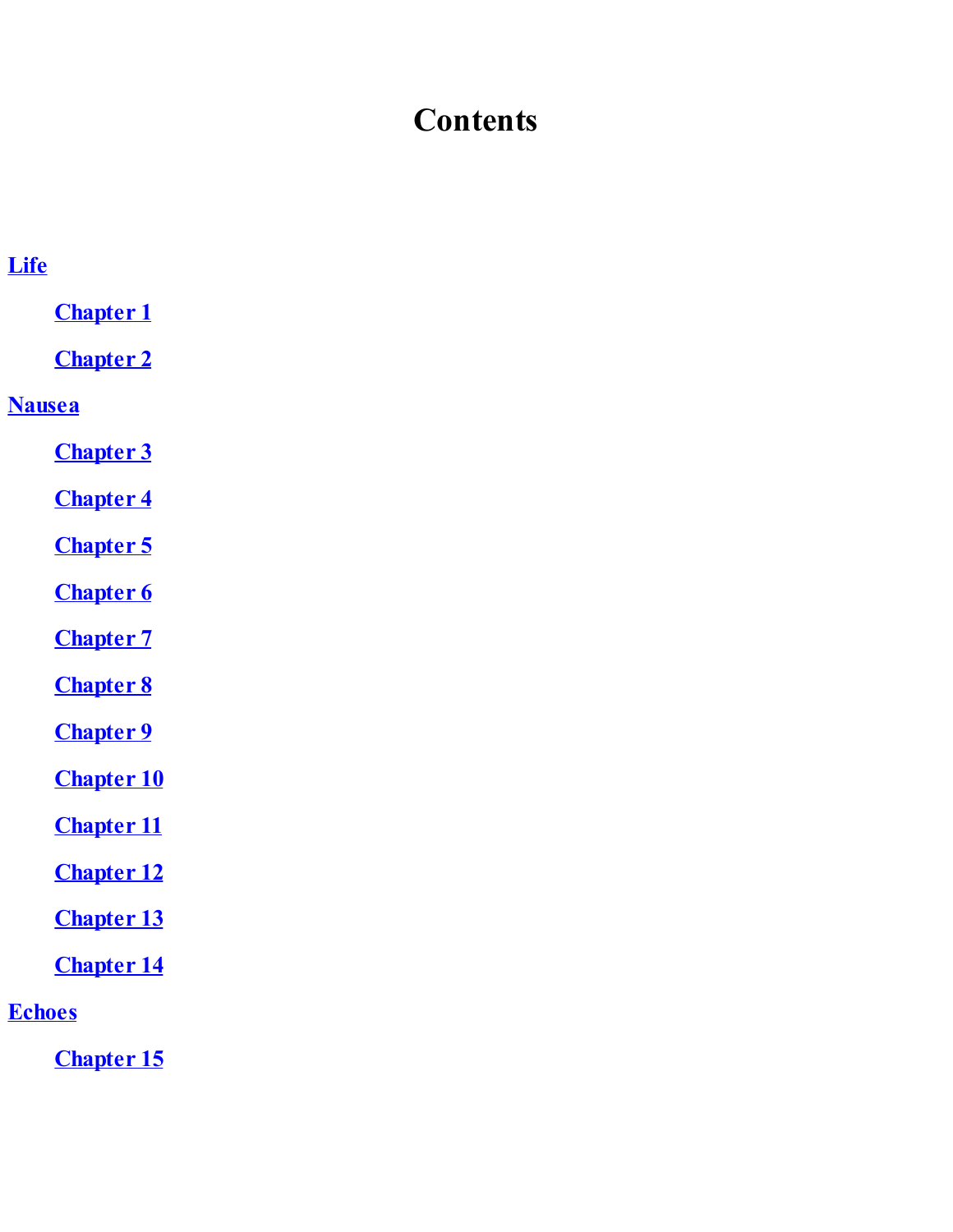## <span id="page-7-0"></span>**Life**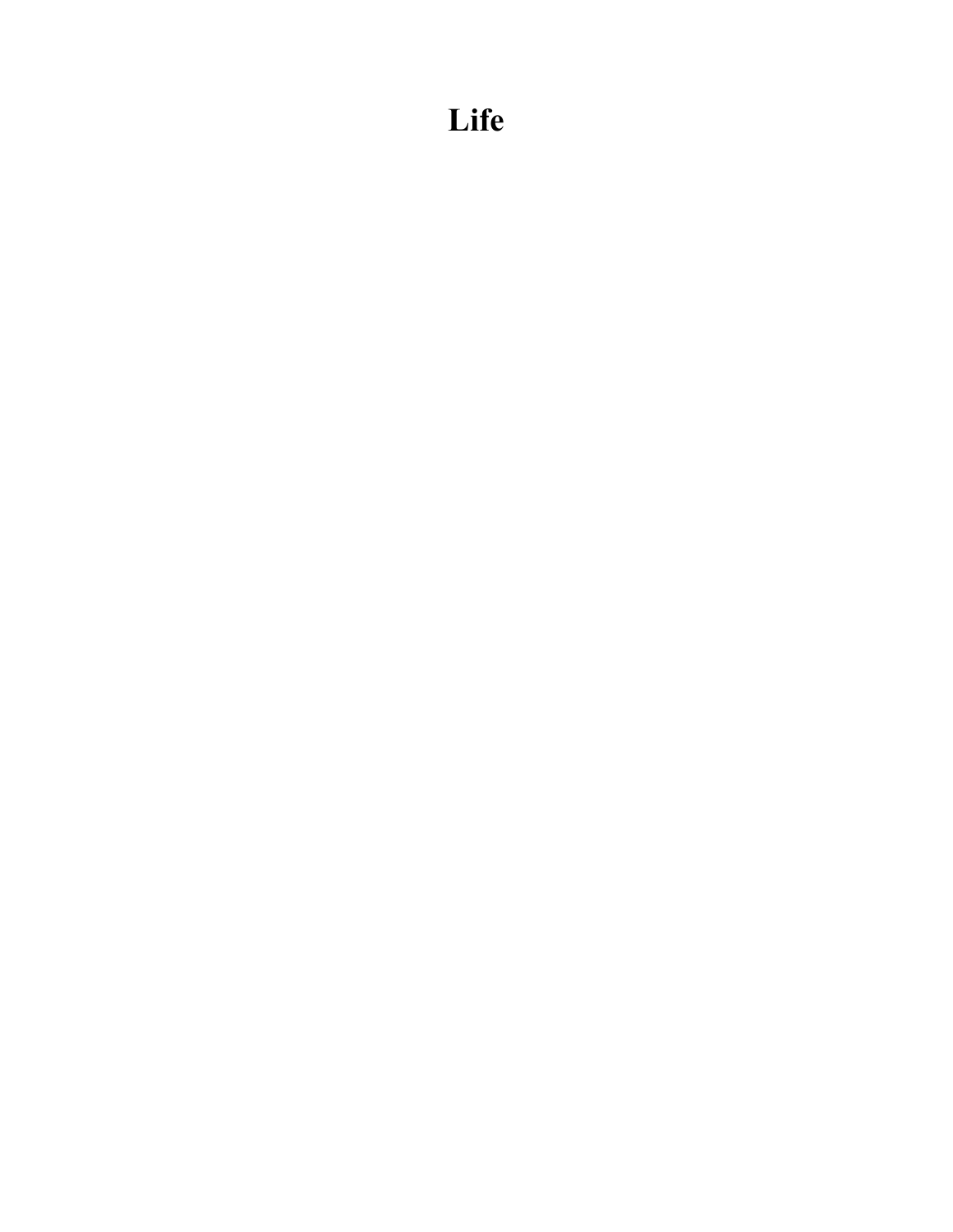I, in my own determined and peculiar ways, to certain approximate and exact degrees, don't think much of life. I am, however, never sure if this conclusion is without some blemish, some residue, however faint, of an ounce of madness. To certain inconclusive degrees, it is clear that some of my disappointments awaited me, gathering rust, years before I was born. I have reason to suspect you will find this tale unusual, but not without beauty. Threads of a spider's web perhaps, to be unwound, cautiously, a skein at a time.

 $\frac{1}{2}$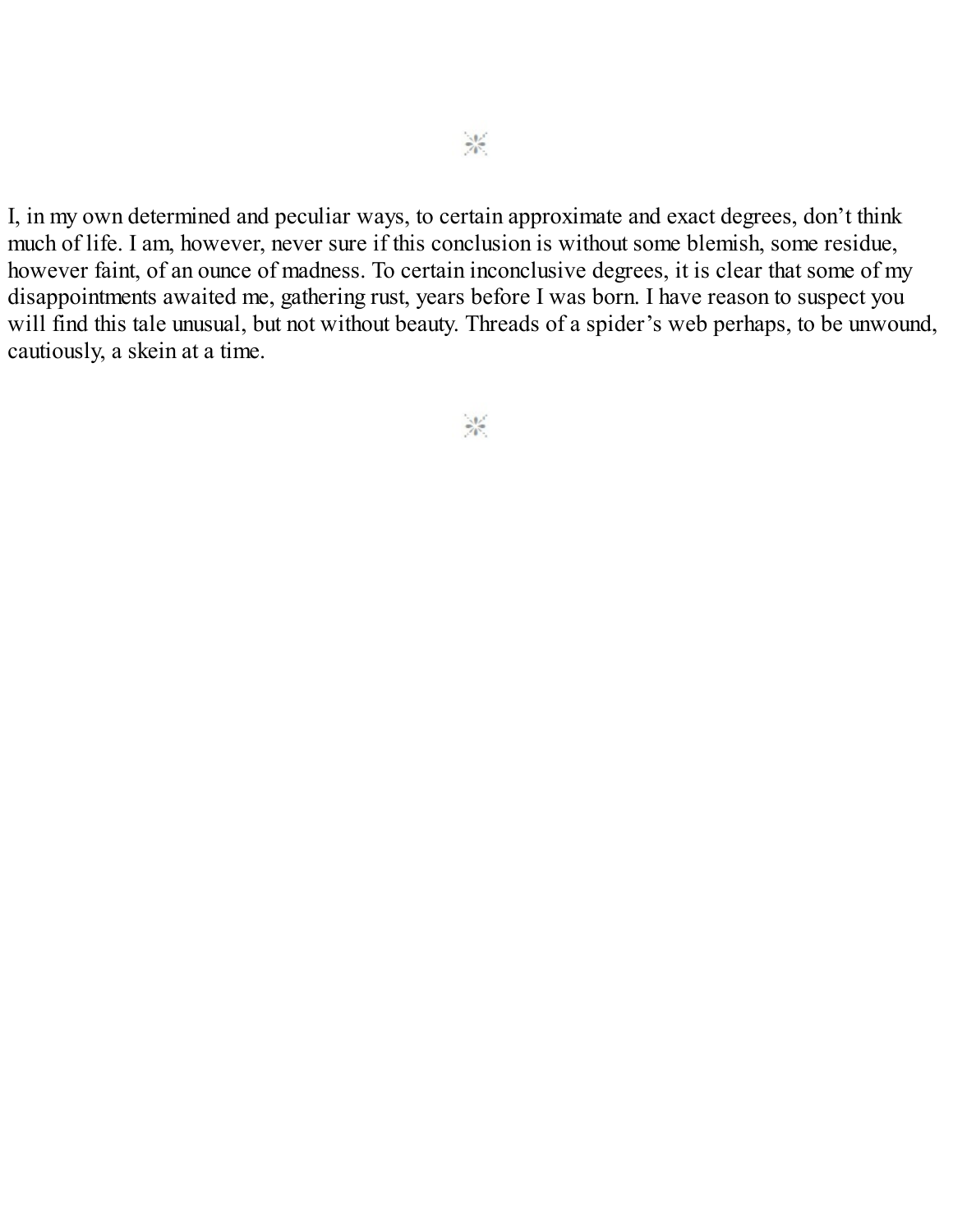<span id="page-9-0"></span>**I**, to this day, fall hopelessly in love whenever I see postmen carrying mailbags. My heart leaps at bright-red post boxes in pictures. They remind me of Desiree – the postmaster's daughter. We never exchanged much, Desiree and I. I caught her roving eye on me one morning during Mass. Hearing nothing of the sermon, I saw only this eye, a beaming light bulb that warmed me from the third row, a good twenty metres from where I knelt praying, my knees molten with love.

Seeing her absent-minded, in the company of tedious friends, aroused suspicions that I was in her thoughts. End of term, after the mid-year exams, was marked by forced labour. We cleaned the school grounds and windows in preparation for a new school term. I never joined the gardening or chalkboard-cleaning crews, but always chose to be on the window-cleaning teams, where I could, with good perspective from standing on upside-down dustbins, admire my Desiree shining classroom floors. I got generous compliments from inspecting teachers (windows shone like mirrors against the sun) – who little knew that such workmanship was done in a trance. I was like a spider on a damaged web, doing my utmost to contain my blossoming heart.

It never made sense to me why we had to endure two weeks' break between school terms – during which I almost turned red with longing. My Desiree would, when my hopes were at their highest, at the fast-advancing first day of the new term, come down with swollen tonsils. This I learnt through considered and disciplined interviews with her friends – slippery and non-committal, like goldfish dodging intruding human hands in ponds. Desiree came back to school (a week of absence!) following the tonsils assault, offered me an orange during lunch. She then woke up brave one morning, handed me a sky-blue homemade card that at first appeared blank. But as I opened it, with the care demanded by heart transplants, I learnt she had drawn a small heart at the centre. Complete with a faint fingerprint and candle wax (a confirmation of feelings known and treasured). Executed in candlelight. This awoke the poet in me. I, the same evening, penned a love note whose fire assailed the heart. I wrote: 'My love is deeper than one million seas, brighter than a billion suns, bathed in milk, fanned with tulip bunches. Shared in moderation, for fear of total combustion. Desiree. Desiree. Desiree. Come to my heart. A universe of joy. Lit by a trillion moons.' I never got a response. She would be moody and aloof.

She then promised me eternal love – 'When the time is right'. There were times when I was angry and rebellious; yet helpless. I wrote, in yet another carefully worded love letter, that it was unjust that I had to endure such blissful suffering. I never got a response. Desiree was again down with tonsils, away from school for two weeks, which seemed like eight millennia. She never encouraged my pursuit of her, nor did she discourage it. She seemed undecided, bordering on confused. Not all was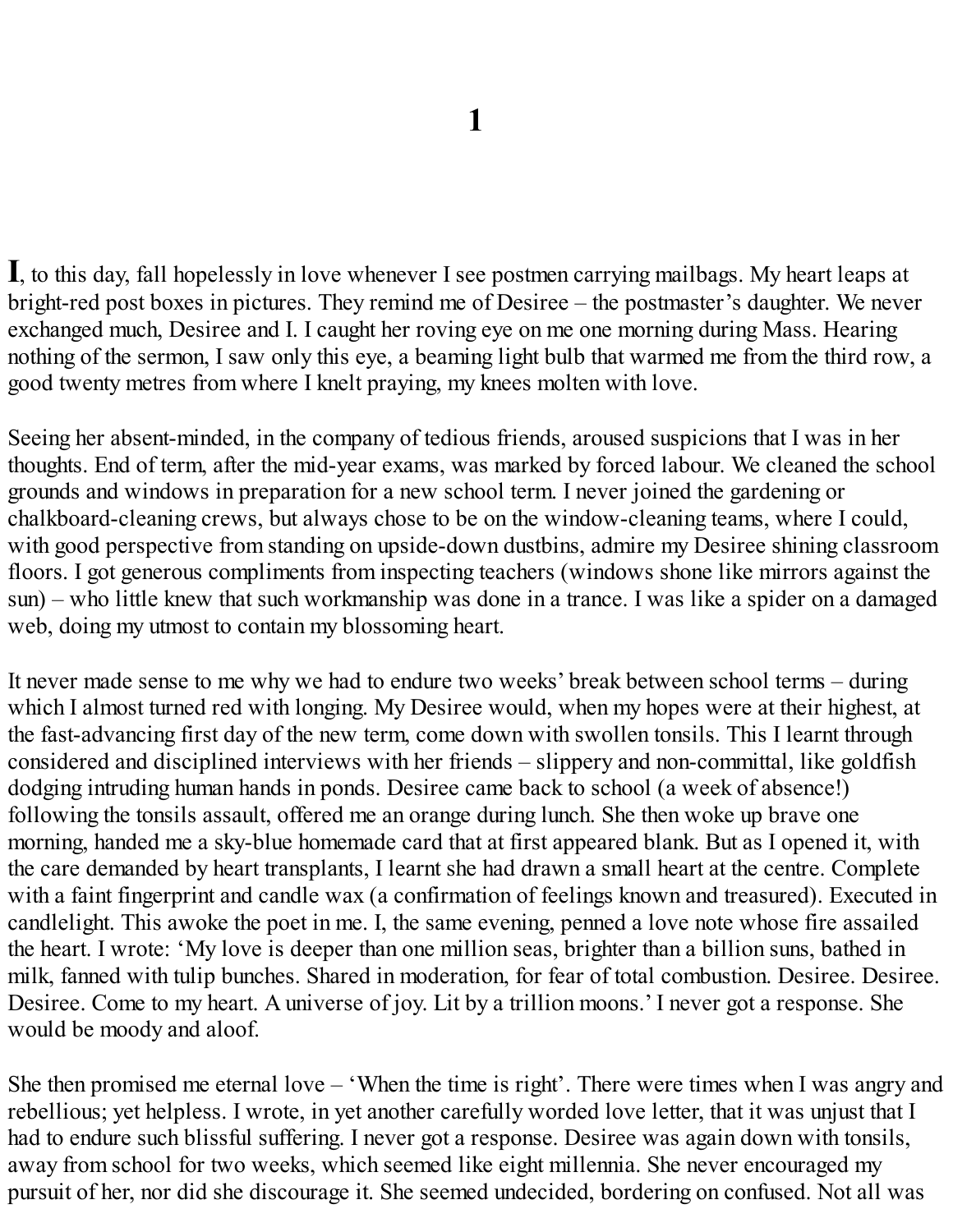covered in soot, though. There were moments when Desiree ignited hushed conversations, only too brief to allow me a glimpse of her torturous charms. It is peculiar, I know, but even now, I associate tonsils with love. In hindsight, my love for Desiree is as it always was: maddening. I visited Desiree at the post office, licked hundreds of stamps on letters to imaginary people. I mopped supermarket floors on weekends, ran errands, to earn money to give impetus to my suit. I bought small things; with big intentions. Wrist watches. Earrings. Tonsil prescriptions.

She appreciated the efforts, yet dismissed them as heart-warming but unnecessary. It took me time to learn her emotional compass – which often spun out of control. I hung on, learnt and unlearnt bizarre discoveries, reassuring compromises, brutal rebukes. I could recognise Desiree's singing or laughter in a hall full of people; even if there was a thunderstorm. She knew this, and I suspect it meant a lot to her. That was why I once inquired if she ever thought of me, to which she, with fire in her eyes, countered: 'What do I have to do for you to leave me alone?' I was beyond bliss. The rebuke was a step in the right direction. Preferable to her more direct protests, the famous: 'Stop staring at me!'

 $\frac{1}{2}$ 

I was born in Sophiatown, the Chicago of South Africa. Benevolence Place was, the day Truman bombed Hiroshima, converted into a Catholic sanctuary for abandoned, orphaned souls, of which I was one. A popular rumour says my father, a contract miner in pursuit of gold, died in a blasting accident. No one knows for sure. I never met my mother. I grew and was schooled around monks, who were quick to say tersely: 'You do not have parents.' Benevolence Place was the only world I knew: Crosses. Church bells. Hymns. Orphans. Our heads were shaved, our existence timed, our opinions disregarded.

Father Goebbels assured me there was no greater relief than unburdening, humbling oneself before the Lord. It puzzled me that he always picked on me, kept nudging me to go for confession. To be one with Christ. I was curious, hesitant, non-committal. I thought: why would Father Goebbels think me guilty of such sordid sins at primary school as to warrant emergency confessions? It took Desiree, accusing me of heathen tendencies, to make me finally relent. I untied knot after knot of my secret worlds: the meat and left-over food heists at Benevolence Place kitchens; peeping at urinating monks. A selection of lies told in no particular sequence. To make life easier. My confessions to Father Goebbels were mostly made up. Mild sins. To get him off my back. The confessions never included my nocturnal escapes to Gold Street, to spy and listen to wails of drunken pleasure in the dark. Lord bless that whorehouse, with its varied paying errands: 'Call Lucy for me, say it is Wilfred.' Sixpence for errands, four pence for spying. I sinned. For Desiree. For love.

'Ask for God's forgiveness then, my son,'said Father Ben. I was, all along, convinced I was talking to God Himself. But the voice, of a sombre yet amused Father Ben, hiding behind the confession box, caused me untold embarrassment every time our paths crossed. Each time Father Goebbels said: 'God loves *all* his children,' I asked, irritated: 'Doesn't God ever tire of hearing the same prayers over and over again?' Father Goebbels warned me against such erratic thinking and, visibly annoyed, said everything has its place in the universe. 'Don't be like your people, bowing to dead things in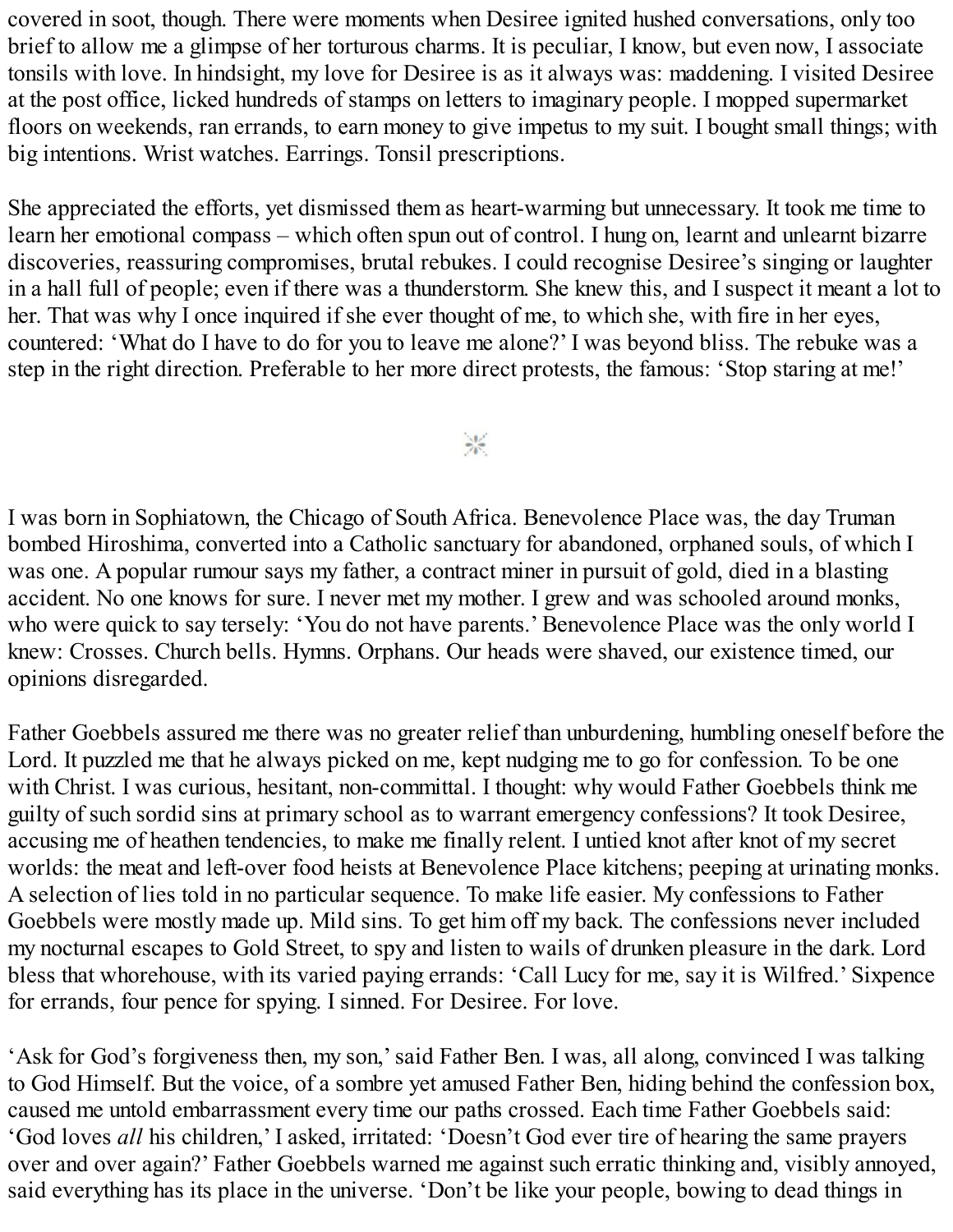search of salvation. Don't engage in satanic rituals, drumming to evil spirits. Refrain from lust, voodoo and greed, and from polygamy. Why does a man need three wives, if not to satisfy base, wild instincts? Jesus – only He is the way, the truth and the life.'John 14:6. If everything indeed belonged somewhere, I pondered, why was Desiree blind to my adoration of her? Why did Jesus allow such persecution?

Father Goebbels expected us to do odd jobs in return for sanctuary: remove weeds from flower beds, collect and distribute mail, ring the church bell on general and specific occasions. I was a captive of that bell, in all kinds of weather. I imagine the bell grew tired of me, as I did of it. All Father Goebbels needed to do was frown, and I knew. I would run to the tower, yank that rope to the deafening din announcing Mass or afternoon prayers. I ran in for Mass, rang the bell again to mark the end of prayers. It was only then that I was free – yet under Father Goebbels's eagle eye, his sour smiles.

For reasons known only to him, Father Goebbels concluded I was never to be trusted with anything. Not even removing weeds from the vegetable gardens, or remembering to ring that wretched bell. There was always his hostile eye, his lemon smiles, following me around. He was creepy: like an uninvited, cynical mortician at a wedding reception. The Dutch, said Father Goebbels, came to the Cape in 1652, to establish a refreshment station. To save sailors bound for the East from scurvy. Such simple-minded fools. Why endure the wrath of the sea, risk losing your teeth and drowning, for a few bags of spice? Father Goebbels refused to answer why most black people I knew shone floors, dug furrows … a life of servitude. He exploded, catching the class unawares: 'Why don't you stand the hell up and come teach this class then?' I sat still, petrified.

 $\frac{1}{2}$ 

Sophiatown was myriad heartaches: souls stabbed in dark alleys, covered with newspapers and flies come morning. Police lining loitering people up against police vans, frisking them, demanding answers to petty things. Pass books. Places of employment. Lodgings. Intended destinations. The Americans and the Spoilers, mob figures, cruised the streets with their maroon and cream Oldsmobiles and picked unwilling beauties up off dance floors. Like one picks cherries off a birthday cake.

Yet you heard staccato and other breeds of laughter. Midnight wails, too. How was it that amid open sewage, such laughter was possible? That self-taught pianists, painters, writers and unassuming philosophers saw and expressed life with such devastating clarity? It was as if skulls were not being cracked with batons, torches not shone on naked lovers during planned and impromptu raids. Happiness, I found, was a strange creature. While the gramophones wailed, while wedding songs filled romantic summer nights, rumours abounded that Sophiatown would be demolished.

Drunks in the streets sang and stumbled down Gold Street (shebeens, brothels, dagga dens), their jollity interspersed by moments of clouded introspection. I endured Father Goebbels's lemon smiles; until I grew pubic hairs, expressed the most ungodly sentiments I could dream of. I was kicked out of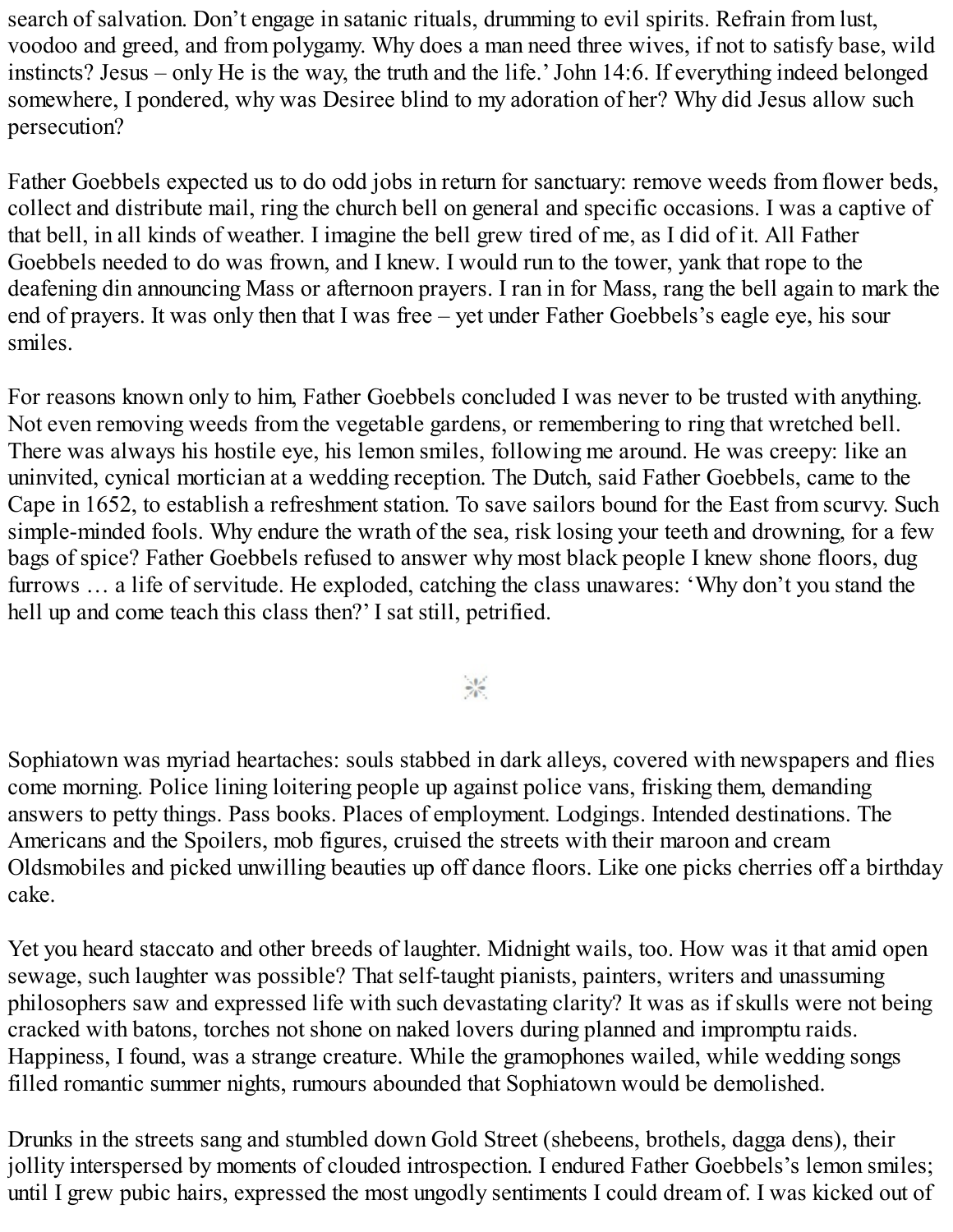the orphanage, accused of being a demon. My youth was, upon leaving Benevolence Place, consumed by a single urge: to charm Desiree. My night prowlings were never about blowing air onto feminine navels, but lonely hours spent in the Odin Cinema or Back of the Moon. Like a stray dog. In search of not food, but meaning. I hung out with Bra Todd, a respected newsman, with a taste for American swing. 'Everyone is a politician,' he growled, with his infectious laughter. We listened to records, while I polished his shoes, helped with the dishes, and learnt sophisticated ways to woo a lady. I was terrified to let my feelings be known, so although Bra Todd looked out for me, I refrained from burdening him with my Desiree misfortunes. He was her uncle and, as such, had full command of her attention. How I envied him! I, at fifteen, between bouts of pleading with Desiree (silent, helpless despair), spent many late nights with Bra Todd in newsrooms, as a willing apprentice.

I spent most Sundays at the Odin Cinema, enthralled by competing ensembles: dancers, jazz bands and choral music. Desiree sang for the Fleeting Birds, a group that specialised in church tunes. I, like a man possessed, shuffled between bodies in the overcrowded performance hall, for a view of her. Desiree was always the last to walk on stage, and my sanity momentarily escaped me every time she sang the lead in 'Amazing Grace'. Everyone agreed that the grace was truly amazing – and so was the line of suitors. I made sure I pleased Bra Todd; knew that none of those rascals with pulsating hearts would dare to touch my Desiree. Desiree and I had an understanding, fraught though it was; raging love torrents received with lukewarm courtesy.

Her voice, rising through the performance hall, assured all that God would one day take a stroll through Sophiatown and, as Father Goebbels was fond of saying, 'set the crooked paths straight'. Bra Todd loved Desiree who, in his estimation, had the subtle charms of a fleeting breeze. He would play Louis Armstrong records, his favourite being 'Kiss to Build a Dream On'. I embraced my role of accidental houseboy – for its proximity to Desiree. It never mattered what was thrown my way: cleaning muddy boots, scraping burnt casserole dishes, or the occasional debt-collection voyages – complete with Bra Todd's warnings: 'Tell Joel I have only anger to express.' I loved seeing grown men shiver, mumble incoherent explanations. I collected debts as old as three years – where some debtors suffered bloody noses even after paying in full. I was, by comparison, the safest citizen in Sophiatown. Those in the know would simply say: 'That is Todd's boy, stay clear of him.'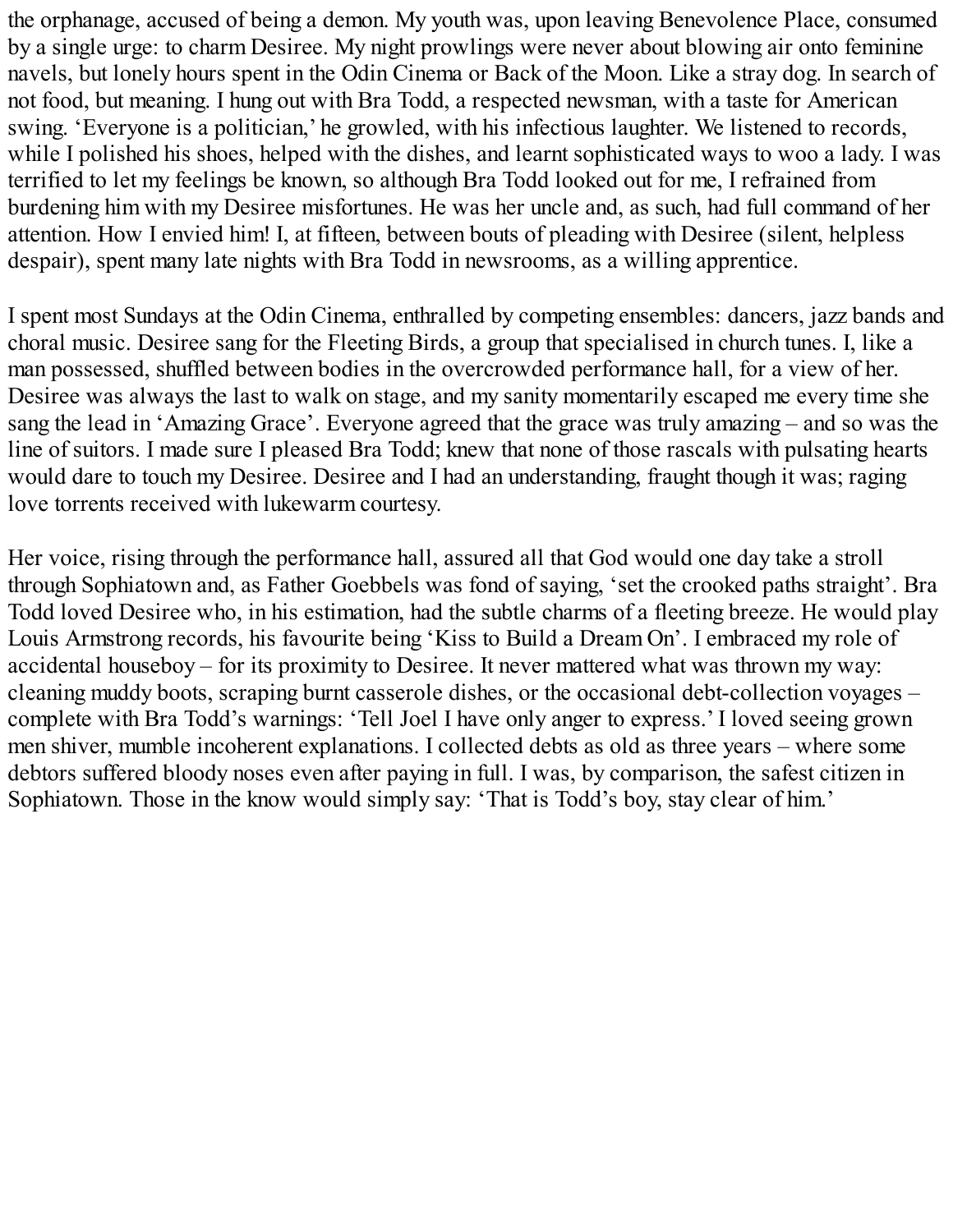<span id="page-13-0"></span>**T**he demolition rumour proved to be true. I watched as government lorries moved human cargo; observed Meadowlands, Soweto, sprawl into a majestic, flamboyant eyesore. A place of explosive cocktails of despair, possibilities, limitations. For me, there was something more devastating in the move to Meadowlands: Desiree went to live with her uncle in Alexandra Township; sparking in me sporadic fits of rage that left me drained and ill tempered.

From an Indian shop in Mayfair I bought a second-hand Remington with a faulty ink ribbon that I had to nudge into position every three sentences. My ponderings became letters to the editor, evolved into seething opinion pieces, ending in an offer for a column a few years later. Bra Todd's cautions were clear: 'We love the venom, but tone it down. Or you are as good as a corpse.' It was impossible, having venom I couldn't use, of which I was permitted to emit only small doses. The Venom Debates became explosive newsroom outbursts, ending with surly resignations like: 'Suit yourself; it's your life.' The worst was when Bra Todd simply ignored me. I knew: tone it down.

Just because you do not take an interest in politics doesn't mean politics won't take an interest in you, says Pericles. 495–429 BC or thereabouts. I remember the piece vividly, copied out with a blunt pencil from a maroon leather-bound book, overdue by several days, making the librarians furious. I well recall that book: its coffee stains, the faded gold lettering proclaiming *Greek Philosophers*, the dead cockroach with its abandoned wing on page 322 and the rest of its corpse and crushed antennae preserved on page 548.

I took a walk to the *Daily Argus* entrance below, shared the contents of my lunchbox with eager pigeons, jostling for the best position next to my charitable hand. The sun cast gold light spells on the newsroom windows. An assortment of cars was dotted around the parking lot under the yellow afternoon light: Cadillacs. Valiants. Oldsmobiles. Constancias.

The weather changed without warning. A gloomy, tempestuous storm stalked the cityscape. It hit Johannesburg sooner than anticipated, dropping nipple-sized hailstones. Palm trees in city parks bowed obediently to God's invisible hand. Wind blew water against window panes, causing blurry vision. Bad-tempered lightning and sudden thunder bullied the senses.

I rushed back into the newsroom, just in time to catch a phone call. 'Bastards!'said Bra Todd. 'You are on the list.' I was not surprised. A yellow Ford Cortina had tailed me for some weeks. The vehicle occupants, weird-looking men with sweaty armpits, following me around, tapping my phone, making me nervous. My indifference to my pending arrest intrigued them. How was it that I continued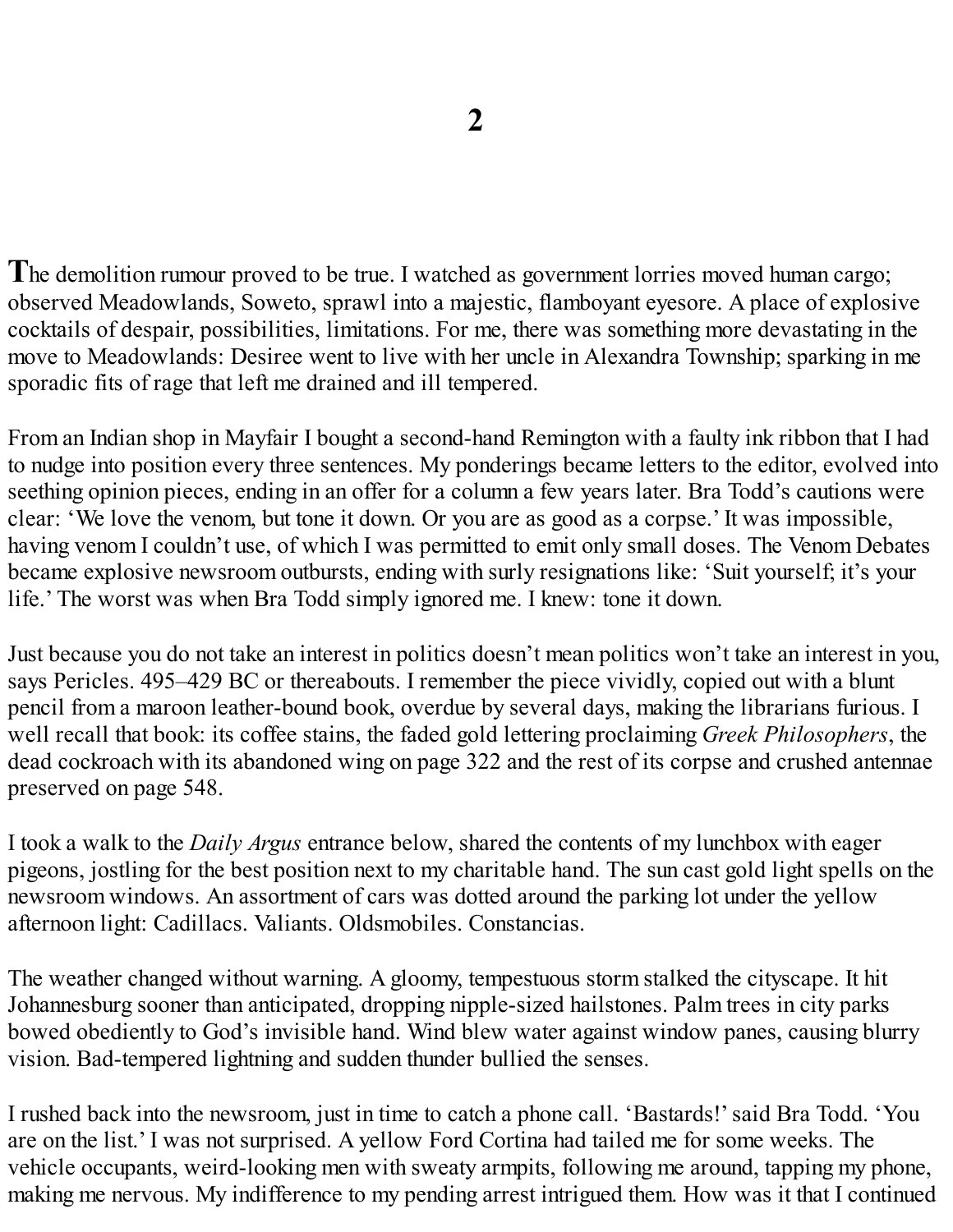with my blighted routines, as if there were no noose dangling over my head? I risked working late. The 10:00 pm curfew was simple: no African permitted on the streets – your desires and tragedies notwithstanding. I spent my thirty-third birthday transfixed behind my desk. Thinking.

#### $\frac{1}{2}$

I arrived home at dawn. The yard was swarming with police vehicles. My heart thundered. My throat was aflame with helpless fear. The house was being ransacked, sniffer dogs led to cupboards, intruding into every imaginable space. There was dog hair on my towels, my bedding, my cheap curtains. I asked politely what the commotion was about – to which a uniformed figure advised: 'Do not interfere with lawful police business, Kaffir.' Though the officers were mostly polite and though they explained very little, their sombre search suggested there was something great at stake. The team leader, who had ignored me thus far, introduced himself as Major Joubert. Lead investigator. 'You have to come with me. Answer a few questions,' he said.

'Who exactly are you looking for?'

'You. Come with me. To that Ford by the gate.'

I froze. Major Joubert's terseness hinted at agitation: 'To the car, please.'

No handcuffs. No explanations. No force. I was warned: stop your nonsense. *Of dan gaan jy kak* (or you're going to shit yourself). There was no further talk. Major Joubert signalled and his officers slowly shuffled out, torch beams still bouncing onto the walls, the coal box. Soweto was graveyard silent.

#### $\frac{1}{2} \frac{1}{k^2}$

I penned an article, all of three thousand words, 'State of Neurosis', the next morning. It was published on the front page of the *Daily Argus*, sparking furious anonymous support letters to the editor. I walked home to Soweto three days later, after killing time in the newsroom, to find Major Joubert's yellow Ford parked at the gate. He looked at me, lit a cigarette, shook his head in pity and disbelief. He, before throwing me handcuffs, said: 'You put me in a very awkward situation, Che.'

I sighed. 'What is the charge?'

The four detectives accompanying him stirred against the walls. He shook his head, commanded: 'Let's go.'

I was blindfolded, driven to Republic House, an infamous interrogation facility nestled on a hill, hidden behind high security walls, its secrets further entombed in intricate foliage. The amount of questions I was asked generated enough paperwork to cremate an average-sized corpse – yet there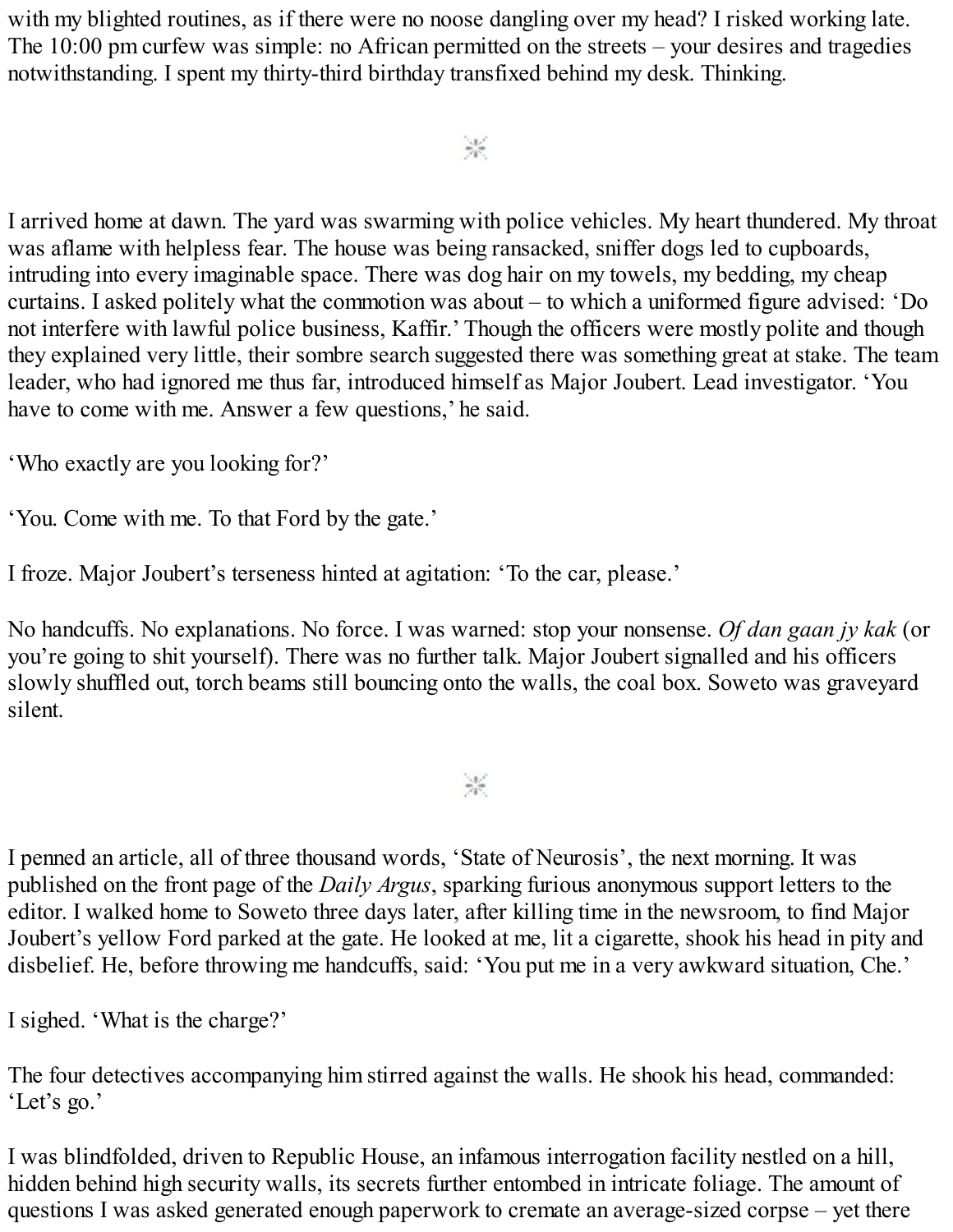seemed to be no end in sight. The questions kept coming, in different guises, alternating tempos. None of the documentation explicitly bore my name or related to me in any way.

Days and nights dragged by. Midnight interrogation sessions were mostly about specific poets and editors – whom Major Joubert accused me of knowing and, worse, sharing treasonous pursuits with. He was irritable, often dejected, and without doubt disillusioned by his interrogation crusade. There were obvious lapses in judgement on his part, in the way some questions seemed designed to pass time rather than establish deep-set treason.

Major Joubert poured me coffee, explaining why justice was such a slippery slope; why it was, for a selection of people, necessary to follow long processes, weed out any contradictions, in pursuit of justice, in its purest form. He said it sometimes meant that things were left as they were. That did not mean there was an absence of justice or guilt, but that the purity thereof was in doubt. In such cases, he said, fixing me with a stare, even treasonous rogues are set free. Guilt, he said, like truth, does not end with establishing the facts, understanding the motivations, confirming and apportioning blame. Philosophical, that Major Joubert. I protested: 'If you are going to line me up against the wall with a firing squad, do it quickly. I have no time for your theatrics.' The major simply shook his head, stifled a yawn with the back of his hand. A skinny man of average build, clean-shaven, with a pleasant smile; more suited for packing watermelons and tomatoes in supermarkets than hunting down rebels. He looked at me, a gentle smile playing on his ruby lips, and said: 'I have all the time in the world. The question is: do you? Thousands have sat in the exact same chair as you, answering and dodging the exact questions being put to you. Look, I have a comfortable bed, three adorable German Shepherds, a wife who abhors me as Adolf Hitler risen from the dead. Can you believe it? We can end this thing and go home. It is up to you.'

My 'misguided insolence', as he termed it, caused me several years in solitary confinement. I was driven around farms in rusty labour lorries, broke my back digging potatoes under police guard. The routine was predictable: ten hours under lock and key and practically every waking minute digging furrows, clearing bushes, moving and carrying logs and timber. My body ached. I longed for the comfort of the newsroom, the park pigeons, Bra Todd's gramophone. What wounded me most was not the back-breaking work but being commanded to do things against my will. And the food! Stale bread and jam that tasted like motor grease. You could not feign sickness, and everyone in the work groups – condemned men fished from Johannesburg prisons, accused of the most imaginary crimes – knew you had to have your bowels hanging out of your anus to be even remotely considered sick. We mixed mortar on construction sites, chopped truckloads of wood for God knew which furnaces, dug graves and buried paupers, pruned trees wherever such a need arose. We developed friendships, learnt of appalling accusations, laughed heartily at our misery.

 $\frac{1}{2}$ 

1976 seemed like nine years folded into one – tense and unpredictable. A skew friendship blossomed between Major Joubert and I, away from the guards on the watchtowers. We, on some occasions, spoke through my cell window. By his own admission, Major Joubert was not sentimental. He had no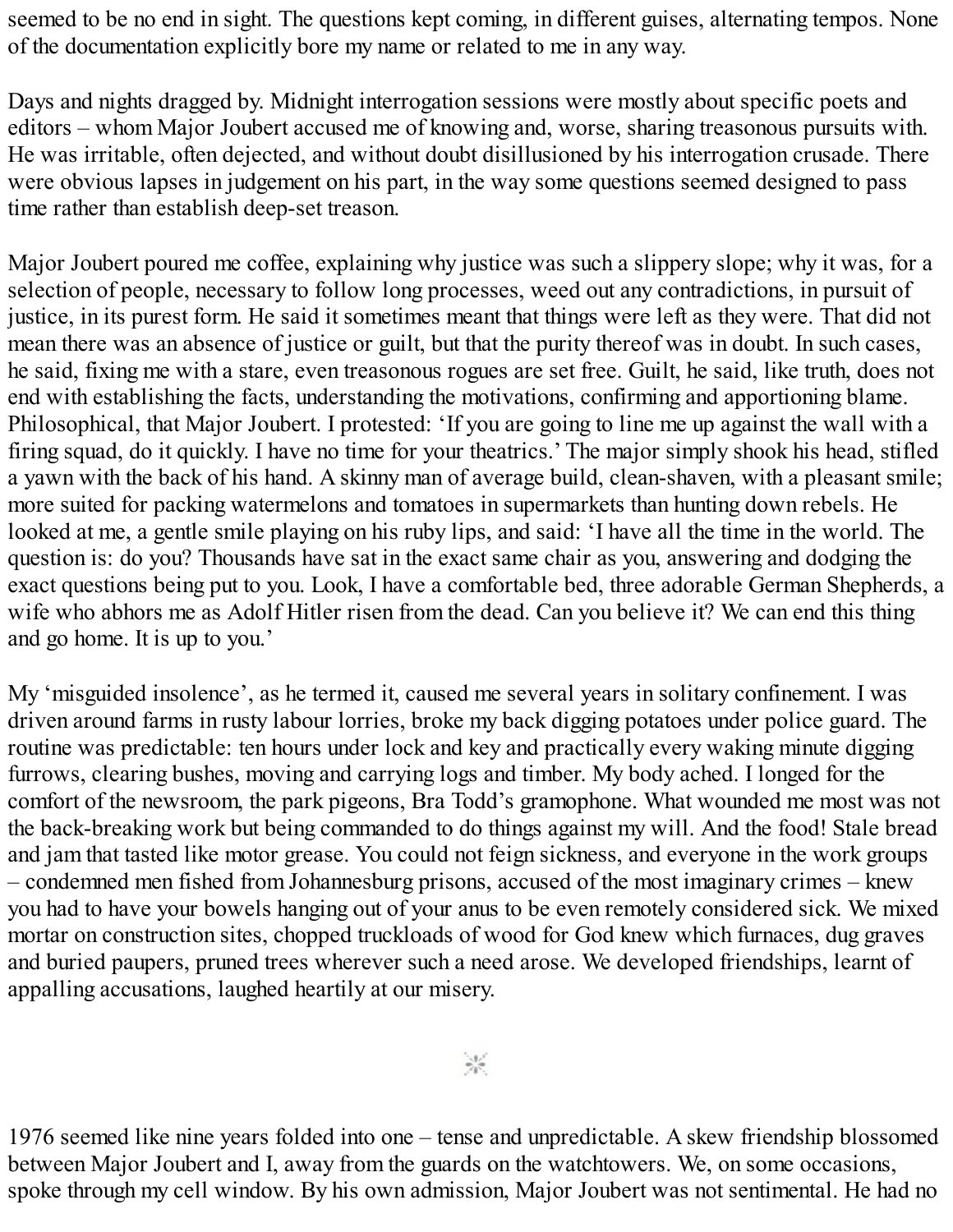ear for music but was a great admirer of explosives instead. Cesaria Evora, Sarah Vaughan, meant nothing to him. He dreamt of leaving the police force one day, to try his hand at farming. Vineyards. 'Farming and music go together,' I warned him, 'for both depend on some dose of grace, of patience. It is not quite like digging rifle butts into the ribs of people. Grapes can't be scared into blossoming.' My guidance was not heeded. 'What is this Soweto nonsense, kids burning their schools, clinics then?' A beat. 'Do you want kids with their brains on the tarmac? Have you any idea how bad that makes us look? Will you take responsibility for the loss of lives?'

 $\frac{1}{2}$ 

Major Joubert was indifferent during 1977, irritated by my persistent silence. 'It is not that bad. All you need do is tell me who you are working for. Why this obsession to embarrass the Republic? We are not against newspapers. We take exception to crude opinions, to aspirant revolutionaries. To seeds of public unrest.' He looked into my eyes, tapping the interrogation room table with his knuckles. Then, as if overwhelmed by being the bearer of bad news, said: 'Steve Biko is dead. He was arrested at a roadblock outside King William's Town, outside of his banning area.' He lit a cigarette. 'A hunger strike. Well, some scuffle with the police, but nothing serious. Poisonous, that Biko.' He signalled to the guards on the watchtowers, clasping automatic rifles, dozing to breaking news on squeaky transistor radios. I heard a truck drive off as I eased myself onto the chair. I thought: confinement. Under vast blue skies, surrounded by blooming foliage. Beautiful.

Major Joubert came back at the crack of dawn, with more news from home: Bra Todd had died. He endured broken ribs and blue eyes, retelling the same truth: that he never had discussed any revolution with me. That our late-night sessions at the newsroom were of a personal nature. Nothing more. He was dragged out of the newsroom to undisclosed locations, beaten to a pulp. Mauled by police hounds. Submerged under water. Electrocuted. Yanked by the testicles. A similar fate, said Major Joubert, awaited me. 'Stop this obsession with martyrdom. Just tell the truth. Who are your accomplices? No man is an island. Don't be a martyr. For what? To get a hospital, an orphanage named after you? Turn state witness. Tell me something. Anything. Don't be a hero. Then we set you free. It is that simple. Silence is dangerous in our world.'

Yet I chose silence. Served my time, every bruising millisecond, threats of imminent hanging ringing in my ears.

 $\frac{1}{2}$ 

It is true. My flirtations with newspapers had allowed me glimpses into certain secrets: that the Freedom Charter would be signed weeks before there was a whisper of it in Soweto. I sat in midnight meetings in obscure Johannesburg locations; received handwritten notes, scribbled jottings about imminent bus boycotts. Rumours that there would be a march in Sharpeville. I never anticipated corpses strewn across dusty streets, their hearts and skulls blown to oblivion. Yet, unlike Bra Todd and others, I survived. Pruned trees. Dug furrows. Buried paupers.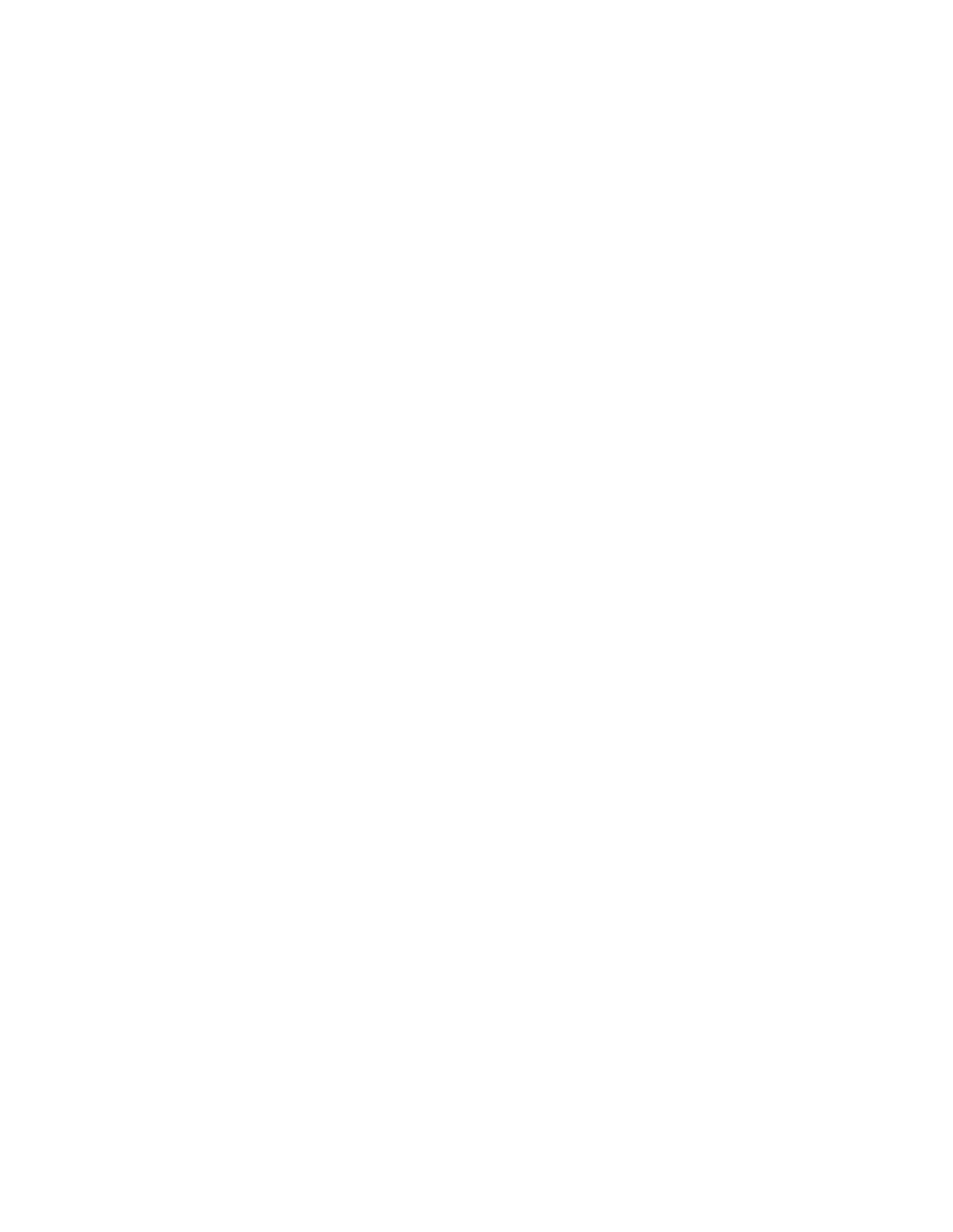### <span id="page-18-0"></span>**Nausea**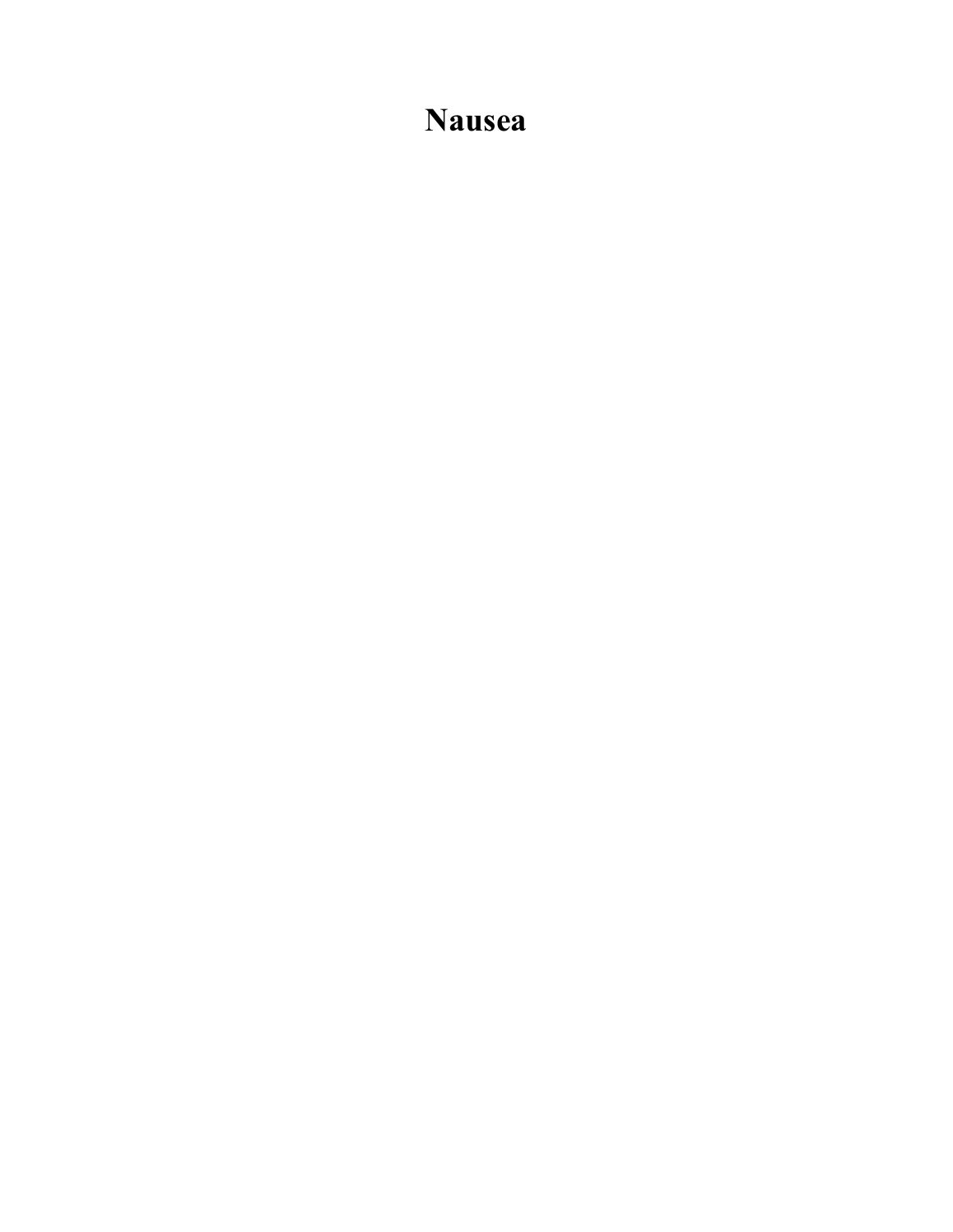<span id="page-19-0"></span>**M**y freedom seems like a mockery of all things decent. I had come to accept I was destined to die in detention, with a guaranteed pauper's funeral. I am shocked by the angst of chasing the memory of Johannesburg. Eighteen years of separation has made things and faces unfamiliar, simmering with a daunting sweet-bitterness – like a cancelled march to the gallows. My destiny remains written in the stars. I have to survive. For Desiree. Even if it is only for an hour, a minute … for glimpsing a shadow of her walking in the moonlight. A scent of hers. Anything.

Vandals have played havoc with my modest home. Years of neglect, and fate, ensured the yard is now a thriving flower shop belonging to a deaf Mozambican cobbler. All his paperwork, citizenship included, confirms he is the rightful owner of 284 Hope Street, Meadowlands.

I sleep in city squares, bath in public toilets. The pigeons know me by name now – but they are too busy competing for breadcrumbs to converse about life and its limits. I am, in their company, alone to admire the many types of knees belonging to mini-skirted beauties fishing for life companions and fuck-mates in the alluring evening light of the city precincts. Distant giggles (clandestine love affairs) and cutlery sounds from an array of nearby Mediterranean and African restaurants provide the ambience. I examine myself: faultless jaw line; a smile that has, once in a while, disrobed giggly beauties; a well-formed torso; handsome face; eyebrows rich-textured, with a modest shine; and eyes that put planets to shame.

Years pass, with no discernible change in my fortunes. I am drawn to the Nelson Mandela Bridge, linking Newtown and Braamfontein, dignified under its white and blue lights. I run my hand along the pedestrian railing, my eyes collecting known sights: idle trains and gleaming railway lines below; late-night workers running for taxis and safety; beggars draped in plastic and grime. A truck ferrying street sweepers in orange overalls roars past, as bridge lights dazzle moths. A Dark Figure walks from Braamfontein in the direction of the city centre; the leisurely walk of a loner content with life. I marvel at the postcard view of Johannesburg, its fusion of lights, the illusion of cosmopolitan prosperity, admire the deceptions of the cityscape, the elaborate highways, the skyscrapers and horizons painted enchanting hues by God and pollution. Speeding cars glide along the M1 South highway, to Soweto and other destinations. The M1 North, in the opposite direction, snakes past Melrose Arch, Woodmead, Midrand and Centurion, to Pretoria and its surrounds. A chilly evening breeze bites my nostrils. I muse on youth dying predictable deaths; on souls in transition, each suckling at the city's varied breasts for survival. The Dark Figure is now a few paces away. His jeans hang halfway down his buttocks. He wears a red tracksuit top, sports an Afro, with a Jimi Hendrixtype hat concealing his face.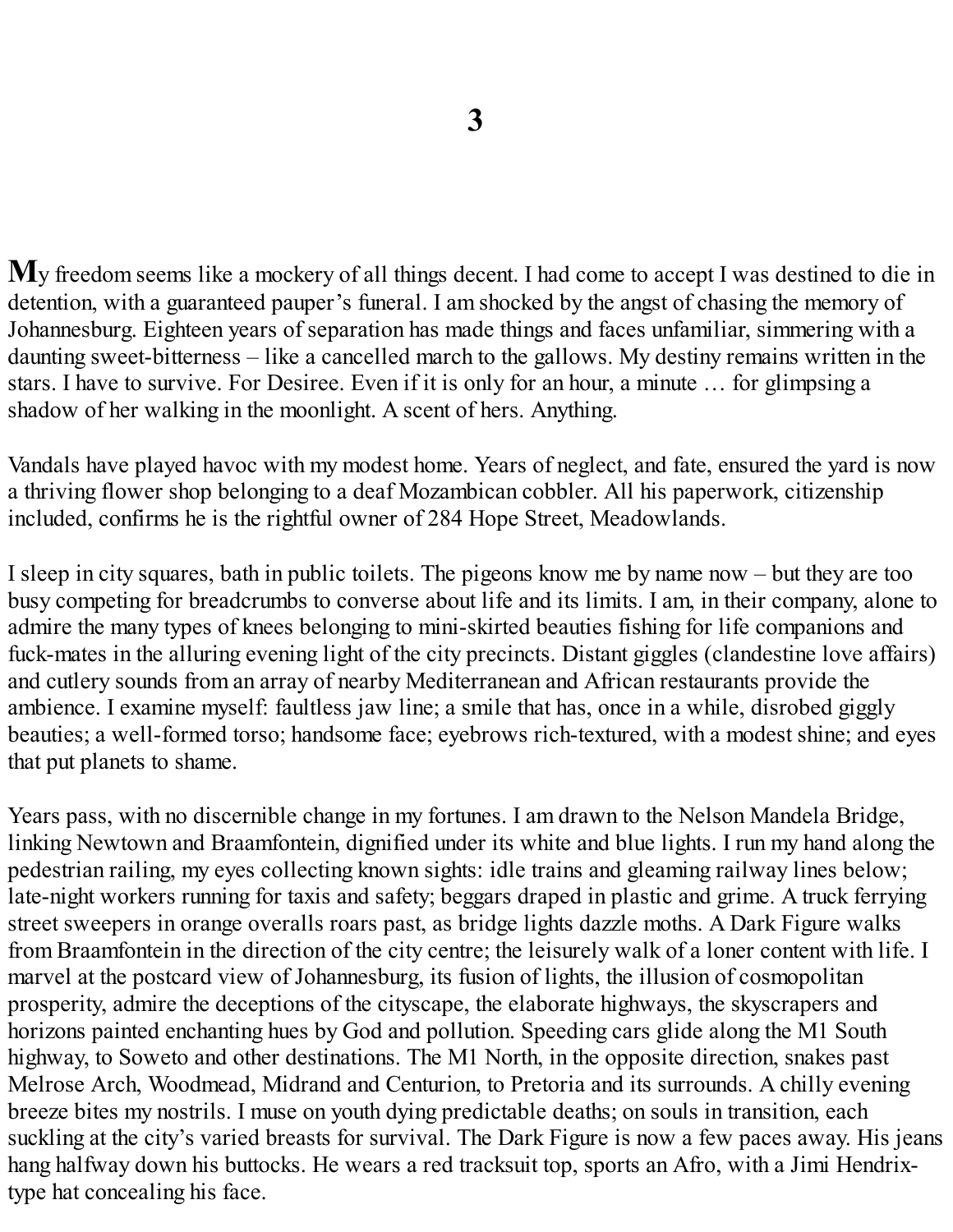'Share some smoke with a nigger,' he says, without greeting.

'I don't smoke.'

'No shit. You don't smoke?'

A jet thunders overhead, majestic in the night sky. 'Why don't you smoke?'

'I just don't,' I say, getting agitated.

The Dark Figure thinks long and hard, finally says: 'Sorry-ass motherfucker. So you think you are better than me?'

'No.'

'You a priest or something, man?'

'No. A former prisoner.'

'No shit. What the problem was?'

'Say again?'

'Why did they jail your ass?'

'For nothing.'

'How long?'

'Eighteen years.'

'Nigger, please. Eighteen years, and you ain't done shit? Spineless son a bitch. Why the fuck should you continue living, fool?'

'Because I am a good man.'

'So I am a bad man now, huh? Good man my ass. Fuck that shit. You ain't shit.'

The Dark Figure pulls a gun. 'Hook a nigger with some Benjamins.'

'Say again?'

'Some paper, motherfucker, money!'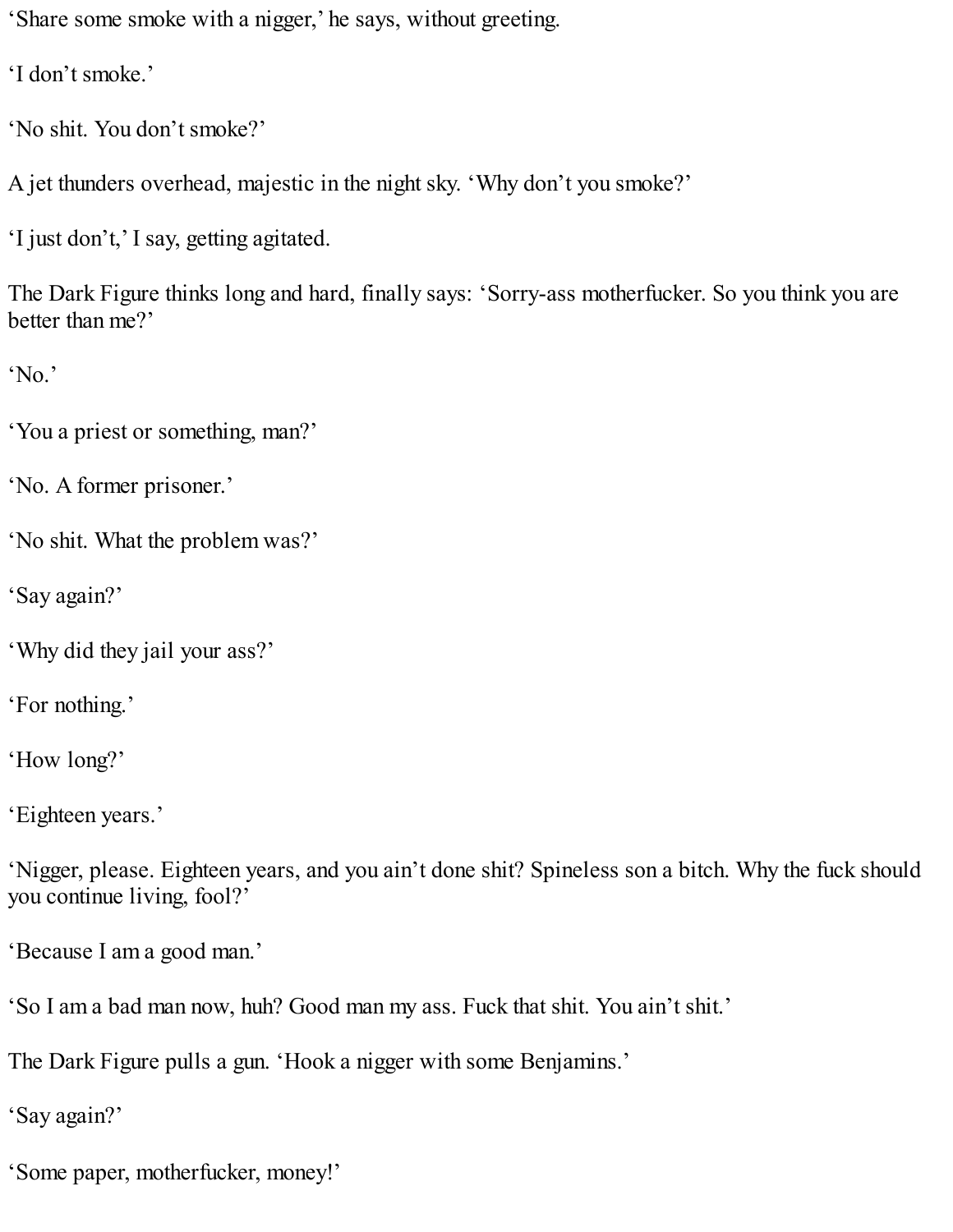'I am unemployed.'

'Don't make me shoot you, man, I ain't playing with your stupid ass!'

I snap: 'What gives you the right to insult me?'

A shot rings out, tears through my stomach. The Dark Figure smiles. Such beautiful teeth. Another bullet grazes my groin, and a third shatters my big toe. I clutch my stomach, oozing with warm, sticky, foamy blood. I feel cold, light-headed. I collapse onto the bridge rail, feel my life slowly drain away. Something about the gunshots is marvellous: the deafening explosions, the flash of angry blue flame, the intoxicating smell of gunpowder. Those seconds, time between the shots, the tense moments of unpredictable consequences, are the closest one gets to a God experience – that complete tranquillity of a brutalised body numbed of all feeling, as the Dark Figure aims his gun with random abandon. My fading mind feeds me enchanting views of the Nelson Mandela Bridge, of the city, unlike any other spot in the temptress flirt that is Johannesburg. This unforgiving concrete thing. I marvel at the furious and arty cloud formations, the breathtaking hues of fiery pinks and moody greys.

I hear the Dark Figure light a cigarette, smell nicotine, hear him shuffle away. Blood drains from my wounds onto the concrete, bathed in blue and white light. Late trains pull into Park Station below, their coaches drumming a choochoo rhythm. I think: what a beautiful way to die. To a rhythm. I finally admit to myself: Desiree never loved me. She pitied me, maybe, but it was never love. I also, my soul ensnared in barbed wire, admit that her rebuffs, her barking at me, did not dent the purity of my love; for it continued, like termites, to chew at my soul, leaving me perpetually light-headed and on the verge of weeping.

 $\frac{1}{2}$ 

Two policemen visit me, two weeks after I was shot. I'm told I am in Auckland Park, at the Milpark Hospital. The bullets have missed vital organs, and I am lucky to be alive, a Dr Moodley informs me. I am shown three identikits by Inspector Matros, a chubby, chocolate-skinned, dimpled police officer of modest sensuality. Not ugly, not beautiful, but of average, tolerable looks. She asks after my wellbeing, before switching to official police business.

'Are any of these men the one who shot you?'

I squint. She walks closer to the bedside, pictures of suspected thugs in her hand. I don't answer.

'This one, maybe?' I shake my head. None of the pictures are monster-looking at all – though Inspector Matros's colleague, Detective Govender, confirms the men in them are deadly fugitives. Armed robberies. Murder. Daring fraud. Yet they look nothing like murderous robbers with fraudulent tendencies but, rather, average altar boys, commanded by spiritual obedience. Ice-cream vendors. Petty pick-pockets maybe. But murderers? A tube is pushed into my side, drains the phlegmy, clotted blood. Breathing is laborious, coughing torturous, laughing brutally painful.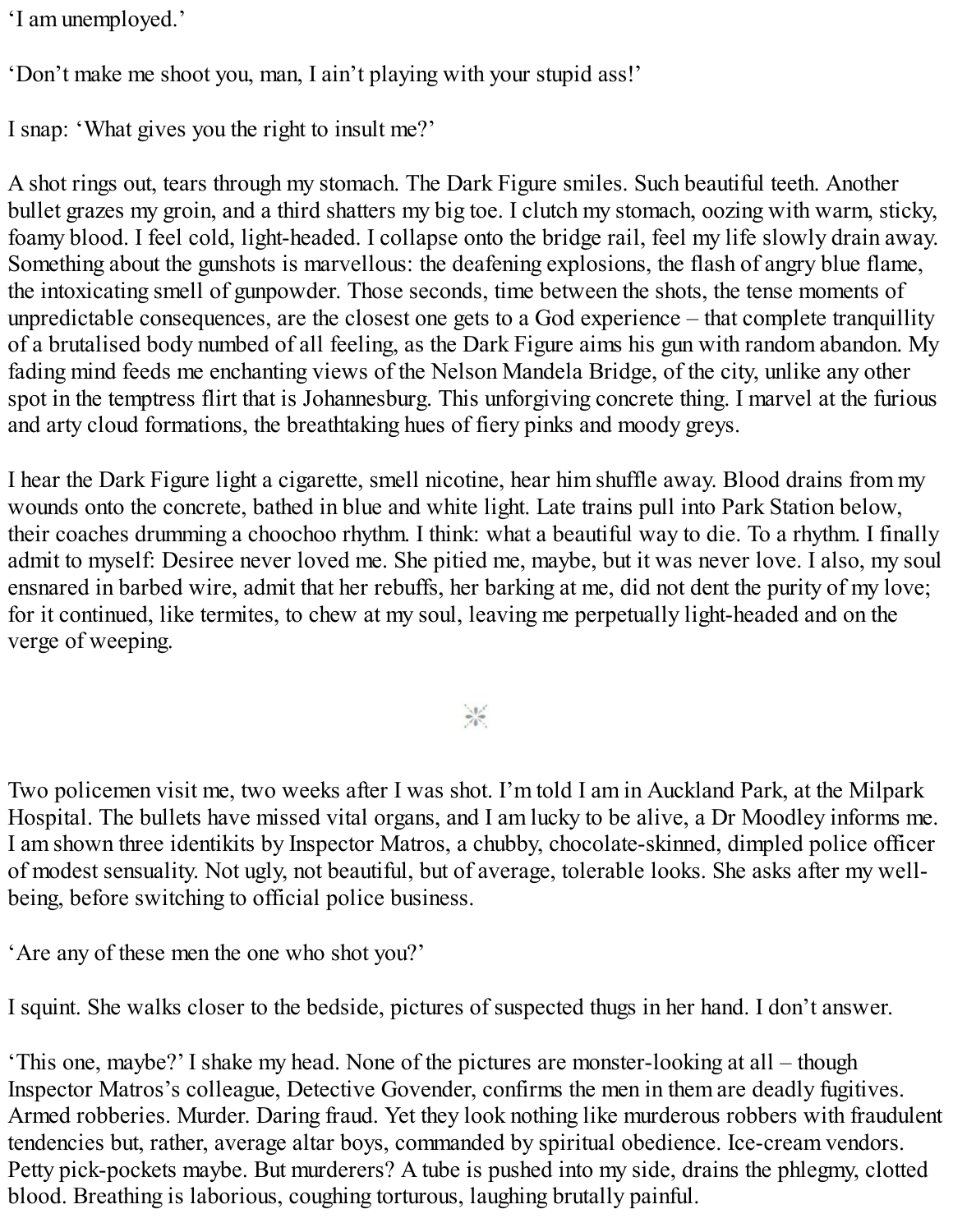'Beautiful teeth. The man who shot me had lovely teeth,' I tell them.

'Can you describe him?' asks Detective Govender.

'No. It was night. He had a Jimi Hendrix hat over his head.' Inspector Matros frowns: 'Anything else, besides the teeth?'

'No.'

'A statement will help us with opening an official docket and launching an investigation – you know, laying formal charges,' says the modestly sensual one.

'I have nothing to say. If you find him, good; if not, that is also fine with me.'

'This devil nearly took your life, almost put you in a wheelchair!'says Detective Govender, visibly agitated.

I sneeze. The pain tears through my wounds, leaving me on the brink of bellowing. I take a deep breath.

'Yes. But I am not dead, neither am I in a wheelchair.'

'So you are not pressing charges?' asks the dimpled one.

'I take a philosophical view of these things. So, no.'

Exasperation. Irritation. Bewilderment.

There are chimes from the hospital hallways, announcing an end to visiting hours. Dr Moodley returns, advises that I should be left alone to rest. Inspector Matros and her accomplice shuffle out, taking their thug photo gallery with them. I doze off into deep, magnetic sleep.

崇

I am woken at seven: dinner and medication time. A nurse hands me pain tablets, wheels in a beeping machine to record 'vital signs'. I survive on custard and jelly, following my futile surgery. The bullet eluded the surgeons, though it is 'somewhere inside you'. How do they know that for sure? Easy, they answer: there is no exit wound, which is unusual, given the point-blank range.

I have never thought there is anything wrong with dying. Two of my ward mates are discharged (gallstone operation, hip fracture), leaving me with the handsome monk admitted with suspected arsenic poisoning. He sleeps all day, adding to the gloom of dreary television programmes: documentaries on Adolf Eichmann but nothing about music; obsession with celebrity carnal scandals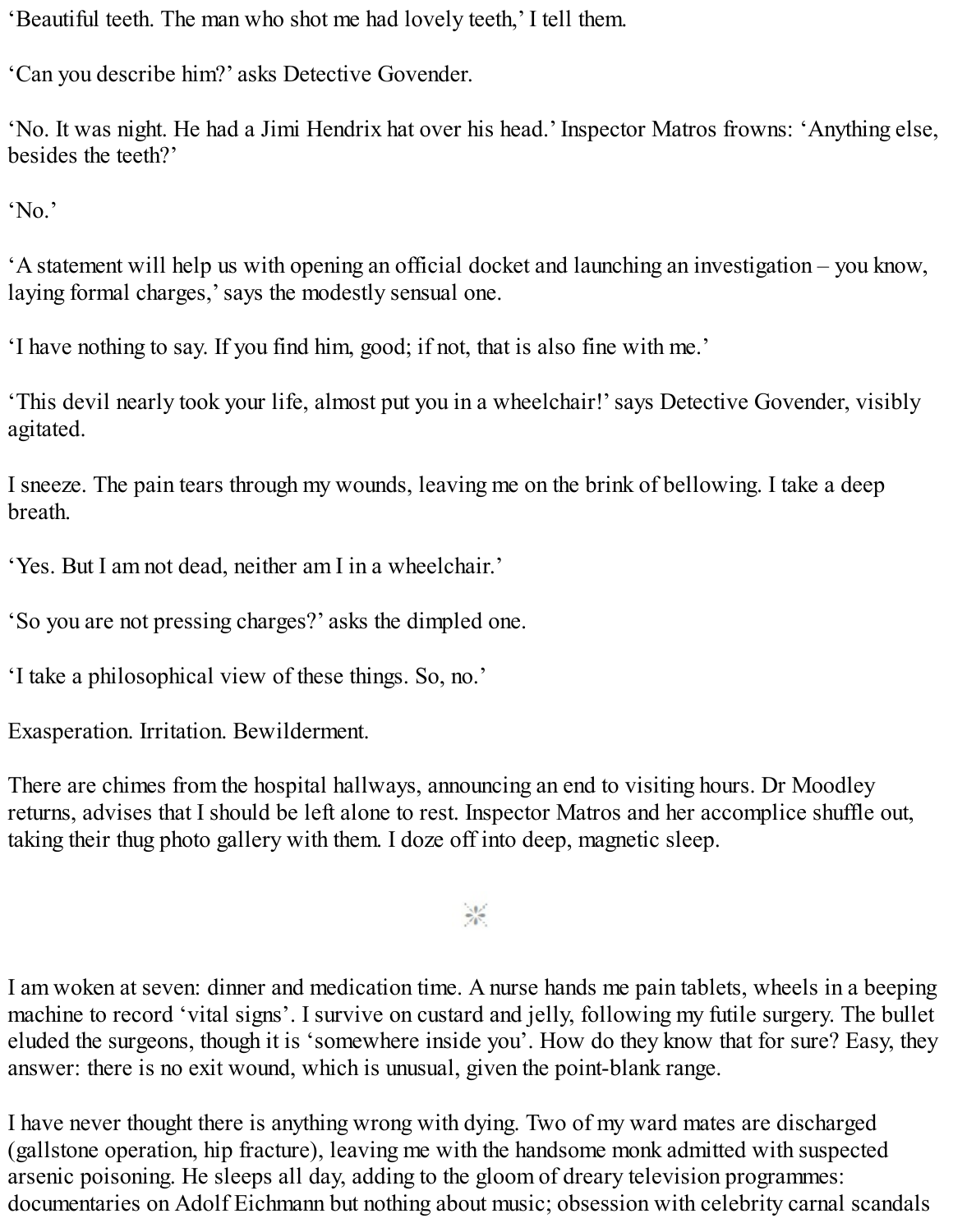but not a word about the purpose of life, of existence. I lie back, listen to my murmuring heart. A heart that has been twitching with profound yet unreachable desires ever since I knelt in that wretched church, my knees molten with love. I mumble my poems from memory; poems about secrets, about moonless nights pierced by trumpet sobs, about obscure things. Dr Moodley clears his throat, readies that soothing baritone of his:

'This is a great country, but fools will ruin it.'

'It's possible.'

'Angry, directionless losers, pissed off with everything. This obsession with hurting others …' he says.

'It's just a few lost souls.'

A nurse replaces my drip, now drooping like an ageing breast. A veil of silence descends on the ward. Dr Moodley returns, consults the medical file, assures me of a few things: my pulse is good, heart rate steady, blood pressure normal. Anything but normal; I have a pint of a stranger's blood pumped into my veins (blood of a noble soul, I pray … or of a madman I will never meet). My protestations were dismissed, for 'no one survives with that amount of blood loss'.

 $\frac{1}{2}$ 

I am again visited by the tolerably dimpled one, accompanied by Detective Govender. They ask after my recovery, show me more photographs of suspected thugs. I repeat myself: I am not interested in anything more to do with the Dark Figure, and would rather leave his arrest to diligent police work. It is not obstruction of justice, I tell them, it is how I feel. The law works differently, they warn me.

'He has shot and killed a tourist. Same description, same modus operandi.'

'Regrettable. But what does that have to do with me?'

Inspector Matros stifles a yawn, scratches the back of her neck: 'What did he say was the reason for shooting you?'

I feel drained: 'How should I know? A cigarette, some money.'

'Is that all?'

'Yes.'

'Do you want to add anything?'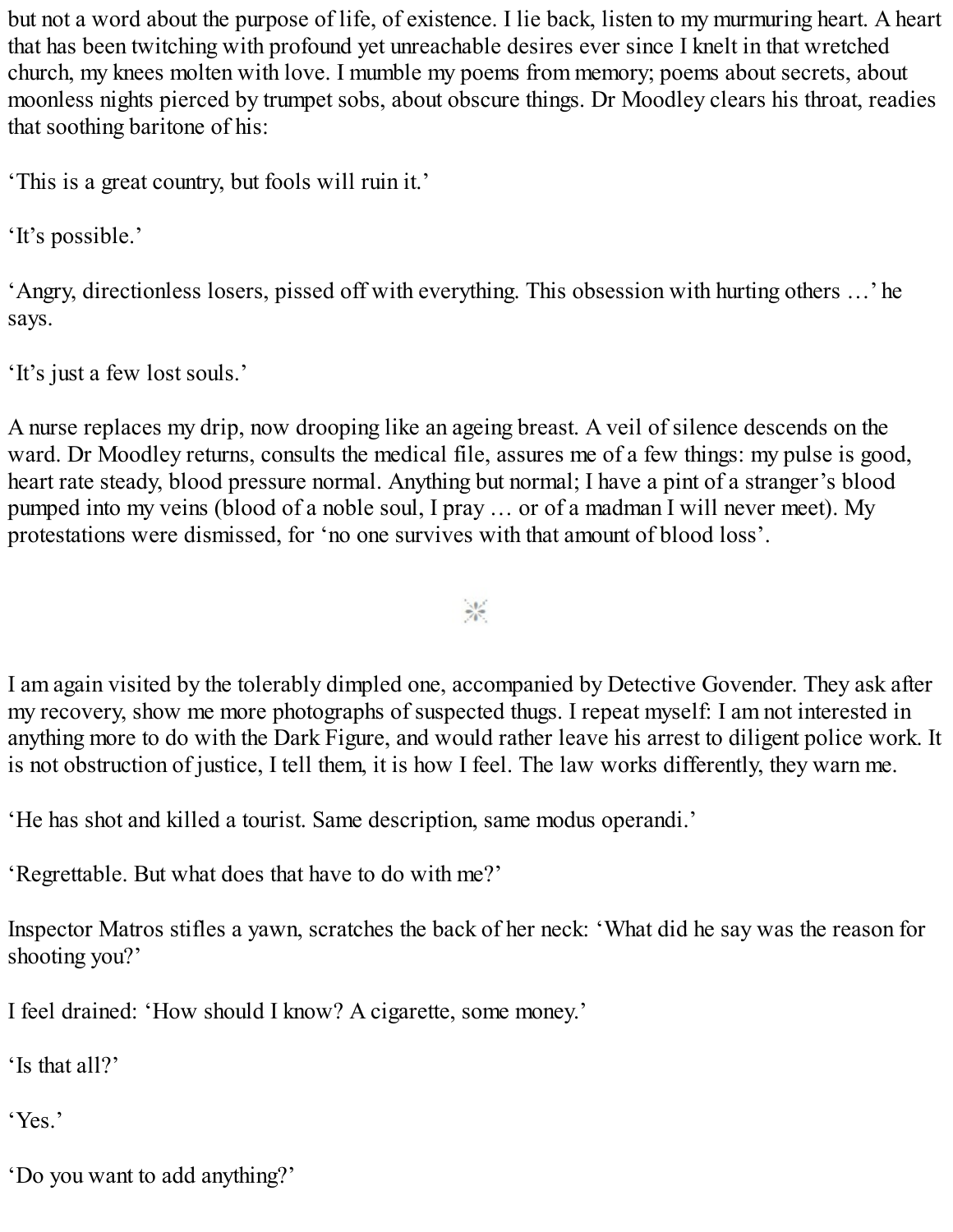'No.'

I think: maybe they will catch him, maybe they won't. Either way, I don't see why I am suddenly expected to be a criminal psychologist.

How do I tell the investigating officers to leave me alone? That I have no interest in chasing ghosts? To my mind, no man should hold the power of life and death over others. But to *his* mind, there are perhaps compelling reasons to murder strangers in cold blood. How can I be expected to know what those reasons are? The Dark Figure had cigarettes. It is possible that he had money, too – the supposed motive for my near-fatal wounds. A chilling hint stands out: he asked me why I should continue living. What answer is expected from souls that face random executioners? I spend days debating with myself: why does the Dark Figure think strangers owe him explanations, obedience? Extreme narcissism, perhaps? Or something more sinister? Murder is supposed to be a consciencewrecking deed; how was it then that the Dark Figure seemed so composed, without a shred of remorse?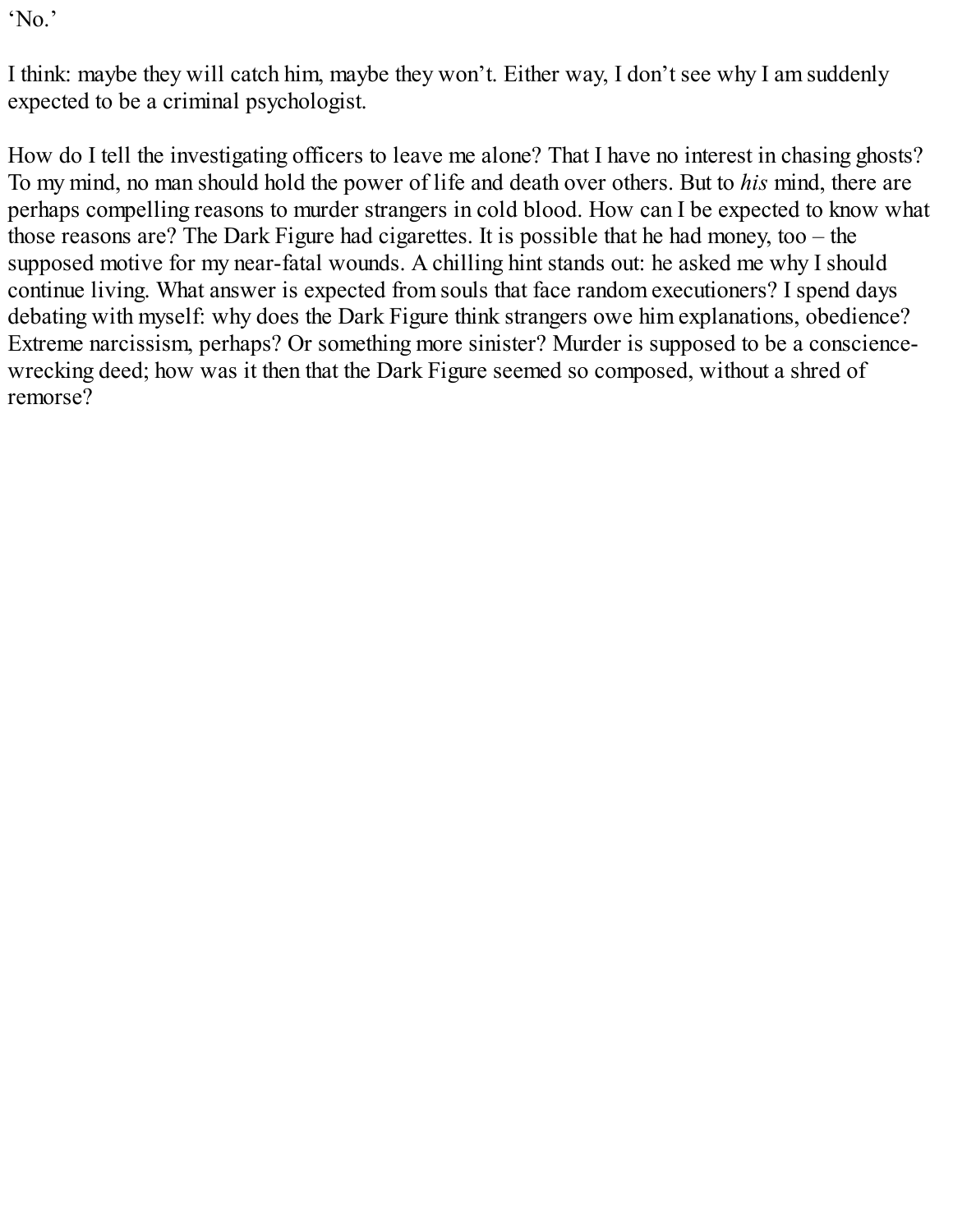<span id="page-25-0"></span>**I**respond to a newspaper advertisement for a temporary job for an Information Officer knowledgeable about 'struggle history' at the Tourism Information Centre in Newtown. I am advanced in age, I am told during the interview. Yet not, it seems, completely useless. My boss is a nosy little irritant with bad breath and nasal speech: Bernadette or Ordette or some such. The job requires little thinking. I simply dish out information brochures and maps to an assortment of tourists. Germans. Japanese. Africans. Canadians. I offer advice on tourism sites, on memorable experiences; how to get to war memorials, to the Apartheid Museum, theme parks, places for period architecture, whorehouses. I speak to bankers, Vietnamese nuns, filmmakers, hungover writers, groupies, necrophiliacs, academics and sweaty backpackers. 'Vilakazi Street, Soweto, is your kind of place. Magalies Meander for walking trails. Nelson Mandela Square for intercontinental cuisine,' I tell them. I think: how does a person endure a fourteen-hour flight, come all the way to South Africa and request to view corpses? Are there no corpses in Yemen, or are foreign ones more appealing? Where does one draw the line between tourism and perversion?

Months pass, with no incident worth noting. What hope lies in directing perverts where to find illicit pleasures on Jan Smuts Avenue, forbidden fruits loitering around Sandton hotel lobbies (classy hookers clutching counterfeit Gucci handbags, their eyes, their trade, their souls, hidden behind dark Dolce and Gabbana shades bought on street corners)? I, on my free days, to earn extra money, work for a laundry service company: hospital bed linen, full of all manner of stains. I save enough to rent a furnished townhouse at 144 Verona Estates (high-security townhouses of Tuscan design) in Rosebank. The townhouse, the letting agent says, belongs to a Gideon Bemba, a Congolese astronomy professor with ambitions to work for NASA. Gideon is now officially a South African citizen; humble to a fault, with a laser beam for a mind, auctioned to the highest bidders in foreign universities. I miss the city park benches, the nightmares, the occasional erotic dream blended with police sirens and meows from stray cats.

It takes months of reflection, many considered choices, until the study at 144 Verona Estates is adorned with all sorts of time pieces: wall clocks, an array of wrist watches, pendulums. The bookshelves house poets, arranged by country and reputation, according to whether living or dead, in strict alphabetical, colour-coded order. I am not reading for pleasure or to gather knowledge, but simply because I don't know what else to do with myself these days. Philosophy books, African mythology, Greek and Eastern contemplations, flood my bedside – some of which I have spent weeks rummaging through dingy bookstores to find; out-of-print gems. The shelves are also home to an assortment of sea shells for decorative effect. The walls are adorned with pictorial depictions of galaxies, of astronomical puzzles and latest discoveries, arranged by date and significance. Framed,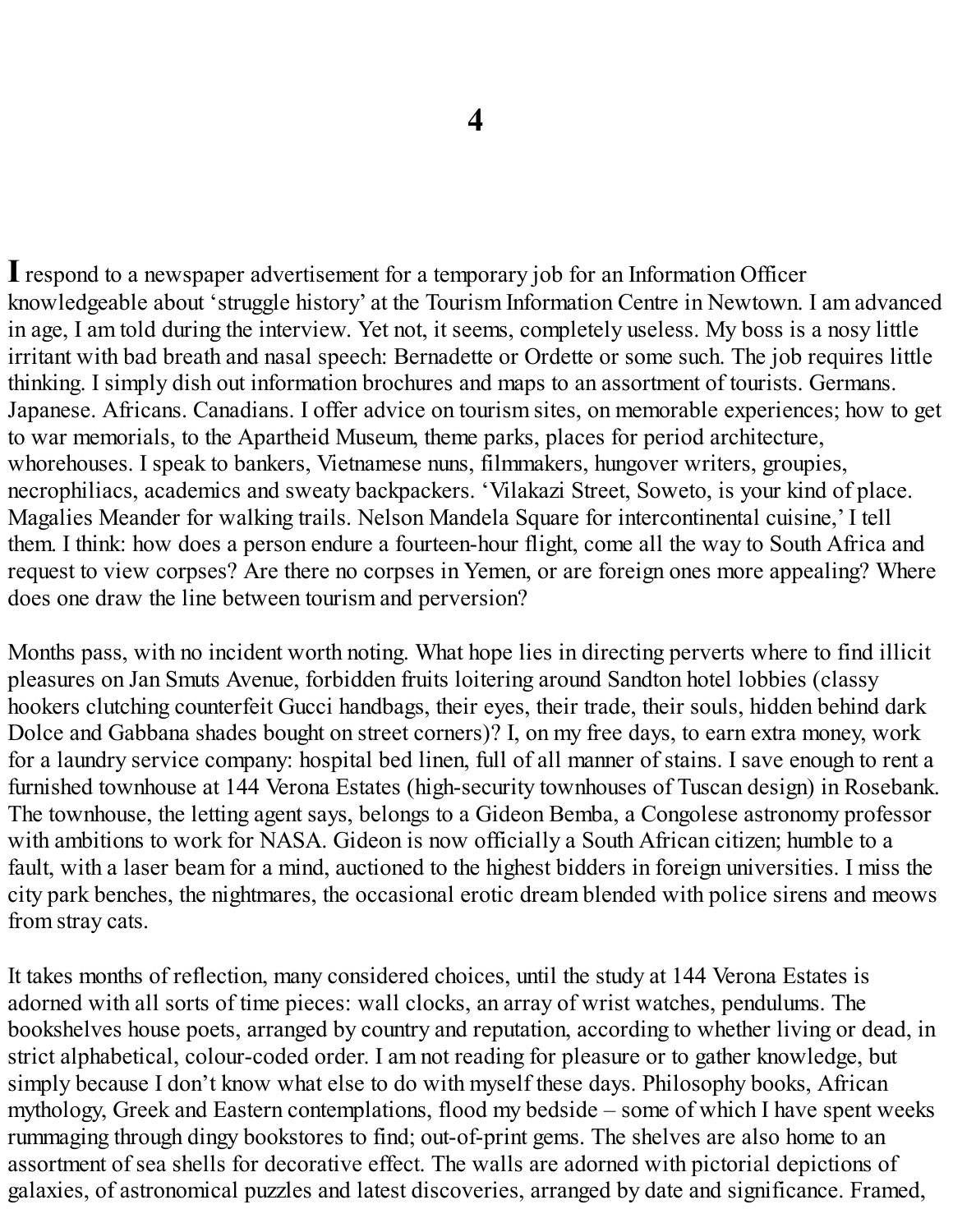tastefully. Cosmic secrets as wall art, beautiful beyond measure.

 $\frac{1}{2}$ 

I walk to the Nelson Mandela Bridge, to eavesdrop on animated conversations from students and aggrieved workers en route to bus and taxi stations. Except for the occasional loner, the students commute in groups, debating anything from Robert Mugabe to birth control pills. Their talk is laced with sneers against privileged white students whose great grandparents plundered Africa, and Nigerians who are turning Johannesburg into a drug den. From the sound of things, judging by the conversations in motion, the lanky boy in military slacks speaks less, thinks more. The students pause mid bridge, share a cigarette. 'Not all Nigerians are drug lords,'says the lanky one to his overweight companion.

'No flipping Nigerians in South Africa, period. That goes for all the Zimbabweans, Mozambicans, Somalis and Chinese – everyone,' says the fat one.

'Hold it, Thebe,'says the lanky one. 'This is the African Century …'

'African Century my foot. Aren't there universities in Zimbabwe?'

'Other Africans are people too. Why is it so unthinkable that Nigerians, Mozambicans, Zimbabweans and others should feel our freedom also belongs to them? That it is only fair to demand a little courtesy? What African Century is possible when freedom becomes a brick to crack the skulls of others?'

Thebe laughs mockingly at that. The lanky one dismisses him with an irritable wave of the hand, kills his cigarette under his boot. The conversation subsides into hushed tones, in response to an approaching group of girls – well-sculptured creatures with intricate hairdos, performing their every step as if expecting wolf whistles, savouring the bliss of being watched. They speak not of drug dens, but of the delights of malva pudding. Then suddenly *he* appears! Unmistakable. Those lovely teeth. He wears the red tracksuit with the Jimi Hendrix hat on his head, strides across the bridge with careless abandon. I am amazed how ordinary he looks in daylight; how he, without his gun, blends into African-Century and malva-pudding conversations. I follow him down the bridge in the direction of the city, absorbing every detail: the bouncy walk, the fruity perfume, the cowboy boots. A silver chain hangs from his baggy jeans, dangling in slow motion, as in American music videos. I stalk him downtown with relish and pangs of fear, along busy city streets. As if in Technicolor he glides, he alone the only human, commanding a vast victim's empire that stretches beyond the imagination; occasionally adjusting the tracksuit under which is concealed a weapon, awaiting nightfall. I am nervous yet thrilled. I quicken my pace, walk past him, and turn a corner to retrace my steps towards him for a face-to-face encounter. Sweat pours from my armpits. My steps are brisk but unsteady. Time freezes amid hooting motorists and city sounds. I wave at him the way one acknowledges a nervous child. He smiles, nods in what appears to be profound humility. My gamble pays off; he does not recognise me – or so I assume. Overwhelmingly strange, this feeling of being party to fate.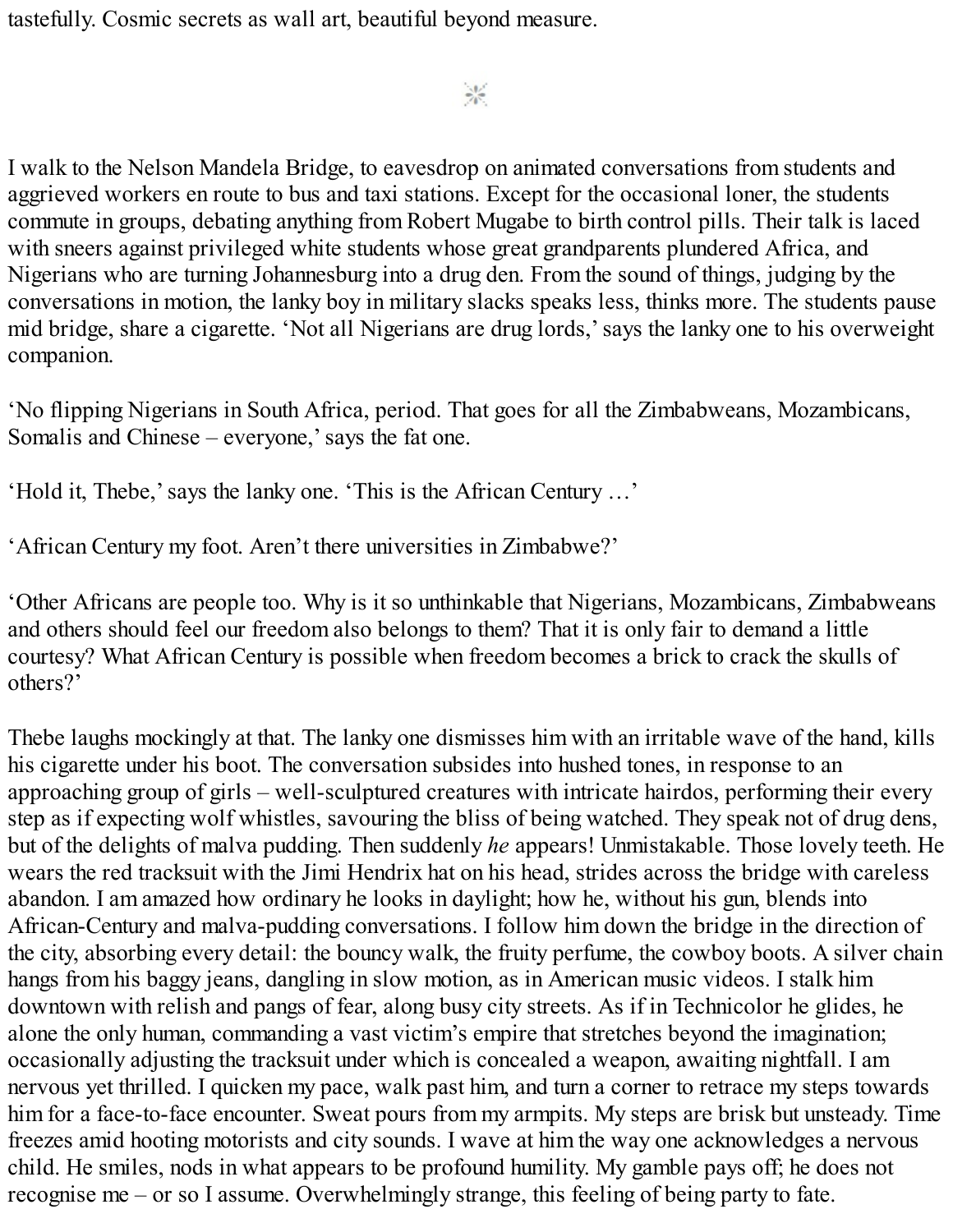I turn around and follow the Dark Figure. I walk along renamed streets, a Newtown bearing famous names of the Sophiatown Renaissance. Jazz artists. Painters. Journalists. At Henry Nxumalo Street he takes a left, past Miriam Makeba, and right towards Gwigwi Mgwebi. It seems odd that he takes such a long-winded route home, to the apartments nestled below the Nelson Mandela Bridge. I follow him up a flight of stairs; pause as he enters Apartment 307. I go up an extra flight, take cover under evening shadows for God's view of the apartment below.

A dreary five minutes crawl past, the pulse in my temples throbbing with anticipation. The door of Apartment 307 opens and he (on the cellphone) pulls the door shut, walks away briskly. My eyes follow him down a flight of stairs, to the parking area and out the main gate, until he disappears in the direction of the bridge. I waste no time; in the door, the key is sitting. The simplicity of the apartment's interior is disarming: a defeated mattress on the floor, a few clothes stuffed into a cardboard box, a kettle with newly boiled water. Red underwear hangs on the shower knobs. The bathroom mirror is adorned with spots from minor toothpaste accidents. The wardrobes are bare, except for a broken umbrella, a humble blanket. Such emptiness, such a barren existence. What does he eat?

My heart is pounding. Under the mattress is a mountain-climbing rope, a page from a magazine, on which an elderly woman depicts solitary lust. Cockroach spray is on the stove, next to which are headache tablets. The kitchen cabinets are bare, not even a teaspoon in sight. I stand in the bathroom, considering options to let my presence here be known: the kettle water will wet the mattress just fine. I could put the underwear in the kettle, rub toothpaste on the bathroom mirror. The prospects are exhilarating, the combinations abundant. I do what comes naturally: leave everything as I have found it. Then board a bus back to Verona Estates.

Someone telephones from the Tourism Office to say there are policemen looking for me. I give the address, and half an hour later there is a polite knock on the door. The modestly sensual one is not alone, but not with Detective Govender either; this time it is an Inspector Slabbert with her – a blueeyed brunette, too cute to be carrying guns and handcuffs. They decline my coffee offer and, once seated, waste no time: 'Three varsity students were gunned down yesterday evening at the bottom end of the bridge. There must be something more that you remember about your tragedy?' Tragedy. It might as well be comedy – being shot for choosing not to smoke. There is so much I could tell them today; yet not much at all. He masturbates to wrinkled porn models; keeps broken umbrellas; suffers from headaches. On condition that I be left alone, I tell them of my visit to Apartment 307, a description so detailed that even I wonder where such painstaking observation came from.

It is true – I had eighteen years to learn the depths, the limits of my own mind. That is what prison does to you: slows down your existence, allows you to hold onto contradictory ideals without one dominating the other. I don't expect the investigating officers to understand the power of rising above one's temperament, of learning not to (without proper reflection) reject brutal infringements, because their interpretation is so slippery. Even now, I sometimes forget I can go wherever I please, for in my mind the world has shrunk, stripped of all sights and sounds, save for a concrete bed and a steel lavatory. Opposed though I am to murder, I also acknowledge I have no divine powers to interpret random acts of violence. What, for instance, draws such a hunk as he to ageing, drooping breasts, to the stained teeth of a wretched life displayed on pornographic magazine pages? The outcome of my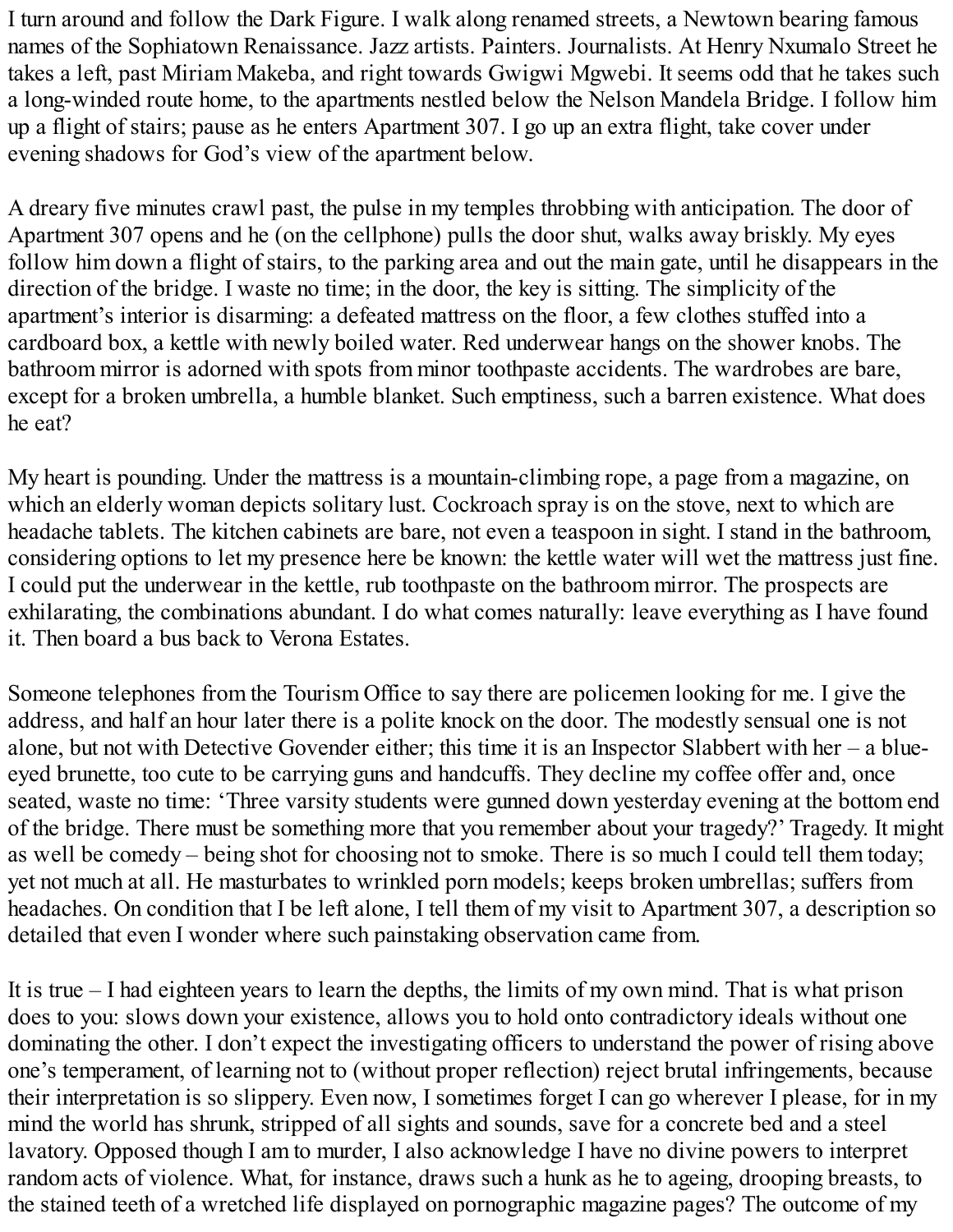disclosure is predictable: the police will make an arrest, lock him up, throw away the key. But that answers nothing.

Inspector Matros looks at me curiously, gathers courage to say: 'I am not trying to be insensitive. But it seems to me that you are not affected by your misfortune.' Tragedy. Misfortune. One and the same thing but not necessarily of equal weight. Misfortune is when you get shot for choosing not to smoke. Tragedy is when you get asked why you should continue living. I look from her to the not-too-bad-towalk-down-the-aisle Inspector Slabbert, and deflect her question.

'Where is Detective Govender?'

'Shot and killed.'

'I see.'

'Why do you brush all questions about your incident aside?'she presses on.

I am holding the door open for them and don't answer.

'Do you mind if I ask you one last question?'she persists.

'Go ahead.'

'Why did you go to Apartment 307?'

'I wanted to see what death looks like.'

'And?'

'I haven't seen it.'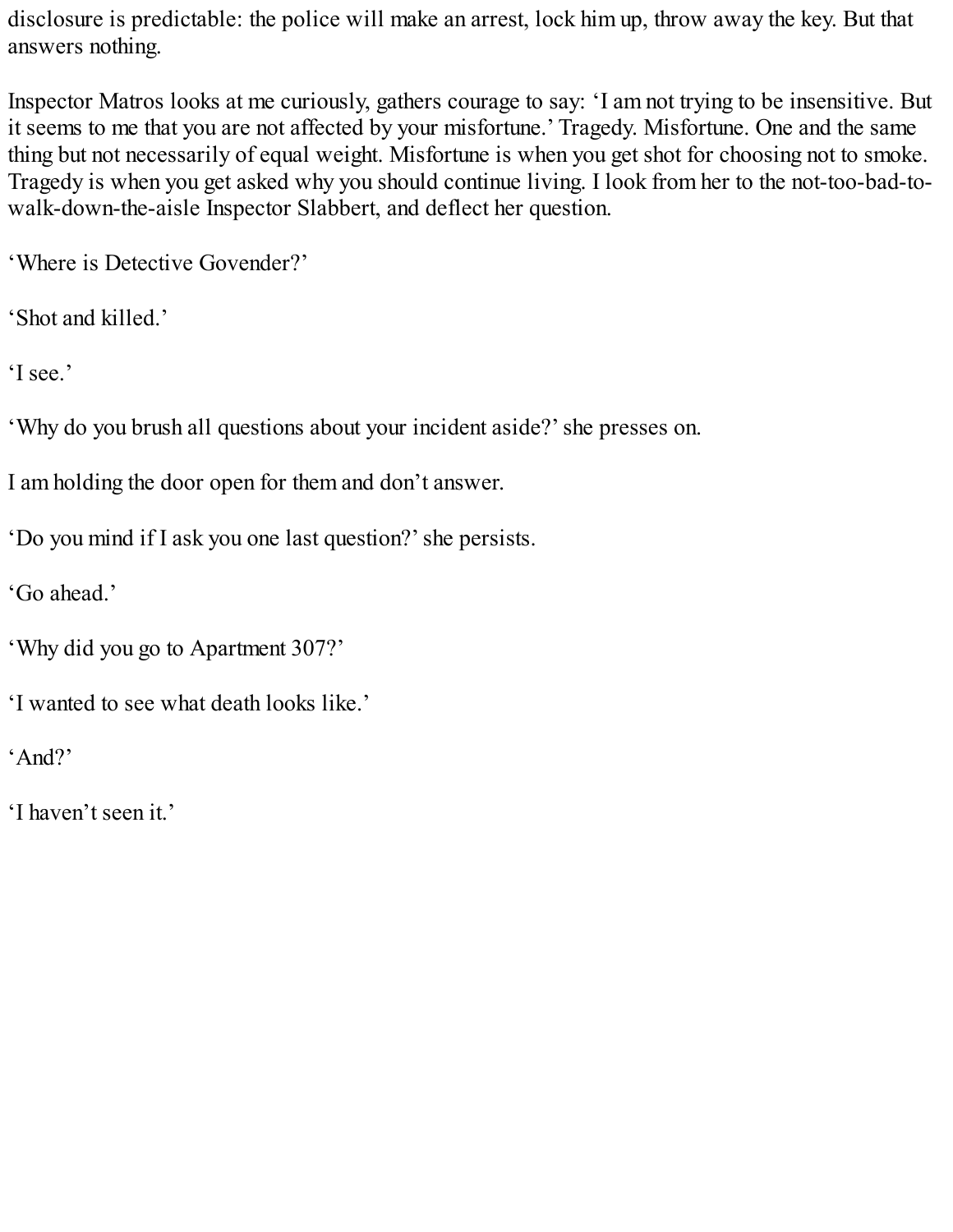<span id="page-29-0"></span>**I**trace Desiree through Mabel, her distant cousin in Alexandra Township. Mabel confesses she has heard 'many things' about me – tells me not a single day passes without Desiree reminiscing, consumed by what might have been. Thrilled at being the bearer of miraculous news, Mabel arranges a surprise dinner at the Park Hyatt Hotel, where she is Guest Relations Manager. Desiree turns out to be far from what I had expected, married to an overweight mathematician with a missing thumb. I, in the most subtle yet ardent manner, protest that her backtracking on such an old commitment – to grant me her heart – is tantamount to treason. She accuses me of melodrama; states firmly that she owes no one any explanation for what she decides to do with her life. She is a prized asset at Nathan Wallace & Associates, a reputable criminal law firm. In her aloof kind of way, she says simply: 'I met someone. I am married. Amazu is a Nigerian academic, a lamb of a man, sweet to a fault.'

Amazu came to South Africa as a professor of mathematics: numbers and decimal points, things without soul. I met him once or twice, a toad with a head full of numbers, grinning at everyone, drenched in his own sweat. A likeable fellow, if one tries hard enough; bland, though, deaf in one ear, always craning his neck to hear what is being said.

I hate his 'what was that?' mantra, so avoid conversing with him, except for the occasional nod in response to his grinning at me; mistaking me for his friend. But Desiree loves him, has given her heart to him. I think it a cruel game when Desiree, a few months later, declares she is now ready to leave Amazu and move in with me. As long as I promise not to leave plates, crawling with ants, festering in our bed. As long as I flush the toilet after use, understand that snoring is detrimental to romance. That there is much more to the world than trigonometry. And, most important of all, that she is entitled to her temper. God made her so, included a temper of volcanic proportions, and God does not make mistakes. I am delighted. Dumbstruck. Confused. Desiree understands the depth of my emotion, bends and shapes it to suit her whims.

I think: there are many kinds of love. Desiree's is an eloping kind, a love that constructs and abandons nests, much like a fugitive dodging police hounds. How else do I explain such lukewarm, inconsistent sentiments as hers? I receive Desiree's love, rationed, measured, placed on a scale, the excess fat and bones trimmed off, correct reading confirmed. The same way prisoners live on rationed meals, are counted and recounted to detect escapes. Desiree is expert at placing things in boxes, with the right measurements. Her thoughts do not mix with her yearnings; yearnings are separated from obsessions; disappointments removed from ambitions; and secrets boxed away from petty observations and selected erotic lapses. Her mind toils with estimations, discoveries and protests known only to herself. Her lone meditations are marked by profound, often scary, announcements, expressed as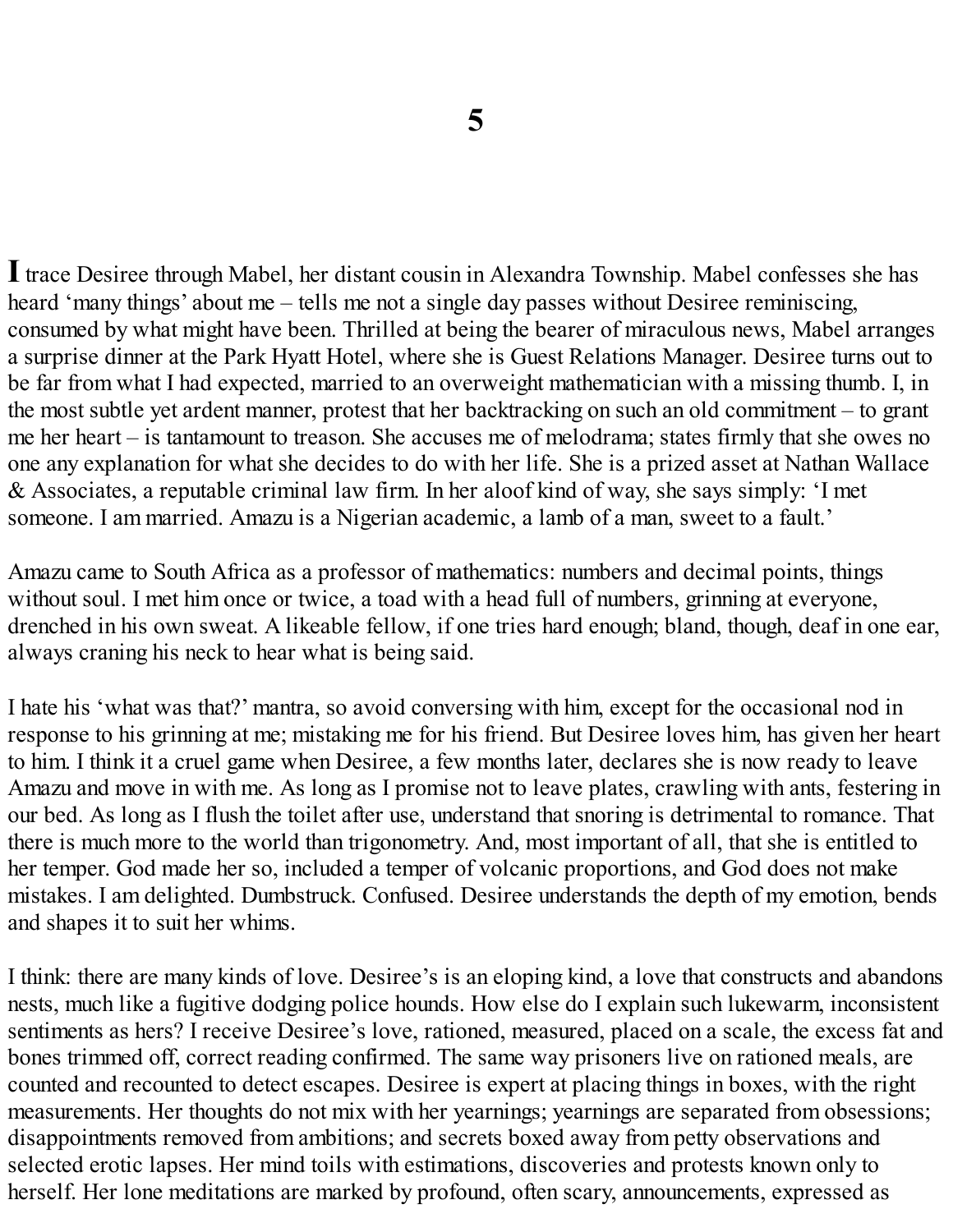statements of fact not open for discussion: 'I don't believe in love.' Objections from me are met with frowns, suspended rage.

Desiree and I spend a lot of time at 144 Verona Estates, which is to say I watch her sleeping, drained from the unpredictable life of a defence attorney. I adore my Desiree: her soaring voice as she sets old jazz standards ablaze; her uplifting voice, accompanied by whispers of steamy shower water. My love for her is still as distinct, detailed and colourful as coral reeds in sea beds. It cannot be said to be ordinary – the way my heart glows and burns with each of her brutal remarks, the way my disappointments leave me frosty yet thawing from the core. Mine is not the kind of love to inspire shallow romantic dramas, for it has, at its heart, a flame that refuses to die.

When she's in a bad mood, Desiree's voice rises and falls with beautiful symphonies in multiple vocal ranges, an assortment of popular rhythm and blues standards, heart-wrenching funeral songs. I know she is begging for forgiveness when her voice begins to quiver, when there are lapses between otherwise straightforward choruses. When she showers for what seems like eternity, followed by many hours of feigned sleep. My own gestures, the granting of that forgiveness, are equally calculated. I offer her tea in bed; volunteer that it will be the television news soon; note down and remind her of personal calls she's missed.

I suffer little irritations, sulking sessions, followed by wounded withdrawals, sealed by bleeding silences and a bellyful of wine and tears. My Desiree, with beautiful armpits and perfect shoulder blades, born without a shred of compassion. I love her and that leaves me drained and mildly suicidal. I read up extensively on various painless methods to get rid of myself: carbon monoxide, or morphine overdose maybe. To die seeing pictures, the sights of a brain under siege – how charming, how beautifully sad.

To some exact degree, I am defenceless against her callous abuse, but to certain approximate degrees, I find that I am trapped in hope that Desiree's temper will one day fade away. There is a kind of radiance lurking deep within her. I can feel the subtle hints, the whispers, implying that, in a way, she does not mean the harm she causes, that she herself is often amazed by her own fury. But how was it that Amazu remained so seemingly unperturbed by her treatment, concerned only with his algebra classes, taught to 'born frees' – Tupac Shakur and Rihanna clones – at the University of the Witwatersrand? What does he know that I don't (all that grinning of his)? Or is it just his mathematical mind, finding logic in infinite possibilities? By the look of things, Amazu is used to disappointments. Embarrassments. Judgements. He volunteered a hint of this once: 'Desiree is a classic case. Bipolar disorder.' Maybe. But then, mathematicians are not physicians. He is not a poet, either. What does he know about love?

 $\frac{1}{2}$ 

Though Desiree insists on calling me her Poodle, I never officially accepted the pet name. Poodle. Imagine! I simply grunt when she lumps me with the dog race. I have no pet name for her either; she is just plain old Desiree to me. She, for no reason, slaps my wandering hand whenever I try to coax her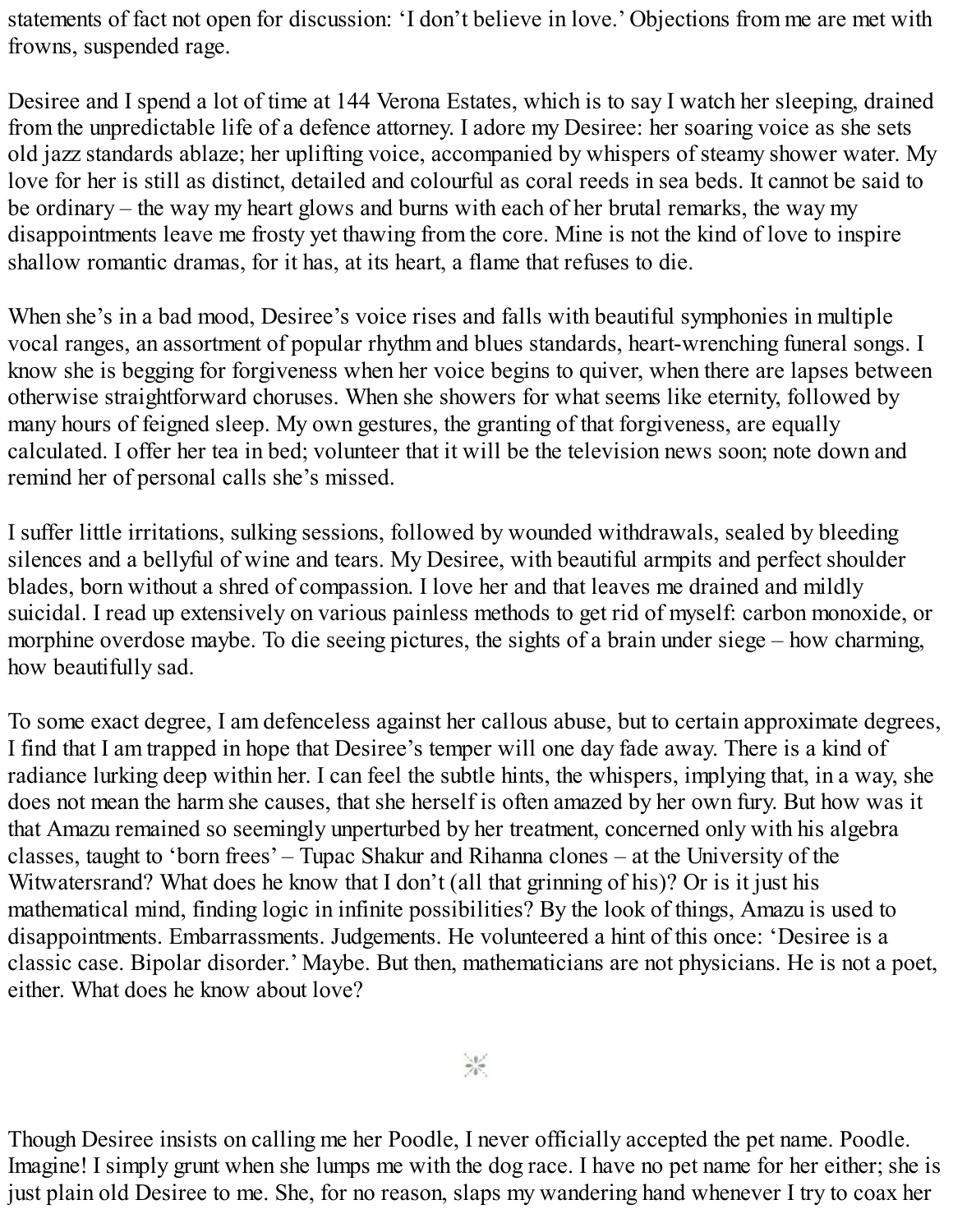into pleasure rituals. One premeditated excuse after another: headaches; the summer heat; mourning for her departed grandfather, who passed on many years ago. She can read my thoughts, sense my intentions before I even have the time to formulate them. It is not unusual for her to say, out of the blue, when lights are switched off and bodies positioned in preparation for dozing: 'My period has come unexpectedly.'

'Do your periods just drop from the sky, unannounced?'

She fumes: 'Have you no other things to think about?'

'I realise I am courting a stone.'

'You will wish for tender moments, moaning like a camel dying of thirst. Keep talking like someone demented and let's see where that gets you!' she snaps.

There are times when Desiree bursts into tears, without provocation. I blamed it erroneously on her midnight whisky binges; on grief in the wake of a breast cancer misdiagnosis. Not knowing the true cause, I was puzzled at the way Desiree's world fell apart; by the moving eulogy she paid to our childhood yearnings, our sudden love that blossomed and peaked out of nowhere. I was moved by her suffering, her helplessness. My confusion turned to outrage when Desiree, her belly full of enough wine to floor nine pirates, later said: 'I have never believed in love.'

Desiree's temper borders on insanity. I suffer wounding accusations, haunting blackmail. She starts losing cases in court, argues with judges, storms out of courtrooms. She is in the papers – for giving a state prosecutor a bloody nose. The cause: a difference of opinion in the interpretation of law. She is temporarily suspended from the bench, for behaviour unbecoming to a legal mind. She languishes in despair, fuels my gloom with her ferocious rebukes. She leads the evidence: cross-questions me on mundane lapses, turns 144 Verona Estates into a perpetual courtroom. 'I can argue ten reasons why your love of me is brittle,'she says over breakfast. 'Your obsession with me is tantamount to suicide.' I suffer panic attacks these days, kick and toss in my sleep. Our mealtimes are accompanied by mountain ranges of legal papers, filed by myriad law firms. Legal arguments seeking to set rapists free. My Desiree is master at what she does: she plants confusion, engenders doubt in known and accepted things, cross-examines star witnesses until they forget their very names. 'There is no such thing as an unwinnable case,'she asserts. She has corpses exhumed to prove obscure arguments with penetrating precision. 'The law,'says my celebrity lawyer lover, who thrives on courtroom gasps, as she pages through graveyards of legal minefields, 'does not need to be fair. Just as life isn't fair. Everyone knows justice can be bought, that it is a sham. We use technical arguments to undermine truth, unfounded and indefensible probabilities to obscure reason, selective questions to draw inferences, cast doubt on innocent people. The law can prosper without truth. Just as life can exist without love.' Words. A view of life. True, maybe. Detrimental to me, a sentimental soul with poetic ambitions.

Desiree is not a poet but a creature of law, a profession built of opposing and defending things.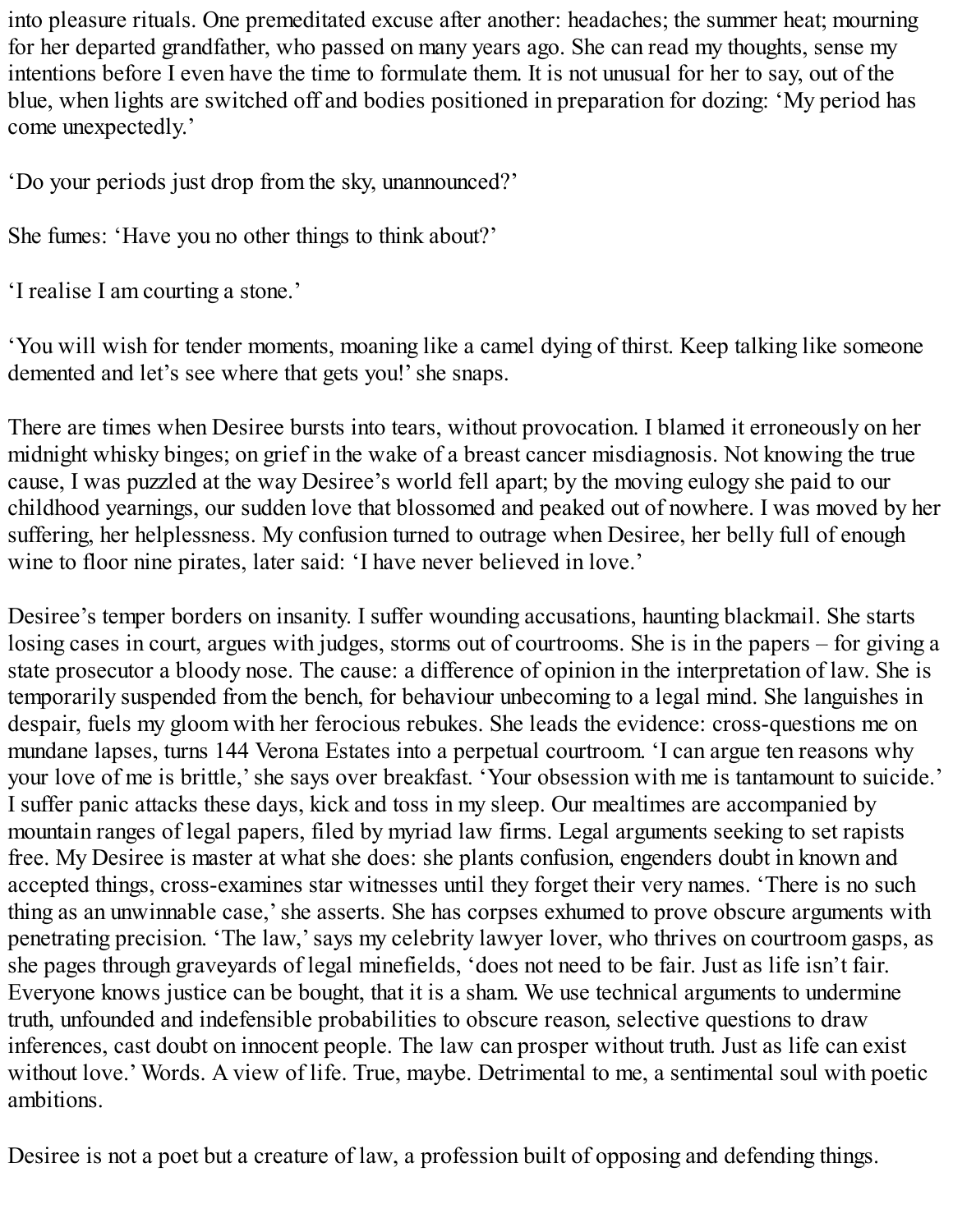<span id="page-32-0"></span>**I**take countless bus rides between Rosebank and Newtown. There are times when I think about early separation. Yet I still play the role of lover, comforter. Aside from Desiree, my life is eventless, sombre even, far from spectacular. I listen to fellow commuters confuse current affairs; watch them chew gum, doze off: students, lonely housewives, dignified pensioners. A man, dressed in blue overalls, always nods at me. It is not long before we share a seat, handshakes, sandwiches and hugs. He is, for a seventy-year-old, reasonably athletic, handsome. We talk about automobiles, American presidents (Did Truman really have to drop that atom bomb? What lies in the classified Kennedy vault? What would we have done in Clinton's shoes?); graduate from carnal temptations to marital problems and confided secrets. Days fold into months – years even – and the bus-ride conversations expand into regular exchanges, conducted over pasta dishes, passion fruit and lemonade.

Gabriel Sanchez's tale (for that is my friend's name) begins in Cuba. Third in the line of thirteen siblings, he is the only journalist in an otherwise musical family. Many maestros, he says, countless musicians, from street-corner nobodies to musical saints of the Buena Vista Social Club, learnt their skills at his father's feet. That was when Gabriel wrote articles, cutting opinion pieces for the *Cuban Times*, illuminating the Kennedy-Kruschev stalemate, often working through the night. A migraine prematurely ended one of his midnight liaisons with his typewriter.

The migraine led him home – to discover Rafael Lopez, a saxophonist for Cuba Burning (a popular but average quartet) picking pleasure fruit in his vineyard. Rosaline, Gabriel's wayward wife, gasped in horror as Gabriel Sanchez choked Rafael Lopez until he lay still, turned purple. Death by strangulation. In the nude. Rosaline died a few months later on an operating table in Havana, from a mixture of guilt and shame (medically polished as a diabetic stroke). She is said to have, even on her deathbed, scolded Rafael Lopez's ghost; a ghost rumoured to have broken typewriters at the *Cuban Times* newsroom, woken her at the crack of dawn with forlorn saxophone ballads.

And so it was that Gabriel Sanchez added murder to the family musical heritage. The glint in his eyes, his ready, guttural laughter mask a blot in his past: a migraine that exposed a worm that infested a twenty-year marriage (until then widely considered to be beyond earthly lapses). Devastated by the disappointment, on the run, he packed his bags and fled to South Africa, thousands of miles from Cuba, armed with the Spanish language and a broken heart.

Faced with evaporating finances, Gabriel turned to his dormant passion: motor mechanics. He established the Sanchez Connexion, a motor-repair workshop in Brixton, a factory-cum-residential area inhabited by a peculiar business community: fertilizer manufacturers, coffin makers, defunct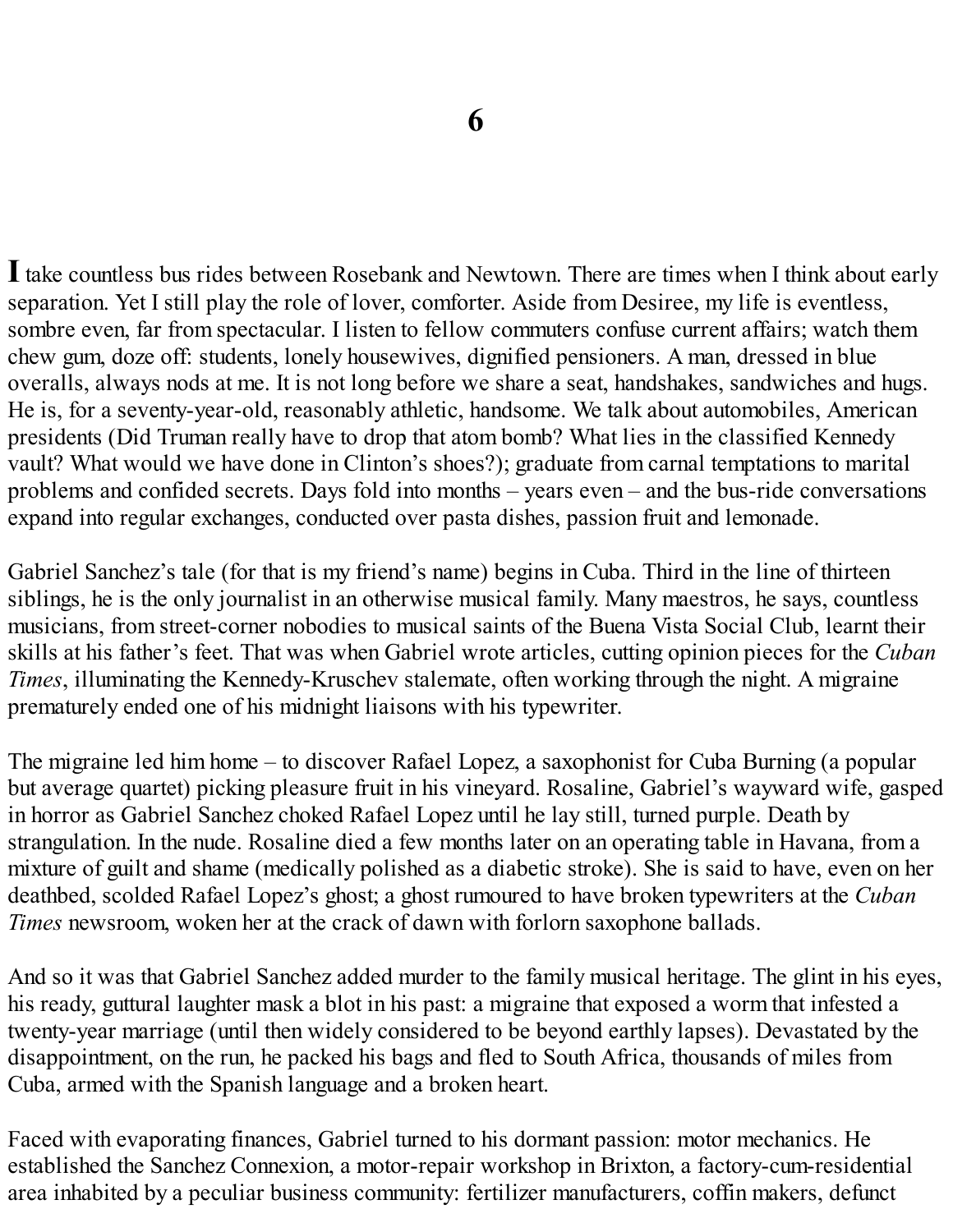abattoirs. Gabriel is drawn to broken things, feels an urge to fix them, pull them apart, get his mind around how they work … why they suddenly refuse to work. Apart from the many automobiles awaiting attention, the Sanchez Connexion is also full of all manner of other broken things: refrigerators, transistor radios, wrist watches and lawnmowers. It is amid broken things that I catch a fleeting glimpse of Mercedes, Gabriel's daughter. Radiant. Curious. Most humble.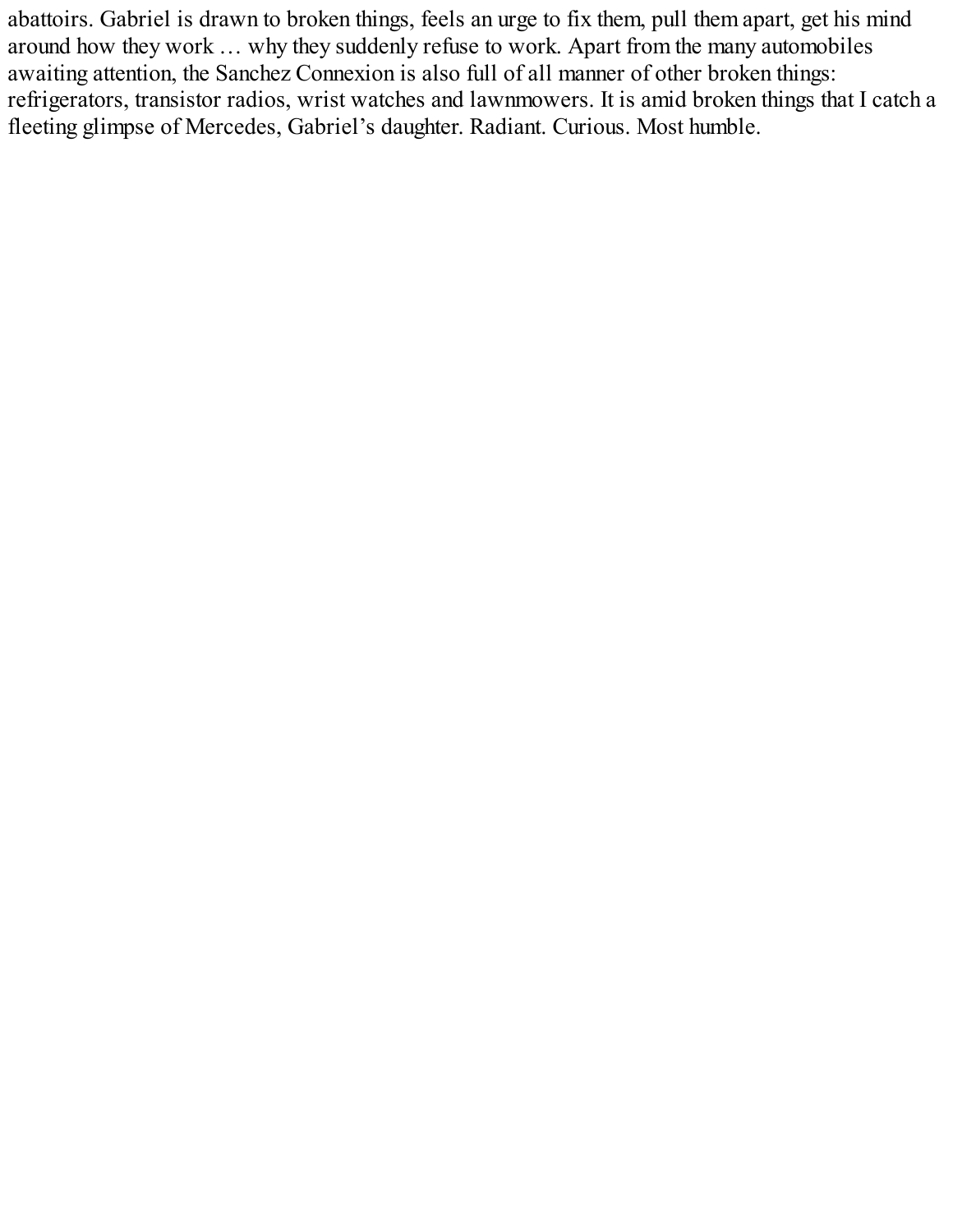<span id="page-34-0"></span>**T**he Newtown Cultural Precinct is nestled below the M1 South Highway. Bree Street links the precinct to Brixton and its surrounds and cuts through congested taxi ranks and swarming city traffic to the east. The Market Theatre, museums and outdoor markets are popular with arty types. A bus depot, now known to all as The Hugh, has been converted into a music academy for unemployed youth. What remains of the depot is a defunct diesel pump and three rusty double-decker buses, converted into fast-food shops. The buses are used as graffiti walls – anything from Timon and Pumba cartoon drawings to weighty reflections declaring:

#### FUCK THE REVOLUTION. WE CAN'T EAT HISTORY.

I, to mend my soul, steal time from the tourism booth to visit Mercedes at The Hugh – the Hugh Masekela Music Academy, where she teaches trumpet. She speaks of 'embouchure', a word of poetic ambitions: lip positioning and firmness on the trumpet mouthpiece. The students have problems with breathing, holding and sustaining long notes, marrying set musical notes with improvisation. It is admirable how Mercedes listens to rehearsal tapes and knows which particular student fails to grasp what musical tips, and which is destined for greater heights in the realm of brass instrument maestros. She knows them and guides them by instinct … their mistakes … their heart-warming discoveries.

I dine at a window table and listen to student practice sessions at the academy's cafeteria. The view is of a light drizzle, of Johannesburg's capitalists chasing the remains of the day: people speaking into cellphones; courier motorbikes chasing delivery deadlines; pricy automobiles emerging from underground parking into gridlocked peak-hour traffic. Things have been done to The Hugh: renovations, extensions, new paint shades. But most notable of all is the oval stage that hosts bland comedies and atrocious renditions of Shakespearean tragedies. These are on Monday and Wednesday nights. Mercedes tells me that Thursdays are the most interesting, with early evenings awarded to MC rappers spitting gut-wrenching insults, furiously waving their hands in the air, their over-size trousers hovering around their knees. The Rhyme and Reason sessions pull in a mixture of youthful and middle-aged patrons, who see nothing wrong in being commanded: 'Throw your motherfucking hands in the air. Now say Oh Oh, say O!', whereupon the performance hall blossoms with hands caught in a trance of stage lights, swaying like grass in a storm. I, upon Mercedes's insistence, catch Quiet Storm, a jazz quartet from her class. While I wait, I thaw my soul with Russian and Latin American poets on sale at the second-hand bookshop on the second floor, competing with anything from Masai bead embroidery to Yoruba masks and sculptures. The view from The Hugh window is of a street suddenly swelling with the early evening crowd, attending to cellphones, exchanging hugs; one individual displaying admirable skills with a Michael Jackson moonwalk, to cheers from smitten young things,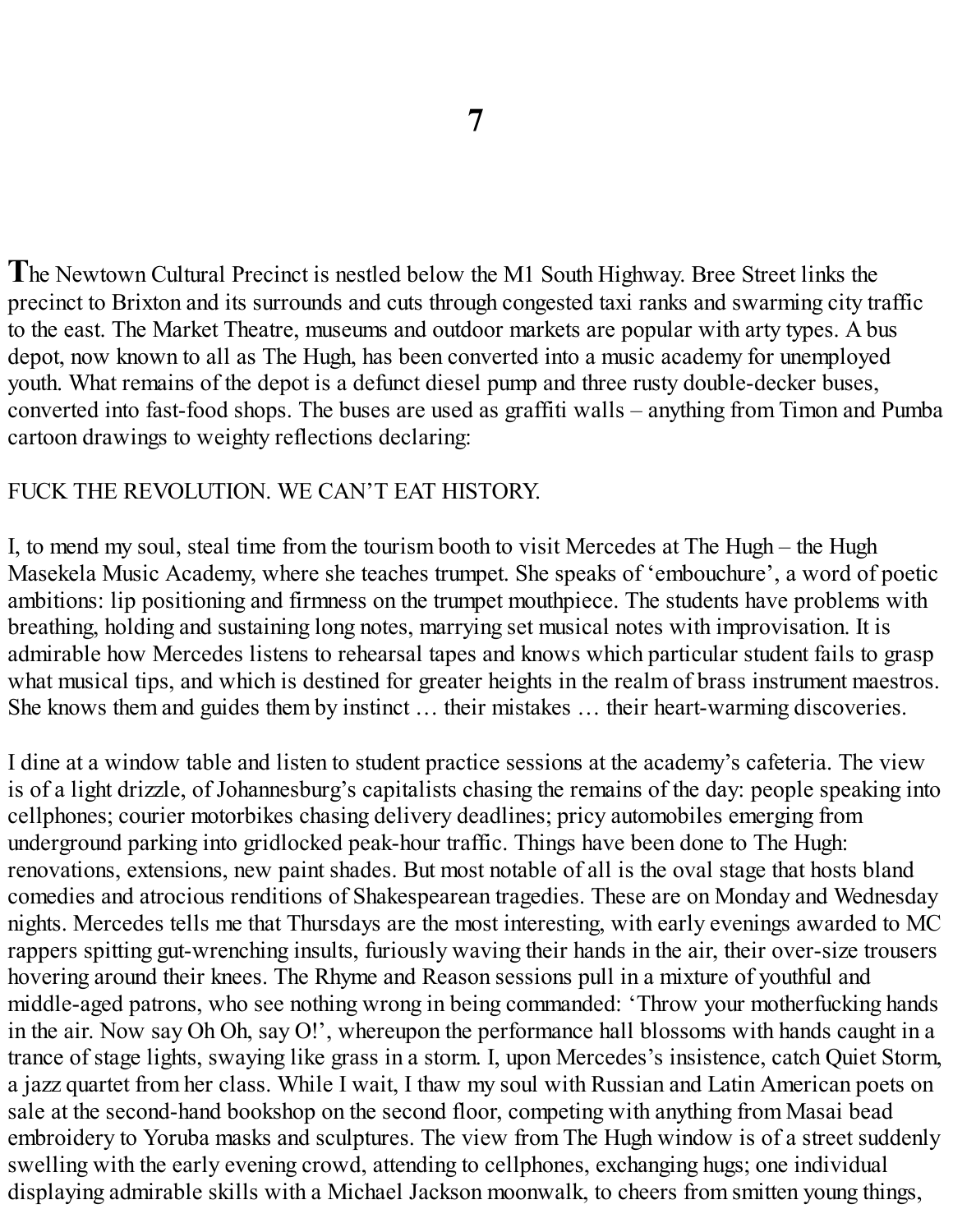barely dressed. There is laughter, a youthful buzz, before the street clears. I leave my poets in the company of *Guitar Lessons* and *Tennis for Beginners*, and make my way to the ticket office. I speak into the intercom, behind which is a young girl chewing gum, with earrings the size of rear tractor wheels. A thick glass separates us.

'Quiet Storm. Front row, centre,' I say.

'Cash or credit card?'

'Cash.'

I pay; the ticket is printed and slid under the glass.

'Show starts at 9:15 sharp. No smoking. Enjoy the show.'

Nine-fifteen comes, and final lighting changes and instrument tuning stops behind the curtain. I join Mercedes, on seat F16. A violin wails from behind the curtain, followed by a double-bass player running his fingers along the strings with practised skill; the way boys' fingers locate eternity between the legs of women – and women do the same between the legs of men.

The rhythm section kicks in, the curtain slowly rising to reveal spectacular lighting. A trumpeter, who we cannot see yet, ignites another standing ovation with a note so long I fear his collapse from suffocation. The spotlight follows the trumpeter from behind a gauzy screen. My mouth dries, as the trumpeter torches our collective souls with an up-tempo melody, before blasting us with a combination of high and moderate notes, all the while goading the rhythm section to such a frenzy that I worry the band will burst into flames. The trumpeter, now bending low as if trying to kiss his own knees, sends shockwaves through the venue. The crowd erupts into another standing ovation – not without good reason. Quiet Storm is like travelling to the sun.

I sit. Weeping. Perspiring. The duration of the performance is marked by the eerie silence of patrons barely moving, only the stage lights tossing and turning. I sob, dry my cheeks in guarded embarrassment. The show ends at midnight. Mercedes says: 'Tell me you are not touched, poet of mine.'

'That was something.'

'You liked it?' asks she, curious.

'Yes. It was intense.'

'Well, good. That is Spike for you. Very talented.'

'What is the name of that opening piece?' I ask. Mercedes: 'Oh, that: "Thoughts of Eternity".'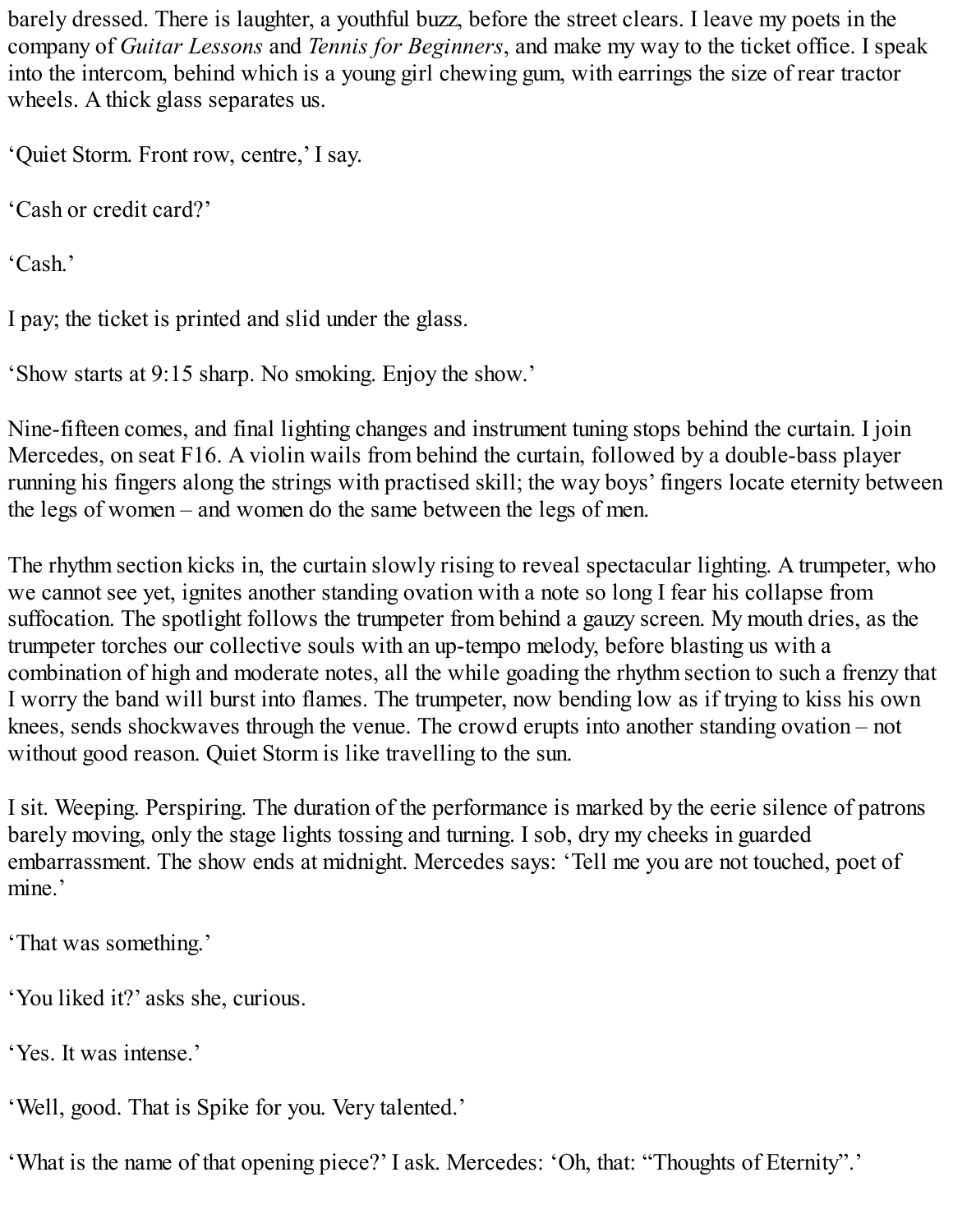Outside, at the parking lot, the band squeezes into their faded orange Volkswagen Beetle, spewing smoke, at the mercy of rust. All that dense, textured, billowing carbon monoxide. A perfect tool to commit suicide with. I catch a glimpse of Spike: young, calm and dangerously gifted.

I, to nurture a charged affair, press a bell at 803 Jubilee Road, where Mercedes Sanchez rents an abode in one of Houghton's sought-after period apartments. Katie Melua and her 'Nine Million Bicycles' compete with a vacuum cleaner, a telephone conversation, and a whistling kettle, promising tea prospects. The vacuum cleaner retires, followed by sounds of tap water slowing then dripping to a halt. An eyeball inspects me from behind the kitchen curtain. The door opens, cautiously at first, then as if blasted by a gale-force wind. 'My poet!'says Mercedes, clutching her heart. Her embrace is firm yet gentle. Those beautiful hands, the radiant eyes. She wears a brown dress with cream polka dots, walks barefoot. Her playful smile warms the dimly lit living room, overflowing with books: famous composers competing for space with porcelain dolphins and Sean Penn films. I watch her stride to the bathroom, undress, ease herself into the bathtub. I wait. Twenty minutes. I cannot resist. I walk in, fish her leg from below the foamy water. She reads the look in my eyes, the gaze of need, pulls down a towel, dries herself with purpose while I wait in her bed. Mercedes slides in beside me, the bedside lamp catching the glow of her moist cheeks like jet fuel.

She, without warning, asks: 'When is love a burden? How can we tell if its qualities are pure, not contaminated?' She slides her hand under the sheets. It journeys from my ribs onto my chest, before uturning and gliding down past my belly button. Meandering cautiously, it locates my rod of creation, swollen with gentle fury, ablaze with myriad sensations – enough to brighten the stars. Mercedes is good with her hands; she is the closest thing to travelling light, in the way it demands and directs attention.

'You can melt railway lines with those hands of yours,' I say. Mercedes looks unsettled and blushes at the generous, but deserved, compliment. We make love to the sound of polished masters: Wynton Marsalis; Dizzy Gillespie; Hugh Masekela. The key to sex, says Mercedes, is music: rhythm, breathing, unpredictable melodies. We rarely succumb to orchestral arrangements and when we do, I am reborn countless times over by the subtle purity of her nocturnal gasps, as pleasure drowns speech and time. I slowly let go – of the guilt that Mercedes has done nothing to deserve incomplete love, for leading her to a vineyard of love, yet refusing her full entry. Why must she suffer for Desiree's indiscretions, her stone heart?

I gaze at Mercedes's beautiful ears, her lovely neck, her maple-leaf birthmark. 'You would have made a perfect Canadian,' I tease her. Her perfection fills me with fleeting shivers, leaving me thirsty and floating. I grace her neck with hot, uneven breaths, nibble her earlobes with relentless passion. I blow air into her navel, her armpits, chew the backs of her knees, feel her spine catch fire. I disrobe her, watch her burn and curl as my quivering palm walks the Road to Damascus, to her fruit of existence. We make love again. A giggly beauty with sensual neck and deep-throated pleasure yelps. She mocks me: 'There should be a difference between loving and declaring war.' 'I know,' I say, 'but this, my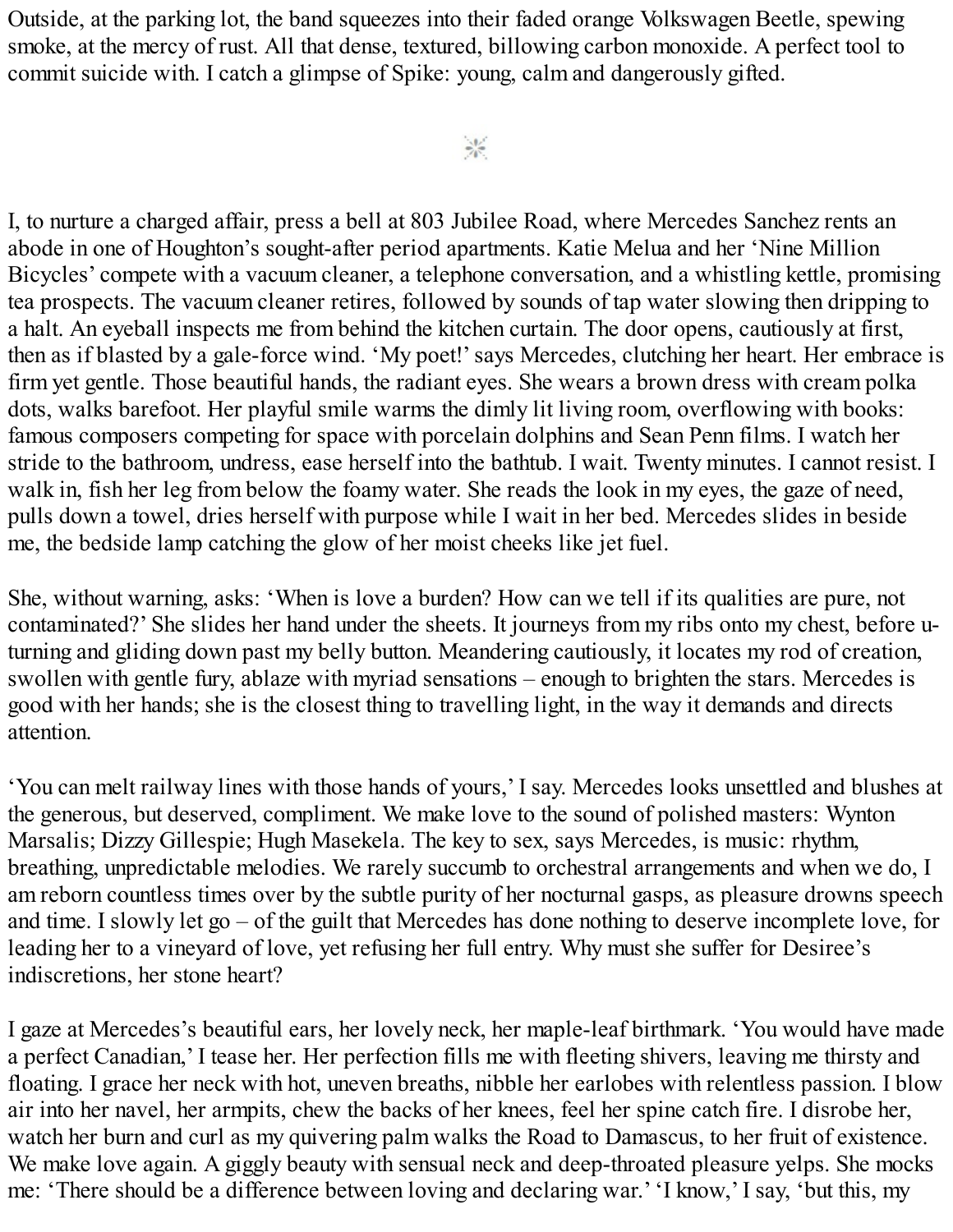tulip, is paradise, a drink from your well of fire.' Mercedes dozes off, her face aglow with passion. I, when with Mercedes, this radiant being, feel all of life's brutal scars fade and that volcanic love (last felt when washing high-school windows) return; like rain-drop patterns in swimming pools. Sustained. Effortless. Beautiful.

 $\frac{1}{2} \frac{M^2}{N^2}$ 

Mercedes saw my tears at The Hugh student performance. Her knowledge of and exposure to many types of music drives her to explain to me that part of musical mastery is learning by repetition; technique, perfecting and later breaking set rules. It pains her, she says, that I have such easy tears, that I am so deeply moved by trumpet solos (which, these days, means all the time). My tears, says Mercedes, are not to be taken lightly – for anyone who is so affected by art is a priceless gift to the universe. Money pays for music tuition fees, practice instruments, study material – but not all the mineral riches in the world will buy a single tear, shed when a fusion of instincts overwhelms the senses, ending in unexplainable sobs. This evidence of my hidden talents, she says, is what music teachers chase all their lives – that one student who is beyond musical scales, the one who plays hard to contain raging fires within, who sometimes has to walk off stage to shed a few tears.

'Easy tears, the involuntary knotting of the throat, that gasp for breath in response to music, is a treasure, my poet, and no amount of rehearsal ever lifts you to that feeling of light-hearted intensity, to that trance of sweaty palms. What, in God's universe, are you, with such a gift, doing wasting your life on tourism sites, on stained hospital sheets?'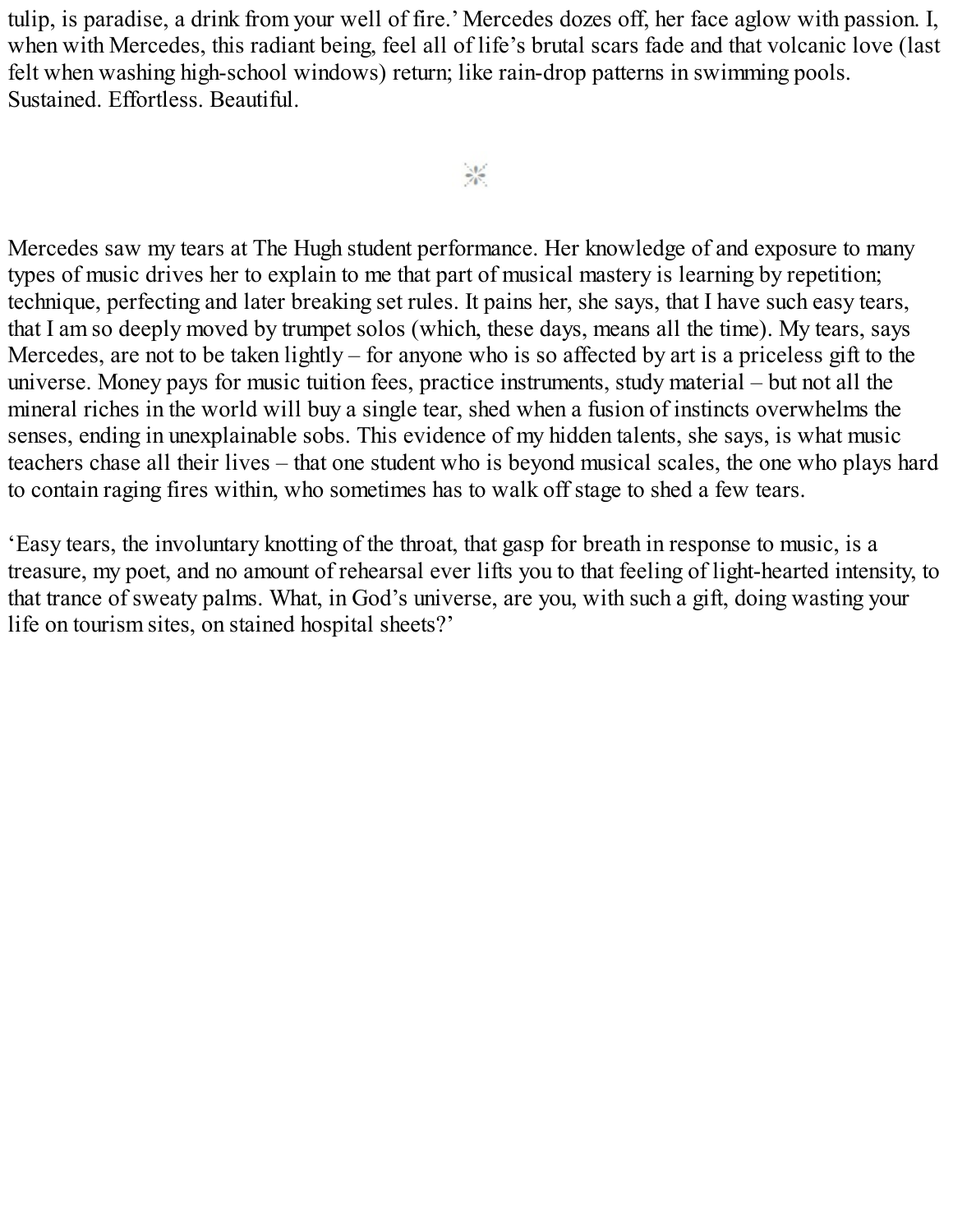**O**sama bin Laden (well, his comrades) flies aeroplanes into the Twin Towers, filling newspapers with images of devastation. Osama: a soft-spoken, bearded, skinny man with bedroom eyes. When does he dream up such destruction? Before him was Oklahoma, that Timothy what's-his-name. Yes, him. McVeigh. An American.

I watch the 9/11 anniversary with Mercedes at my side, the night of my birthday. Desiree forgets my birthday, like many others in recent times. Mercedes corrects the omission with a brand-new Dizzie Gillespie trumpet, complete with twelve red roses and a trip to Cape Town, where she is on her way for a music workshop. We fly over Johannesburg, towards a gold-plated horizon beckoning in the distance. Below is a view of clouds in many shapes and sizes: impressions of unkempt hair; dolphins without tails; some like congregants of numerous churches, floating in soapsuds. Far below are desolate farm houses, muddy swamps, meandering rivers and rocky mountain ranges. Then the coastline, with its busy highways and, finally, the airport, with its flashing lights and thundering aircraft.

The days that follow are tender escapes. Mercedes, the trumpet and I take midnight walks. There are, with Mercedes, no beginner courtesies; she shares the technique, weeds out the mistakes, encourages long rehearsals. Back in Johannesburg, before we left, she had fished an LP from her elaborate music archives and said: 'Basics. Learn the melody on number 6. Don't worry too much about the little lapses. Focus on clean, round, textured notes.' In Cape Town, Mercedes's beach obsession is Rafael Méndez. From Miles I learn lyrical play, from Hugh intensity, from Méndez improvisation. Mercedes gently discourages my request to play with Quiet Storm: impatience is the ruin of many promising musicians, she warns. So: I blow 'A Night in Tunisia' with relish, a sense of obsessive commitment. I suddenly realise I don't have to think about the notes when I point my horn skywards, I am possessed by the dictates of its unpredictable sensations. I mourn my Desiree (not dead but unloving); fill the trumpet with my every possible emotion, hoping for meaning to suddenly emerge. It never comes.

Mercedes says true trumpet mastery is about getting lost. She listens to me practise, watches me wrestle with my trumpet, seduce it to mirror my soul. I take the trumpet everywhere, including on my solitary midnight walks to the beach. I lie on my back, let the ocean waves rinse my sandy soles, wet me up to my armpits. I whisper to the stars, become one with the raspy rumbles of the sea.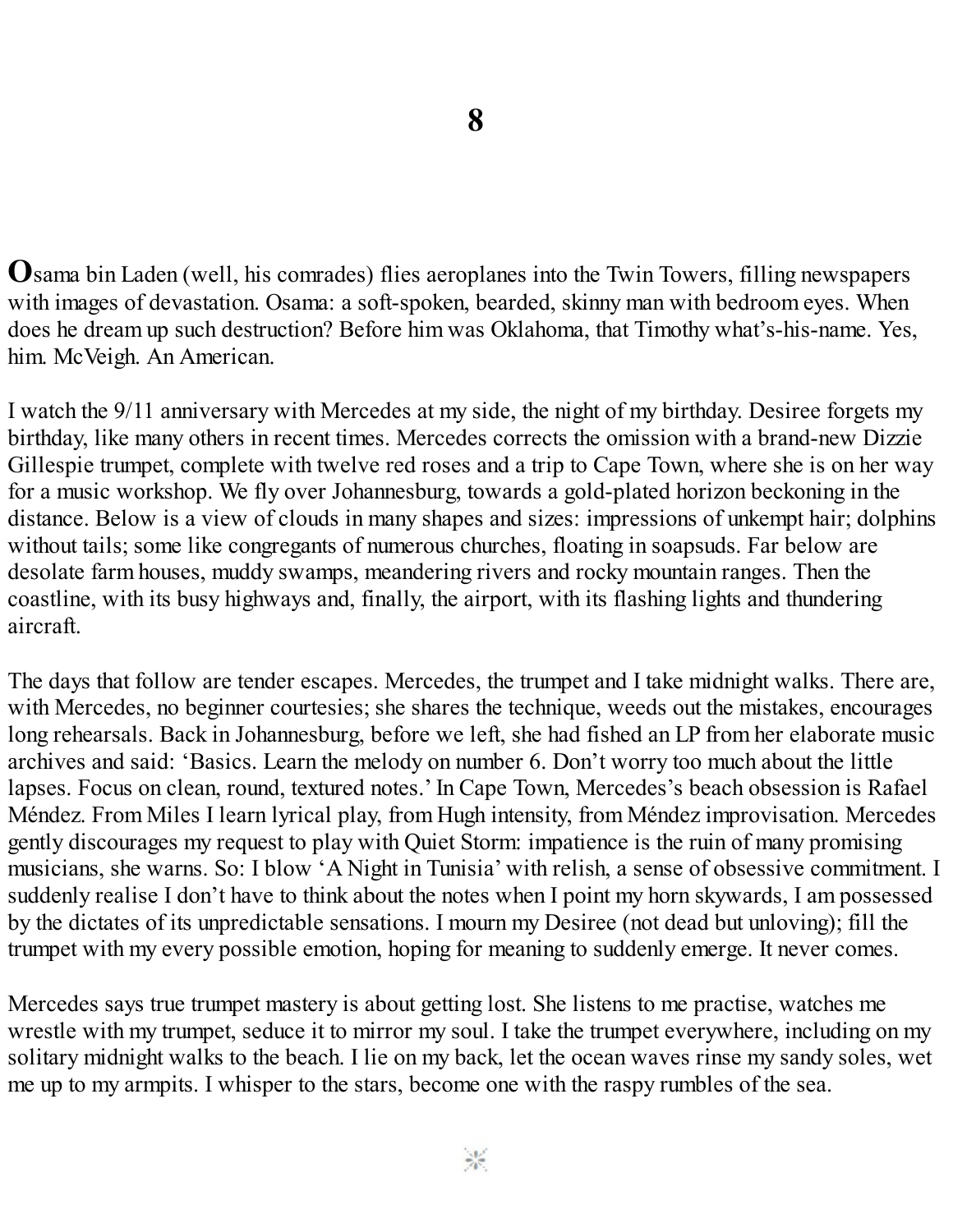When I was thirteen, toiling under the Sophiatown sun, I, between pulling weeds from flower gardens, dreamt of becoming an astronaut. I still, as I did then, find starry nights and moon phases enchanting. Bra Todd nicknamed me Galileo – who owned no telescope, but a pondering heart. When a full moon bathed Sophiatown in silver light, blanketing it under heavenly calm, I composed poetry and authored those inspired letters to Desiree – letters with imagined worlds lit by a trillion moons.

The trumpet rests on my chest, glittering under the moon and purple beach lighting. I doze, succumb to foamy slumber, let the sea salt embalm my living corpse, wracked by Desiree's soullessness. A separation. By all means. But how? How does one abandon a childhood love that snuffs your life away? It is love almost gained, but sanity lost. I shiver, hug my trumpet, listen to crabs and whales, to my soul urging me to live. To shed my skin. Like a serpent. Or wither away. Like rose petals in a stained vase. Forgotten. Unloved. Dying. I rise, admire the traces of ocean-wave foam in the moonlight, walk towards the lighthouse. All is suddenly still. I point my horn to the moon, steady my thoughts, blow. A brisk tempo that evolves into Mercedes's other pet song: 'I Talk to the Trees', played by Chet Baker. A disjointed attempt, mine, but an attempt nevertheless.

A sudden easterly blows. A figure walks towards me, indistinguishable under the moonlight. I strain my eyes, see Mercedes draw nearer, walking as if gliding on the sand. Such perfect movement, such grace. She hums ballads as she walks. We lie on the beach. My head rests on her tummy, rumbling with orange juice. It is not orange juice, she says, but the mysteries of life. Like the stars we have come here to see; cosmic fires, burning thousands of millions of kilometres away. Planets. Meteors. 'Like us,'say I, 'do solar systems have wars? Moments of untold tranquillity and blinding confusion? I wonder,' I say, 'if love exists in yonder planets, where it would take zillions of lifetimes to reach. Where musical notes are blasting explosions and barbarous cosmic winds rearranging the universe.'

'Yes, my poet. But come back to earth. The sun does not know there is a Desiree wrenching your soul whenever she pleases.' We laugh. 'And further more,'she continues, 'I don't think scientists know what they are talking about.'

'They have an idea,' I say.

'Really? I beg to differ. Just how many hidden planets are there, that have direct bearing on what we know? Do stars have cousins, funeral processions? Do they lust after other stars? It is not enough to say stars die; we have to know other things. Their secrets. Obsessions. Sorrows.'

We keep still, listen to the waves battering rocks in the distance. 'That is the Milky Way, above that flashing aeroplane.'

'Yes, my tulip, it is. God spilt his milk powder.'

Laughter. A beat.

'You are the loneliest creature in the entire world, the loneliest creature I know. Let's make a baby,' she says calmly.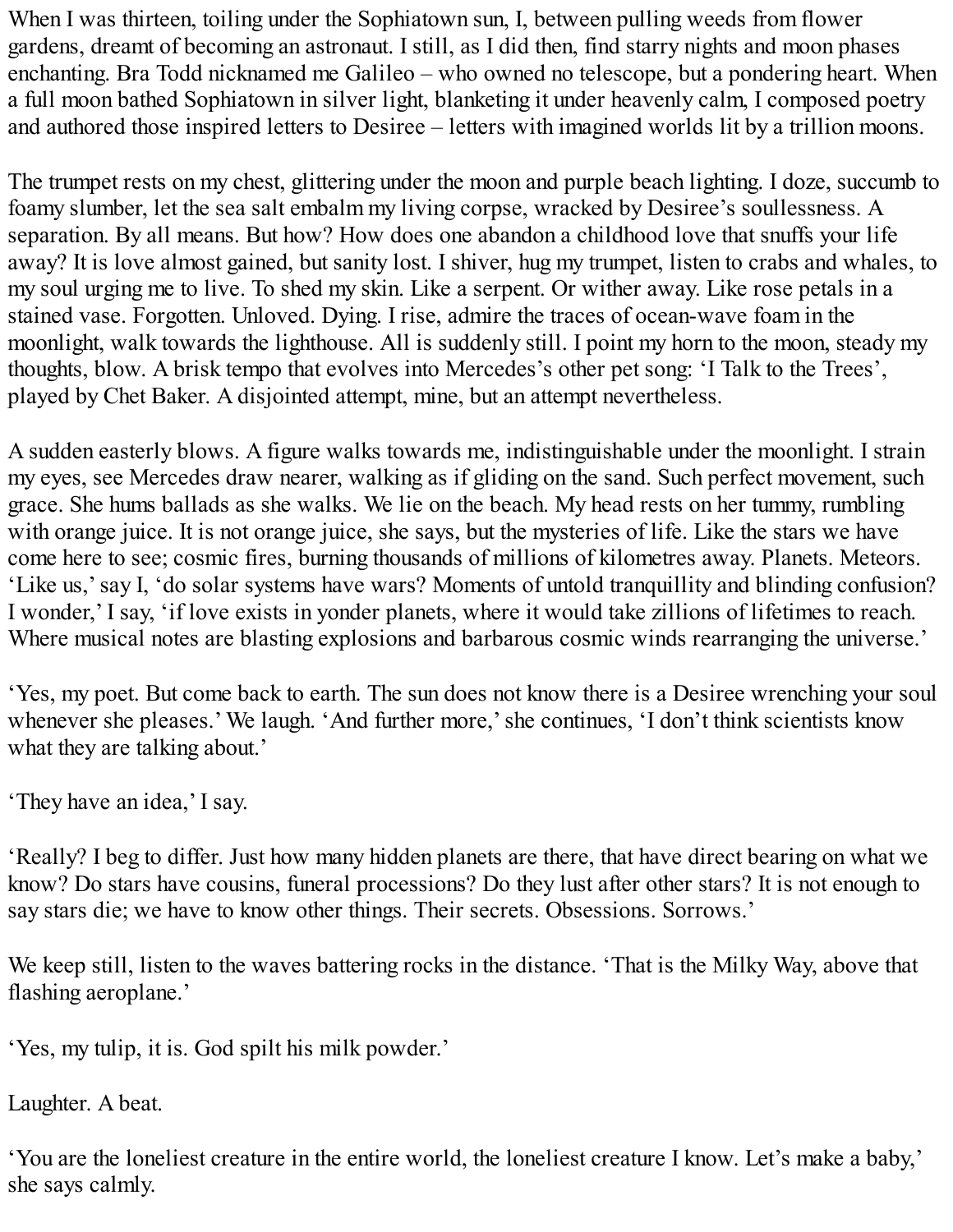'Yes. Three. We'll give them Hispanic names: Conchita, Elvira, Carlos Fuentes.'

We giggle, chuckle, burst into laughter. Laughter in tune with a swelling sea, a cricket serenading night, our sighs as I cup her pulsating breasts, attempt to swallow them whole. We talk for what seems like eternity. Cuddle. Keep still. Make love under the stars, about whose secrets and sorrows we haven't the faintest clue.

Life with Mercedes is an infinite horizon of discovery: poetry readings, trumpet rehearsals. My Mercedes not only believes in, but lives for love. She knows how to measure the heart's cravings, offer embraces that leave me giddy; like a newborn baby with a fragile, rubbery neck, indifferent to the horrors of the universe. I, in her company, feel bliss without form or limits; evenings of rowdy laughter and delicate whispers. It is as if her entire life is one seamless trumpet note, graceful, arousing deep-set feelings. Gabriel Sanchez's radiant daughter, a musical charmer with a touch of erotic magic.

We refrain from romantic showmanship when Gabriel is around, she out of respect, I from a fusion of mild embarrassment and gratitude. This man, who had to murder Rafael Lopez, abandon the country of his birth, to bring me closer to the fluttering beauty of love. I owe him some measure of decency. For though he is fully aware of our molten hearts, Gabriel Sanchez says nothing, merely nods his approval. There are minor slippages, unintentional blunders, to which Mr Sanchez turns a blind eye. He knows the story of my life, can tell it as well as I. His approval (body language) is not granted in haste, and not out of ignorance. He knows Mercedes is in good hands. But the heart is a funny creature, with memories, demands of its own. I am gnawed by guilt, recalling entombed murmurs, that brutal rebuke: 'What do I have to do for you to leave me alone?'

With the University of Cape Town music workshop finished, the weekend away is over. I know: sorrow awaits me in Johannesburg.

 $\frac{1}{2}$ 

An evening at The Hugh. Gabriel Sanchez is the only man who continues to make me laugh, share seadeep secrets. He is the only soul who finishes my thoughts, who knows how to blunt my pain, offer measured advice, gentle encouragement. He knows about me and Mercedes but in his own generous way avoids public displays of his thoughts, wishes, objections. I am, to him, a son brutalised by life, who finds solace in the folds of his daughter's heart. One needs only to see Gabriel and Mercedes together to understand the scale of his adoration of her, to imagine how difficult it would be for him to trust anyone with the happiness of his 'Summer Breeze'.

I see him battle his thoughts; a parent's instinct to offer advice, point out life's bitter lessons. He mostly retreats to the loneliness of the Sanchez Connexion, urges us to live, explore life and its varied puzzles. About Desiree, Gabriel does offer advice. Firm advice, cushioned by peripheral jokes, and by him refilling my teacup once in a while. Love, says Gabriel, is feeling in motion. It changes character, is full of dangerously deep swamps. It attracts all of life's other feelings into a brutal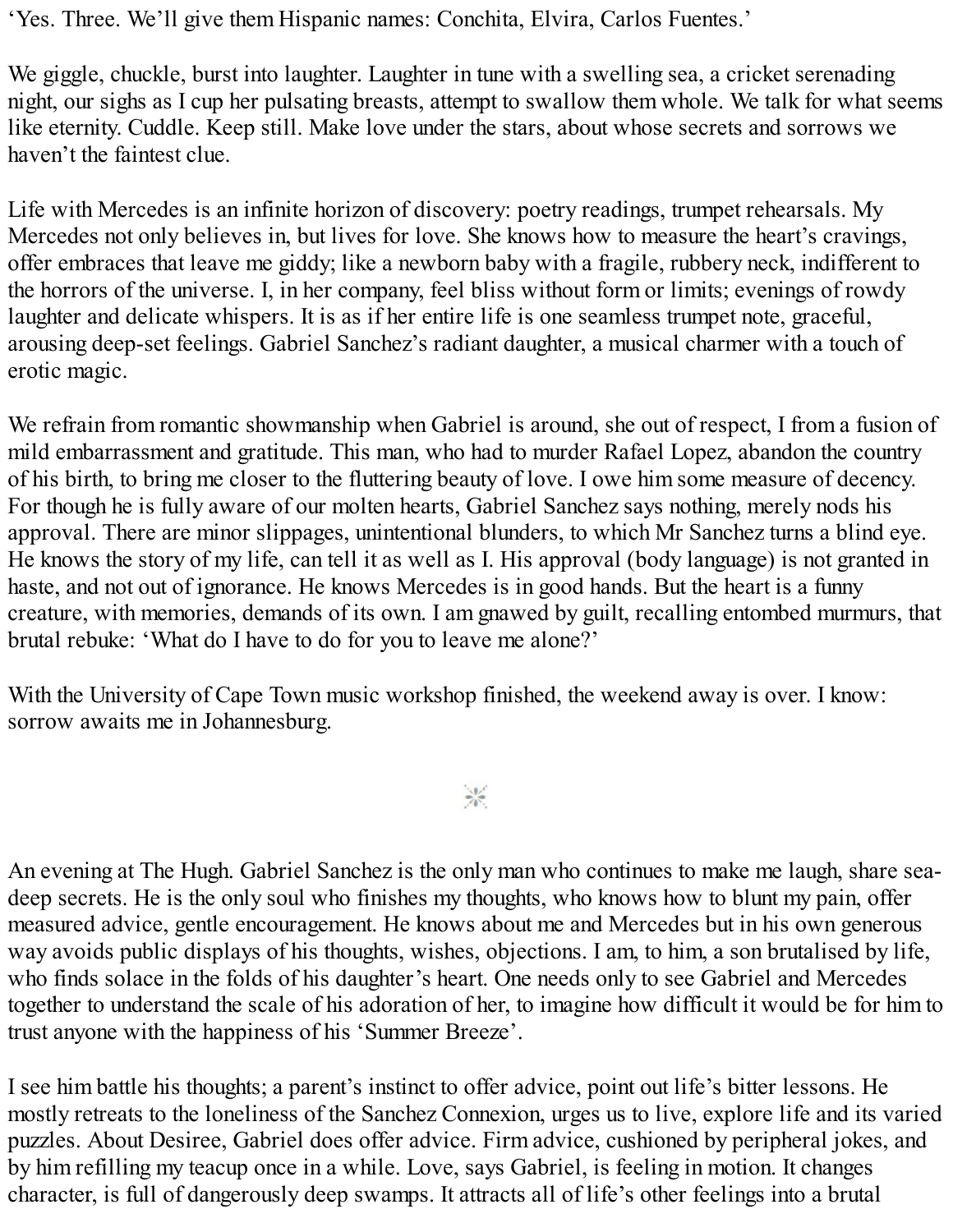cocktail of bliss beyond measure, suffering without limits. Desiree, he says, understands this; and it is up to me how much I am truly willing to lose, to do without. Obsession, the jealous little cousin of love, thrives on suffering, and has, over the centuries, mastered ways to masquerade as love. It is possible, he says, that Desiree is sincere in not believing in love – for it is not unusual for people to hold flammable opinions. It is how we respond to such opinions that sets our life's routes; the measure of suffering we are willing to endure. It is not true that love shouldn't hurt, he adds. It is too powerful an emotion to be comparable to a fleeting sneeze.

'Love is greater than life; it feeds life, makes life worth living. Why do you think we mourn the dead, erect tombstones, are willing to lay down our very lives for those we love? But be careful, young man. Love can easily be a slave to beauty. She is quite a flame, your Desiree. She probably knows it. Beautiful women do know, sense these things. Men tell them all the time, so often that some of them take life, people, for granted. On the other hand, there may be things you are doing wrong. Do some soul-searching. Find out what they are. Fix them. I killed a man. For love. But was it for love? If Rafael was alive, would I be happy, knowing what I now know?' He pours me more tea, slides a saucer with his uneaten biscuit towards me. 'In your heart,' he concludes, 'lie most of the answers. Others you will find as you go along. Some warning: it will hurt. It won't make sense. You will have doubts. Be embittered. Cynical. Depressed. But love is not for the fainthearted – the most gifted of the world's charmers have suffered untold humiliations, catastrophic heartbreak. Who says love has to follow known and accepted formulas for it to be love? Poets have endured torments reducing these things to rhyming verse.'

Then Gabriel, without warning, his face fatigued, asks: 'What are you doing with my daughter?' I am about to answer but he hushes me, pours me more tea, says: 'All I am saying is, be aware what you two are up to. Life is too short for wrong steps.' It must be that I wore my heart on my sleeve, for Gabriel, who is fond of me, adds: 'Mercedes is all I have. Make your intentions clear.'

I go home numbed of all feeling, my belly bloated with tea.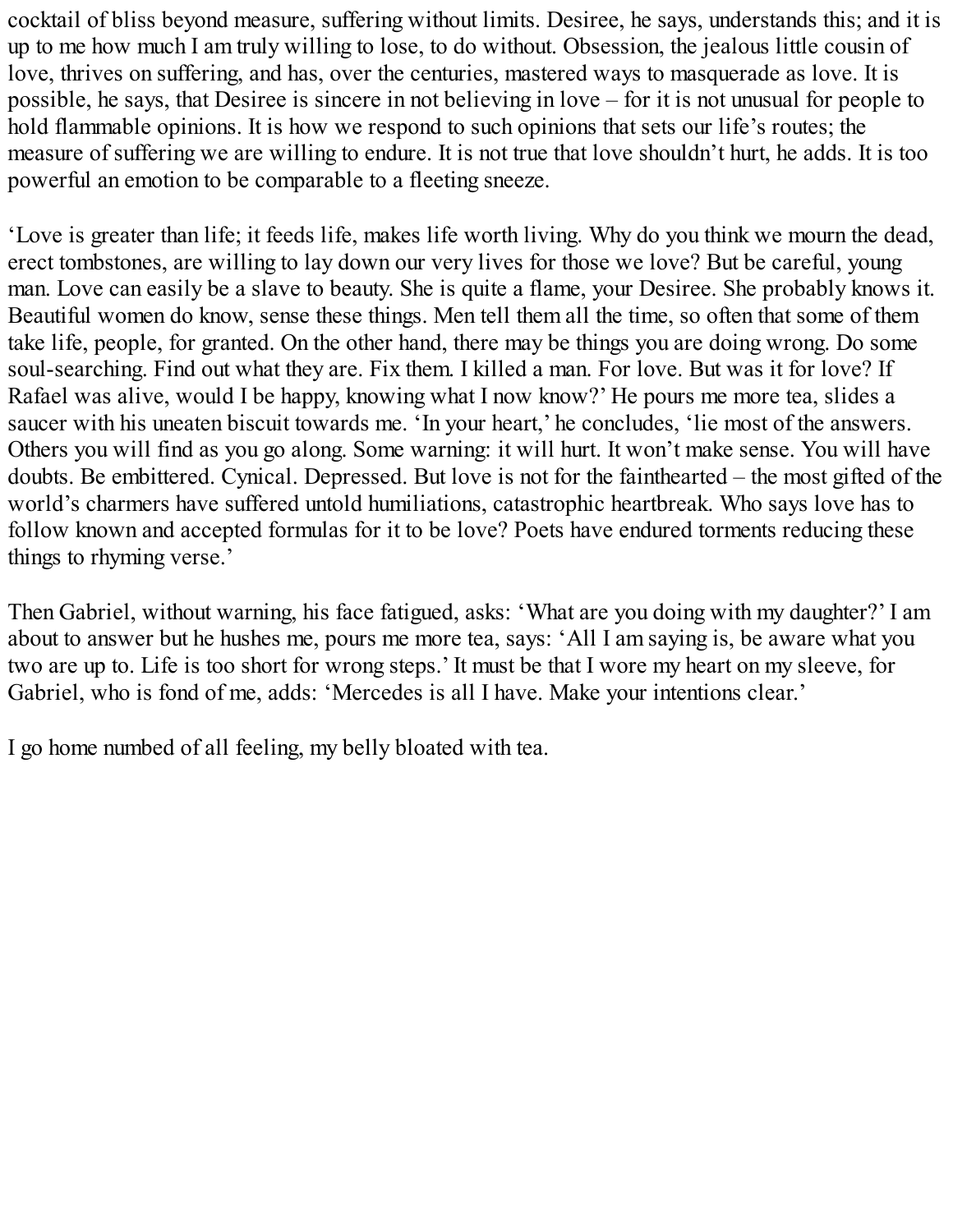**M**ercedes and I enjoy a curious ritual. We read each other's letters, answer each other's telephone calls. Not that anyone ever calls or writes to me. There are no known secrets between the two of us. A letter arrives from New York. It must be that Mercedes recognises the handwriting, the clumsy capital letters. I, upon her request, tear the envelope open, choke at the salutation: 'My May Flower Mercedes.' I stumble over sentence after sentence, thought after thought, as Benito, now a struggling actor with Broadway illusions, living on bananas and coupons, spills his entrails. The letter rambles on, with its hints of once-fiery moments with Mercedes, its attempts to recapture the magic of times past. The letter was felt in Cuba, thought in Central Park, drafted on subway trains and cabs en route to hopeless auditions, posted at a Wall Street post office.

Aside from the atrocious poetic fumbling, the puzzling baring of the soul, Benito's plight is unmistakable. He wants his May Flower back. A shiver runs down my spine, my heartbeat is unsteady. 'Not all the divine women in the world, molten and moulded into one, will compare to a single hair thread on your head.' He ends the letter with a return address. A single hair thread on your head. What was Benito smoking, to churn out such illogical images? Worse, why did Mercedes not warn me that there is a starving actor, convinced he was born to 'reinvent' Othello ('because people don't get Shakespeare'), lurking in the shadows? I have a devastating wish: that Benito be run over by a million yellow cabs, never to 'live in the ambience of your soul'.

Mercedes smiles: 'Benito – still insane as ever.'

I am agitated: 'Why keep Benito a secret from me?'

'Because. He is the past.'

'Where does he get your address then?'

'His father is friends with Dad.'

'And?'

'Family dinners, church; then one day we held hands. We were kids, maybe thirteen. Now the difficult questions: yes, he deflowered me at eighteen, and no, I don't have feelings for him anymore.'

'Why?'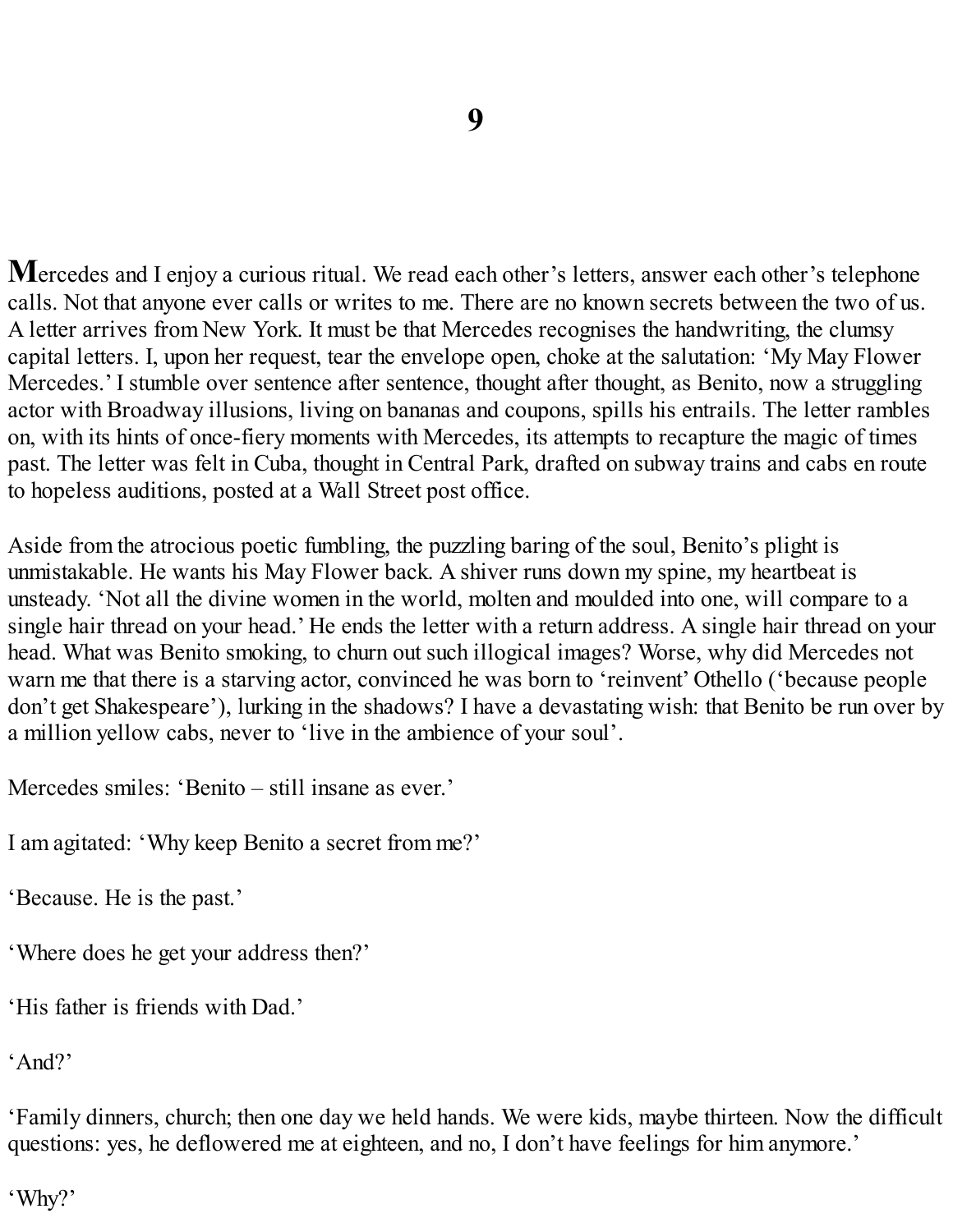'Benito does not exist in the real world. He is kind but delusional. He also has no appreciation for music.'

I fold the letter, hand it to Mercedes. She is calm, searches my eyes for signs of displeasure. She finds them: barbed wires of disappointment. My mind grinds to a furious halt. Mercedes rubs my back gently, says: 'Benito is not fit to sneeze in your presence, my poet. Steady your thoughts. The universe awaits us.'

She reaches for my forehead, plants kisses. I smell coffee on her breath.

'Good night, my poet.'

I nod.

But there is a problem. Benito does not end his love expedition with a single letter but jams the post box with an assortment of confessions and hallucinations – in rambling romantic verse, accompanied by suggestive gifts. It rains letters – mirrors of a mind under siege; a bloodhound on a love trail.

 $\frac{1}{\sqrt{2}}$ 

Judging by the frequency of the gifts, the cards, the nine-page poems, I can see why Mercedes declared Benito to be delusional. But there is something else: evidence of obsessive tendencies, traces of a fragile heart easily broken. The lack of response from Mercedes only sets Benito's soul on fire; spurs him to experiment with sending bits of his clothes and eyebrows in purple envelopes. A daring prophesy stands out: 'I sense I will one day disembowel myself for you.' Which, says Mercedes, is quite possible, given Benito's unpredictable excesses.

I dismiss Benito as a raving lunatic, advise Mercedes to burn the letters on receipt. She doesn't. Her refusal, her reluctance, to free herself from Benito's insanity, his obsession with melodrama, casts a shadow on our passion. I want something else: not only for Benito to be run over by a million yellow cabs, but to be thrown down a volcano, immersed in molten lava and turned to stone. Crude. The stuff for geologists. But useless people are also the luckiest in the universe – not only do they live long, but existence seems to pander to their every whim. I brace myself to be buried in Benito's love letters, his eyebrows. Of my discomforts, I say little. The brutality of Benito's letters is in seeing Mercedes fidget with drawers, being drawn to Benito's mad chants, her gnawing preoccupation disrupting our trumpet rehearsals. To hell with Benito, I think. If he has such an excess of energy, overflowing passion, let him donate a pound of flesh, chase Desdemonas in Central Park, prove he was indeed born to 'illuminate Shakespeare'.

Insane Benito: 'I enclose my eyebrows, my floral shirt and my scent.' We, to avoid drowning in this love-Mussolini's madness, which we pity within limits, rehearse long hours. Mercedes does not compliment my haunting solos, but I, from the corner of my eye, see her eyes water. Her tears, the way she averts her head in modest and guarded embarrassment, fills me with such profound breath, such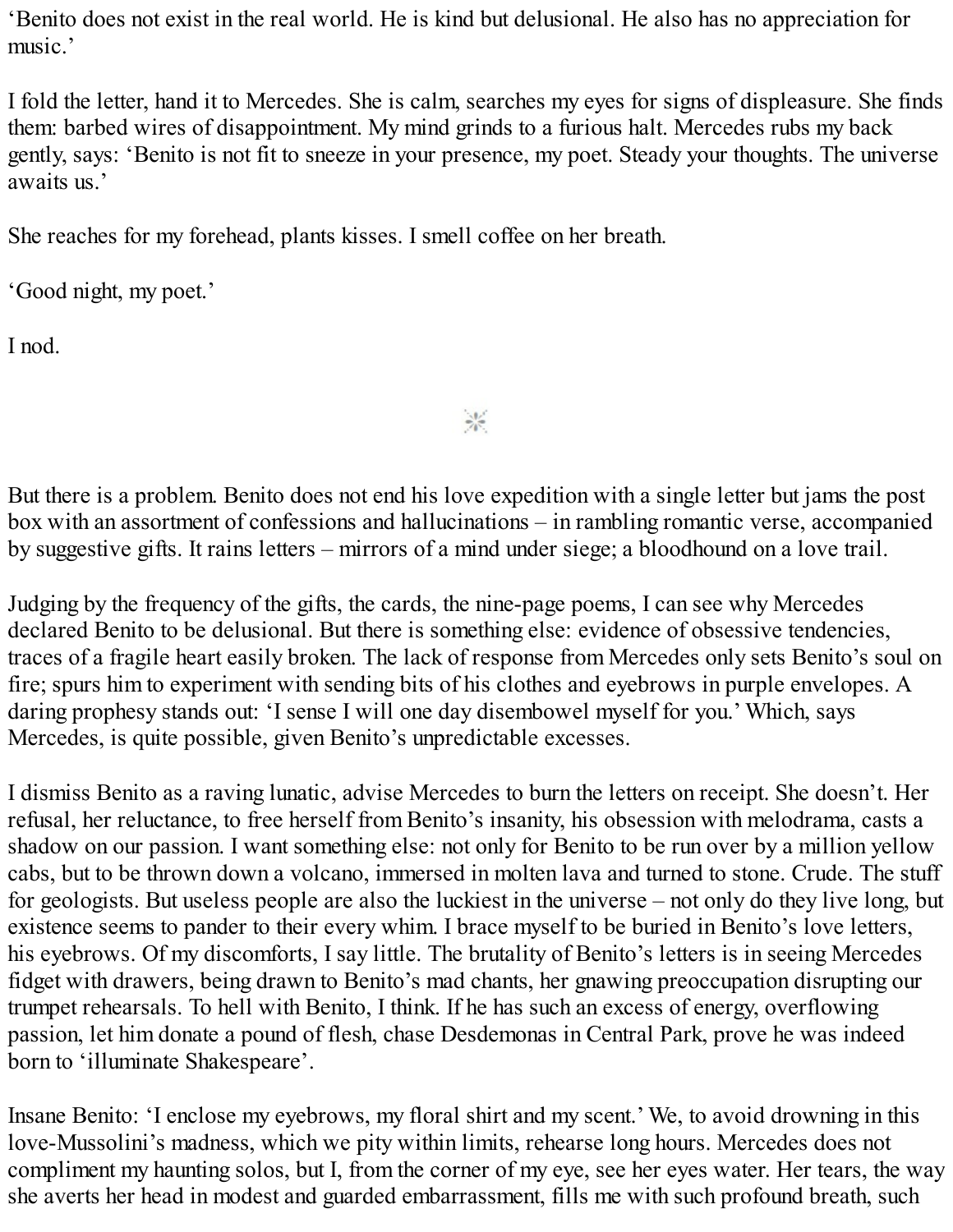sensual light-headedness, as to blow a dozen trumpets.

I play 'I Talk to the Trees' in the mornings, 'Johannesburg' at midday, and 'Woza Mntwana' after midnight. Chet Baker. Hugh Masekela. Abdullah Ibrahim. But all is not well. There are times when Benito's insanity lurks around us, polluting our thoughts, loosening our embraces, cornering us into silences. My silences are not completely without purpose. I know Gabriel has profound expectations of me: 'What are you doing with my daughter?' I, a few months ago, knew the answer – knew, without the slightest doubt, that Mercedes was my sun, without whose rays I would wither and die. But somewhere between the sun's rays, their blinding mystery, Benito's madness hid, fuelled by fierce delusions. How do I ignore Benito, who sees nothing wrong in committing his eyebrows through the American postal services – onto jumbo jets, over snow-capped mountains and oceans? It can only be madness, the way Benito is so reckless with his love. Our silences confirm one thing: Benito is worse than mad. He needs not love, he needs God.

 $\frac{1}{2}$ 

Things have changed. A choking irony stands out: Zacharia, a former fellow prisoner, a radical poet, now heads the Ministry of Tourism – and is, by implication, 'The Big Chief'. He offers me numerous plush jobs, 'to advance our revolution'. My answer is always the same: 'I don't want to be important.' This offends him greatly – for he realises that his power, to make things happen, has unforeseen limitations. I ensure that I plan my flu and tummy bugs well in advance, to avoid the pompous ceremonies when he visits, quoting visitor statistics, grinning at photographers.

Life at the Tourism Information Centre continues to be uninspiring. I, during lunch breaks, take solace in my horn. Apart from directing visitors to cemeteries and zoos, I am expected to keep records of the most visited and popular sites: cultural villages, museums, dining spots. I wonder: is there value to be found in bleak things, in a world devoid of beauty for all but the chosen few? I live in my head, in a reality that rewards club deejays more than it does midwives and neurological surgeons; a Johannesburg where suffering has no meaning.

 $\frac{1}{2}$ 

I have, in all my days under the sun, never seen a neck as beautiful as Mercedes's – fragile yet firm; an accomplished neck, of generous warmth and minute twitches. I cannot tell which love, which beauty, is greater: Mercedes or Desiree. Desiree does not believe in love, which renders any measurement of feeling impossible. I am, when with Mercedes, incapable of any other emotion than gushes of tenderness, ticklish sensations that prompt giddy feelings beyond measure. 'What are you doing with my daughter?' asks Gabriel Sanchez. I have no answer for him, for I naturally expected such profound bliss to come from Qunu, from the rolling hills of the Eastern Cape – those Xhosa gazelles with clay-dotted faces and resolves of steel. I expected that Desiree, bred in Sophiatown, with roots in Port Elizabeth, would yield to my forlorn whispers of passion. But Cuba? I could never have anticipated, never imagined that murder would, like an ocean wave, grant me a love so great as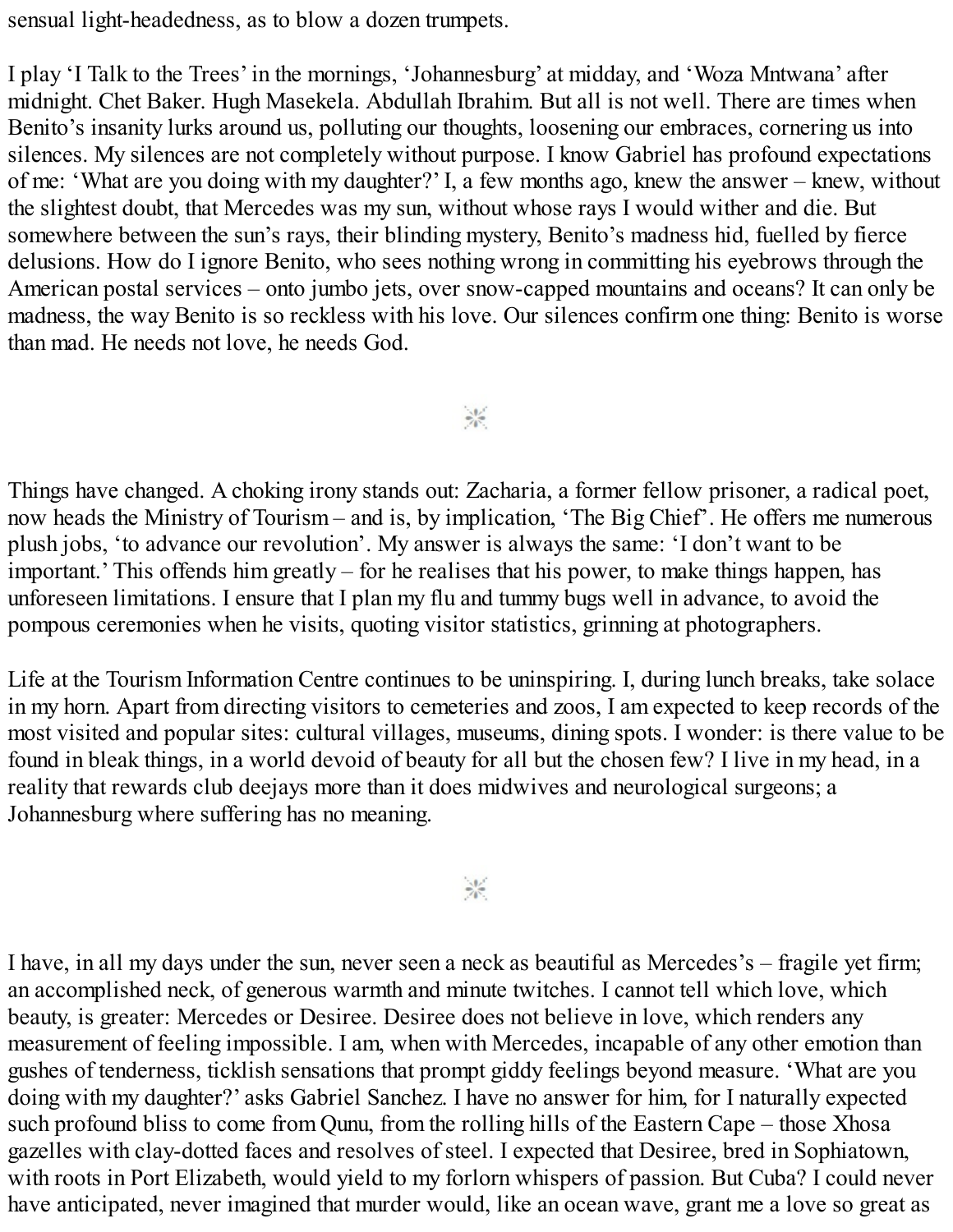to almost cure my mad heart. I am haunted by Benito's convictions – his refusal to give in, to accept that Mercedes and her glorious neck are beyond him.

What is Gabriel Sanchez asking, exactly? What answer is he seeking to ensure he sleeps, come nightfall? If Gabriel nudges me to make my intentions clear, given the fact that Mercedes is all he has, how much room is there for mistakes, for disappointments? Does Gabriel know that we live through a hailstorm of Benito's letters, his raging heart, his eulogies? Gabriel's question cannot be answered, for intentions point to the future, so hopelessly anchored in rusting and rotting docks of memory. I see in Mercedes's eyes the memories of holding Benito's hand that led to other, less discreet, things. How do I tell Gabriel: I have never seen so many letters, so many poems in my life; that though I find the desperation distasteful, a grain of me admires such unwavering baring of the soul without heed for audience or reward?

Even he, Gabriel, did not succeed in protecting his marriage by killing Rafael Lopez, for it is the memory of incidents past that clouds his expectations, his desires from life. Is Gabriel, in a way, saying 'disappoint me, but not too much'? But how much disappointment is forgivable – given that love of his daughter is not without puzzles? If love were to be put in a pond filled with clean water, how would it look? Would it dissolve into nothingness, or gently cruise around, like a loved goldfish? At the moment of shaving his eyebrows, stuffing them into envelopes, how does Benito's love look? Is it a goldfish, battling to find freedom from a fisherman's hook?

Is the hook of life, of dead ends, the force behind Benito's shredding of his wardrobe, his prophesying to disembowel himself if his pleadings are not heeded? A question remains: Benito and I are not the first to suffer for love, so why do we torture our hearts so? What is Gabriel Sanchez asking me, precisely? If a man walks to a public square in the nude, he is condemned as insane; yet the same man, captured on oil canvas, blurred and in unnatural colours, a bad shadow of himself, is hailed by art scholars and newshounds, in lit galleries over cheese and wine, as giving meaning to life. How am I not giving meaning to life with my love for his daughter, that Gabriel Sanchez feels entitled to interrogate me, to caution me to 'make my intentions clear'? What will Gabriel make of Benito's letters, the envelopes with eyebrows, the rosary beads dating back to many Cuban Catholic Masses?

 $\frac{1}{2}$ 

Gabriel Sanchez visits me at the Tourism Information Centre, says Mercedes is feverish. We sit in silence, nodding into oblivion. He plays with his beard. I sense torrents of thoughts wrestling in his aged head, pulling his mind to multiple dead-ends. His brow is furrowed, his eyes narrowed, as if in an effort to arrest some thread of logic. To set his spirit free. He stirs, speaks: 'I don't have much life left in my bones. I am terrified we will let each other down.'

'How so?'

'My daughter. How great is your commitment to her?'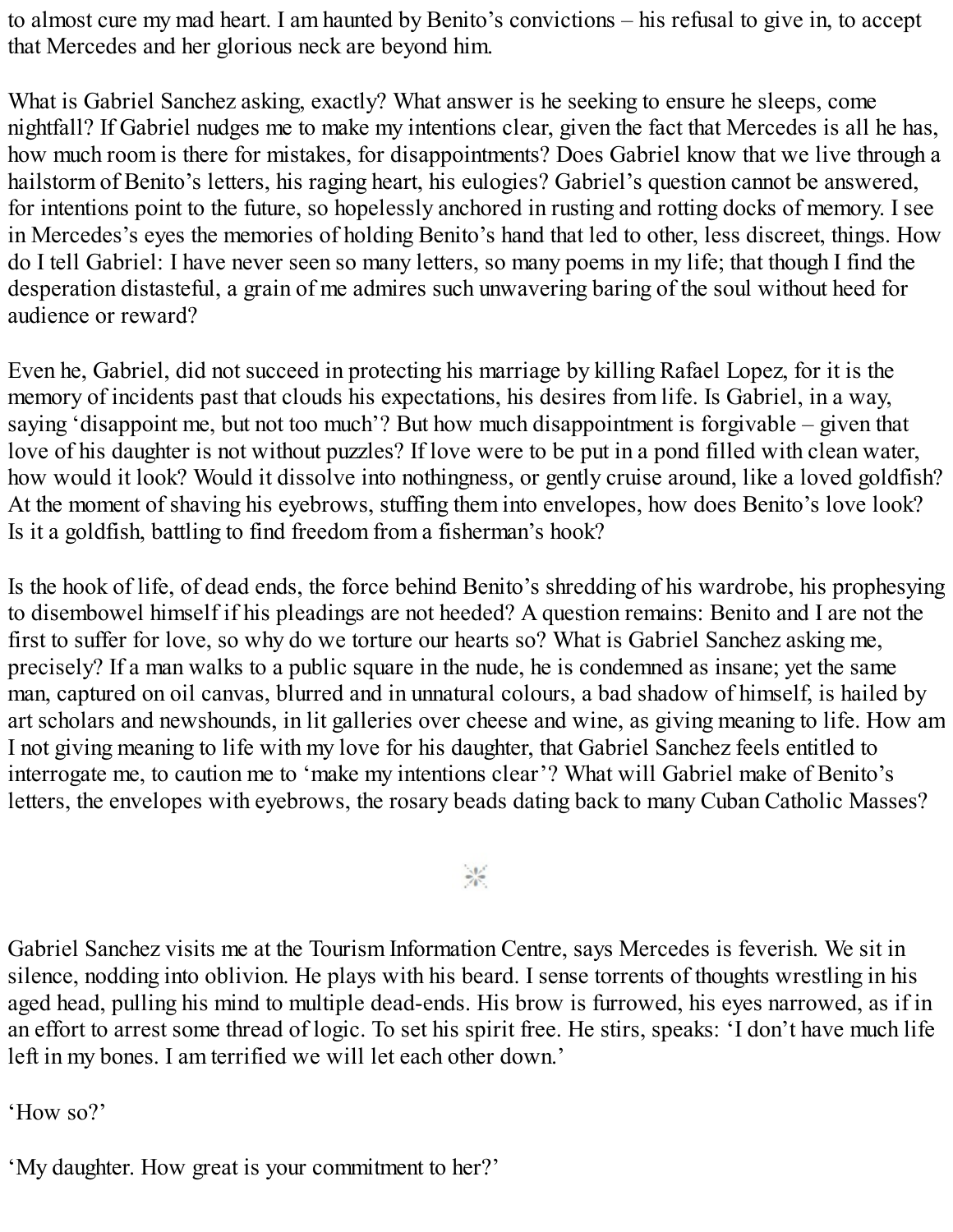I don't answer but smile reassuringly.

'My intentions, Gabriel Sanchez, are to clothe your daughter in poetry for as long as we breathe. To count and name every hair on her head. To be a master of the trumpet under her tutelage.'

'And?'

'My love for Desiree cannot be wished away. I have to live with it, receive your blessings knowing you know and approve of my decades-long predicament. Desiree is undeserving, I know, but I have never known greater bewilderment.'

Gabriel Sanchez sobs briefly and intensely, stands up to leave. Just then, my cellphone rings. The husky voice is unmistakable: Mercedes of the maple-leaf birthmark.

'Hi. Please bring me some oranges and something for a sore throat, poet of mine.'

'Will do. Has Mussolini written?'

'He has utterly lost it now. The post box is totally jammed.'

'Have you thought of writing back?'

'No, my poet, I haven't.'

'Maybe you should.'

'Completely push him over the cliff?'

'The man was conceived hanging over a cliff. What is a little nudge between friends?'

We laugh. But it is not funny, in the moral sense.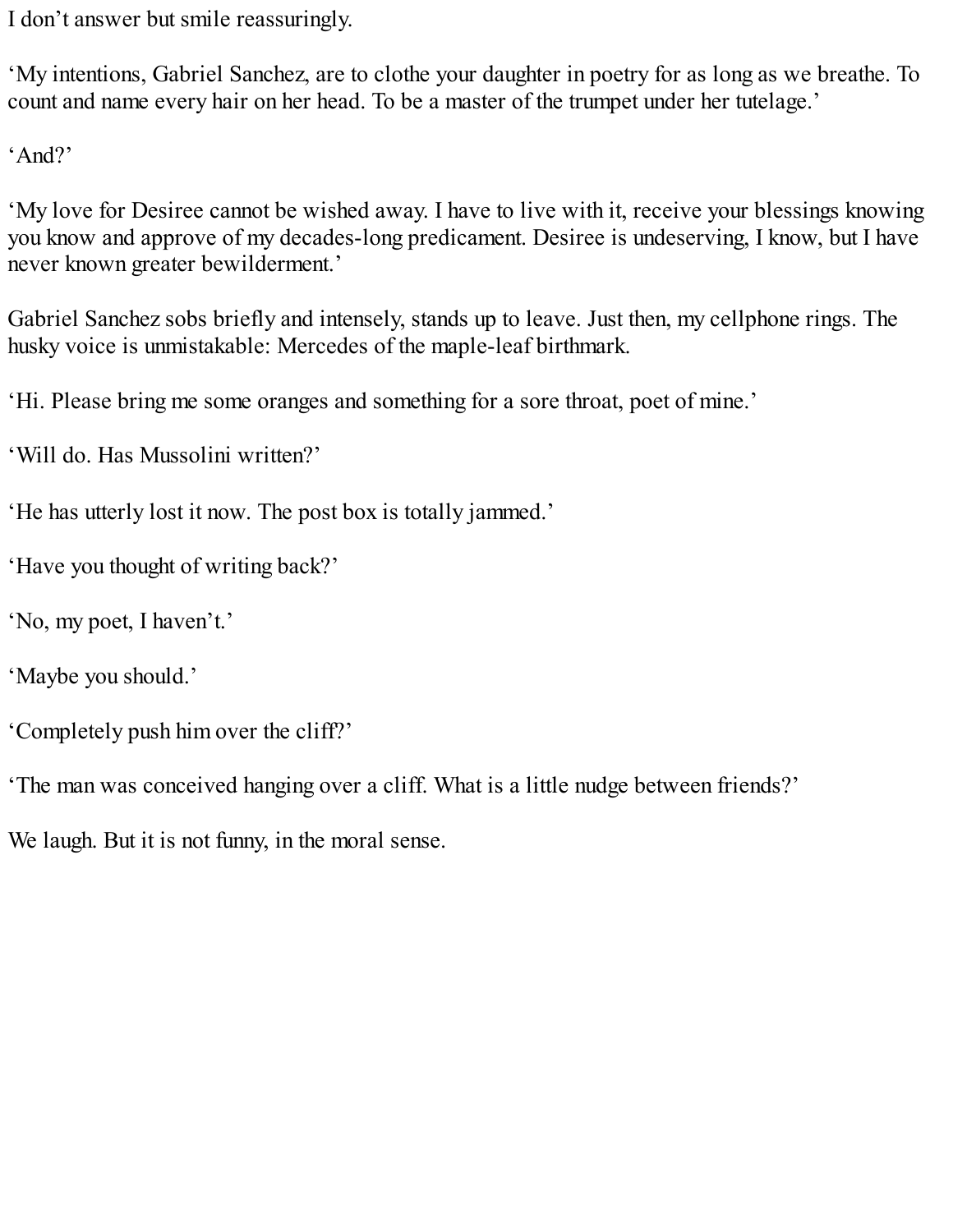**I**t is early afternoon. My contract with the Tourism Information Centre ends today. I return home to find Mercedes asleep. The key under the door carpet lets me in, and a glance at her teaching schedule on the refrigerator confirms she missed a trumpet improvisation class. I place the oranges on the dining table, decide against waking her; sip left-over wine from a bottle and ease myself onto a recliner chair in her library. My focus settles on book spines, ranging from studies on Vivaldi and the Four Seasons, to African Traditional Instruments, to Modern Orchestral Conductors. I, as is the Mercedes tradition, light a scented candle next to her porcelain dolphins – and the library is bathed in vanilla scents. My thoughts are scattered, my mood edgy. The wine warms the belly, fools the brain into temporary bliss, leaving nerve ends aroused and twitching.

Something unexpected happens. I watch a moth, proud of its brown and deep-orange wings, circle the candle, drawn to the beauty of the flame. The love affair is at first full of caution, before becoming increasingly daring, reckless even; then, disaster. In an instant, quicker than fate, the moth wing dips into the candle wax – ending the moth's playful flight in smoky cremation. I watch as the flame consumes the insect, leaving a helpless head dripping with crystallising wax. The scene is very reminiscent of Desiree and I – with Desiree the confident flame, and I the suicidal moth.

With the wine bottle for company, shielding me from my over-cautious nature, I think: what in the nature of some insects attracts them to light, to fiery ends? Surely, the red wine suggests, there should be more important things in life than why moths continue to be humiliated by candle flames? It should be possible to admire flames from afar. But I cannot deny that the true nature of flames is that they offer warmth; an even truer measure is the fact that they burn. My companion, the wine, takes effect, blurring life's conundrums into tolerable irritants. Mercedes is fast asleep, her breathing peaceful. I place the oranges next to her, together with the pills for a sore throat, and walk to the bridge. To think. All of three hours.

 $\frac{1}{2}$ 

I return home to find Mercedes watching Larry King in the library – not really watching, but sobbing. Long, drawn-out, quivering body sobs, with both her palms wiping away tears that refuse to dry up. Those beautiful hands, mopping up the tears, as if they were windscreen wipers. My attempts to rub her shoulders, her arched back, only intensify her weeping, which has left her perfect eyes bloodshot and swollen. I have never seen her so overwhelmed, inconsolable. She takes an eternity to calm down, to say, almost inaudibly: 'Dad wants us to return to Cuba.' Gabriel Sanchez, failing to get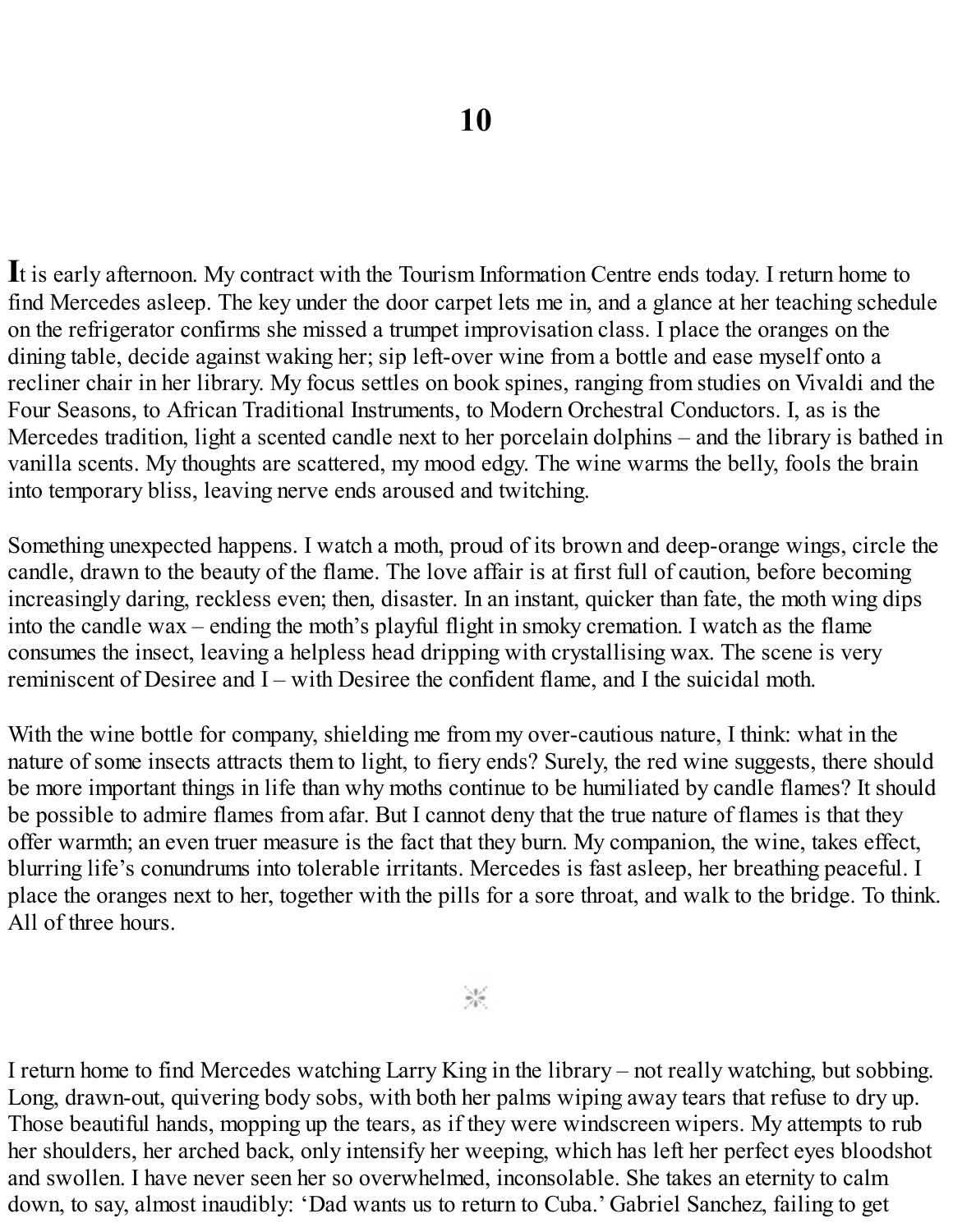satisfactory answers from me, has decided to hang me by the testicles in a public square. Knowing me as he does, he has dismissed me as a failure: a mildly accomplished journalist, a hesitant revolutionary, a looming failure at the institutions of poetry and marriage, parrot of tourism information, laundryman checking hospital sheets for stains, promising trumpeter, futile philosopher thinking in circles about love and life without reaching any conclusive opinions.

'When?' I ask her.

'In a week.'

'But why?'

'Dad prefers dying on Cuban soil. That has always been his covenant with the family.'

'What is wrong with South African soil? I thought he liked it here.'

'So did I. You could come with us to Cuba.'

'I don't want to be buried on a tropical island.'

There is a long silence, a silence of wounded thoughts. What are you doing with my daughter? People. One never truly knows with them. One moment Gabriel is volunteering pearls of wisdom on what makes life complete, the next he prefers to die on Cuban soil. What do I know about Cuba, except bits and pieces gathered from conversations with Mercedes? The little that everyone else seems to know: Cigars. Castro. Che. Not much else. In truth, the greatest blow is in acknowledging that I am no different from any other moth; that some candle flames follow you. Two betrayals in one: the first from a reluctant father-in-law masquerading as a friend; the second from a passionate would-be wife with daughter obligations, a void to fill for a wayward mother and her Rafael Lopez misdemeanours. How could I possibly abandon Johannesburg? How is love of Mercedes greater than love of home? The South Africa in an Africa stirring with hope and abundant possibilities; an Africa that is a moth refusing to burn.

A week. Imagine.

# $\frac{1}{2}$

A windy morning. I visit Gabriel Sanchez at the workshop. The For Sale sign is replaced by telephone numbers of the new owners, Jaco & Seun. There are three cars standing in line, washed and awaiting collection. A Ford Custom. A Toyota hearse. A bright red Chevrolet El Camino with a flat front tyre. Discarded parts are heaped on a tractor trailer, the workshop itself clean and empty, except for a refrigerator with a missing door.

Gabriel is busy with a lawnmower, a rusty orange thing with oil leaks and blunt blades. Something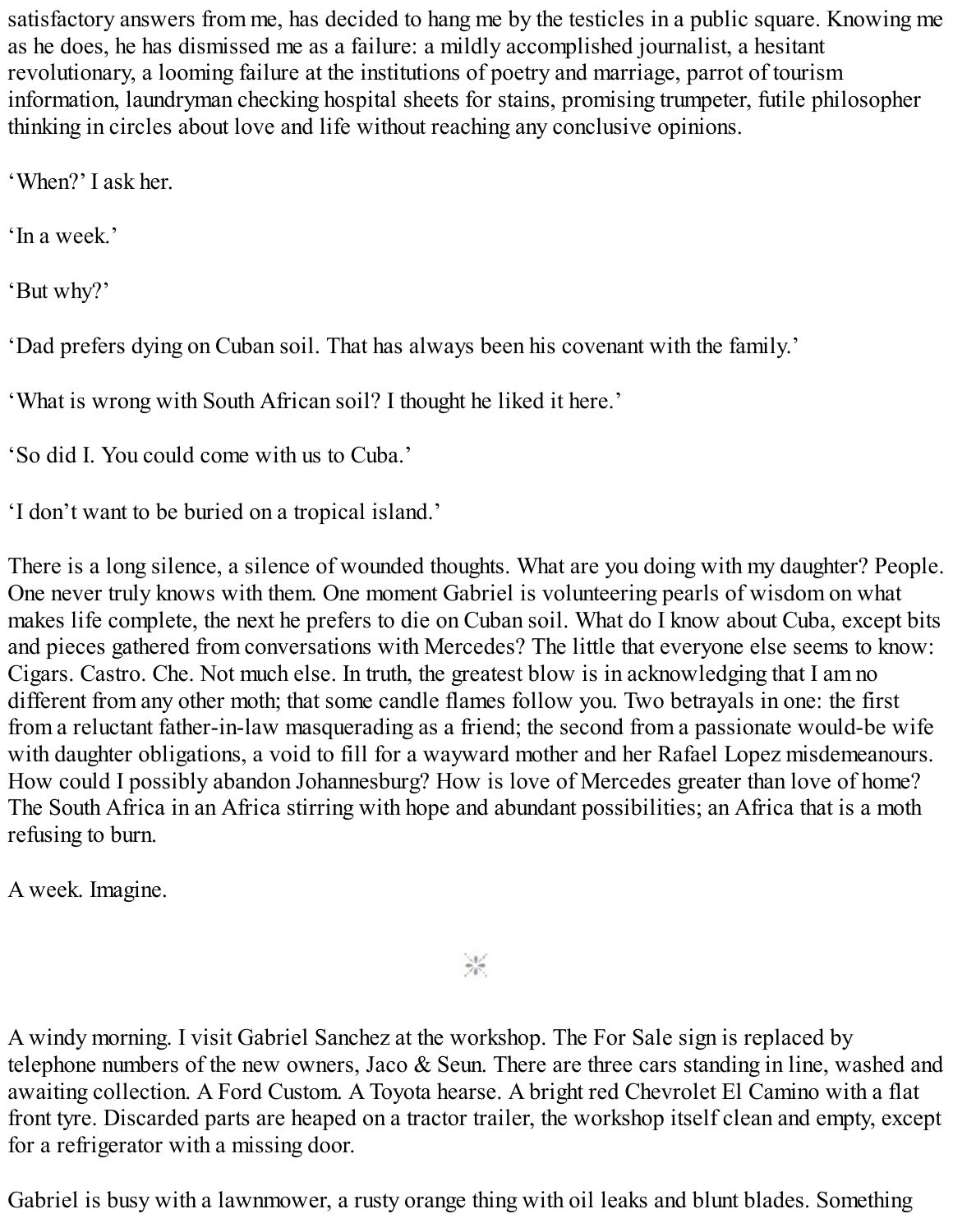has snapped between us. His body language has changed. He takes too much time sorting and selecting his tools, folding and packing oily rags, as if I am invisible. He normally requests a hand with moving heavy engine blocks or holding the torch to detect leaks; but not today. He seems brutally relaxed for someone with a trip to Cuba pending, uprooting many years of existence in a foreign country. His lunch box is untouched, his eyes dart with a borderline resentment. He hammers at a scrap lawnmower engine, robs it of its useful parts to fix the other one, until sweat drips from his forehead, from his aged and fluffy-haired scalp. I sit and wait for him to finish his lawnmower diagnosis; to collect his thoughts, or at least say something about the weather. He says nothing. I expect hostile stares from him, but when he speaks his eyes are kind, his voice gentle.

'Old age is more about fading away than making new plans. You work within your limitations, without the luxury of second chances.' Gabriel dabs a rag in petrol, wipes oil-leak grime from the lawnmower engine. He uses a small brush to clean the tight corners, to restore the ancient engine to acceptable levels of decay. The attention he pays to the minutest speck of dirt is not merely diligent work, but punishment by silence. It is punishment meant to break but not crush me, to burn yet still leave redeemable valuables; to convey deep displeasure without resorting to disdain. But I did not send Rafael Lopez to prune Sanchez's vineyard, nor did I compel Gabriel to commit murder. Yes, he is disappointed that there are no guarantees for his Summer Breeze. Understandably so. But also puzzling. Infuriating. Perplexing. Yet I seek to understand, to dismantle him bolt by bolt, make sense of his abrupt silence. Like violin strings snapped in mid performance. Eighteen years of wrestling my temperament, of thinking myself in and outside of existence, guide me to calmly state: 'I am not that important, Mr Sanchez, that you should wrack your soul so. I have accepted that you return to Cuba with your daughter. It is most admirable how you have raised her, how well she speaks of you. I wish, lastly, to say that the world has changed since Castro's Cuba. The idea of family is, in our century, but a fantasy. We are, in these times, in the business of random fucking, of maiming hearts. Even in Cuba. Mercedes is all you have, I know. But a part of her belongs to me. I pray it were possible for you to be granted a century more of life – but even that extension will some day come to an abrupt end. Then what? Absence is as important as presence – for both have the power to mould and alter things.'

He is disarmed, yet amazingly blunt: 'So, are you also in the business of random fucking?'

'No, sir.'

'Of maiming hearts, then?'

'No.'

'In your own words, you say she belongs to the universe, to this century. Isn't the randomness that you speak about the product of a century where family is a fantasy? How are we any different from a troop of monkeys then?'

Good listener, Mr Sanchez. There is in his thinking, however, a certain faulty reasoning; insanity, if you like. And no one seems to know where to find the keys to the mad house. I recall few times when I have felt this bad, this sick – as if I have drunk gallons of vinegar.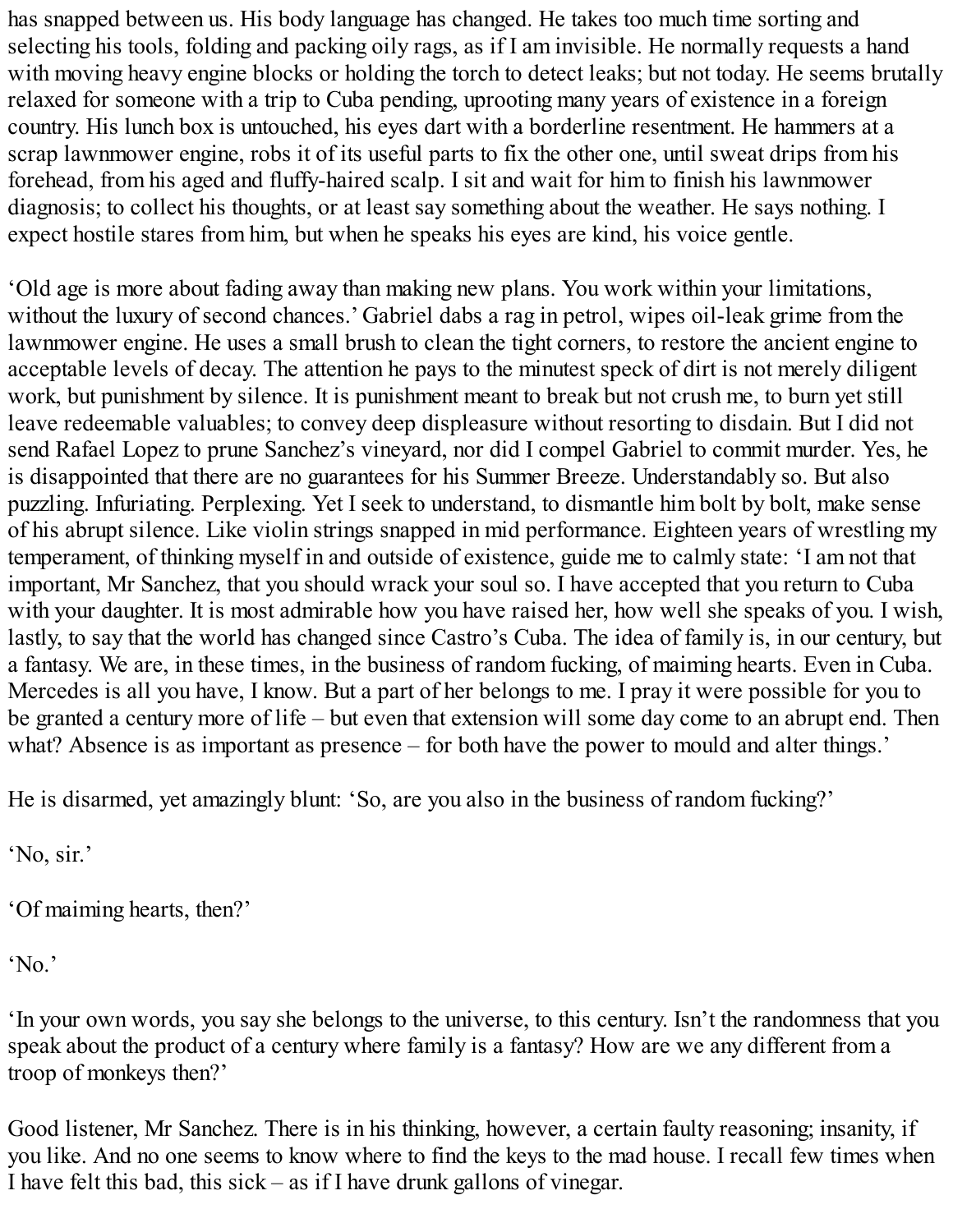True to his word, the possessive Mr Sanchez, protective of his daughter, terrified of the plagues of old age, leaves Johannesburg. Not without his Mercedes. But Mercedes's departure is not a simple matter of flying out on South African Airways Flight 1337. It signifies not only the end to an era, some minor adjustment to be made along life avenues, but an injustice of major proportions. What more is there to say, to ask, to understand? She left. 'You are the loneliest creature I know.' Those were her words.

Three years pass. In time, I forget her.

The Moolman Laundry Services was gutted by fire yesterday. An electrical fault or some such. Black, billowing smoke and multiple destruction. Under-insured, Mr Moolman had little choice but to count his losses and let everyone go. I am behind with my rent. Ms Tobin, the agent at Renaissance Properties, is relentless with her threats of eviction.

 $\frac{1}{2}$ 

My defence is honesty.

I don't make up stories about non-existent emergency funerals or delayed bank deposits. I tell her that not only do I not have the money, but that I also don't have a plan. As months one and two pass, Ms Tobin becomes increasingly impatient, writing a letter a week to remind me of my breach of the rental agreement. Mr Bemba, the building owner, is headed for South Africa for a week or two and 'it is only sensible to have all the paperwork and money above board'. Ms Tobin presses me to make a plan, to which I answer:

'I play the trumpet for donations.'

'So you are not a professional musician?'

'Almost, but no.'

I clear a hundred and fifty rand on a good day from passers-by to whom I have not yet become a nuisance. But good days are few and far between – so I make do with a vase full of cents for bread rather than rent for a Johannesburg suburban apartment.

Raising enough rent money would mean I would have to be on my trumpet thirty days non stop, in five different city spots at the same time – praying that the day ends with a few crumpled notes (thrown in grudgingly) and not rusty coins.

It makes sense to me why people stay in soul-denting jobs: to avoid worse humiliations – sneers and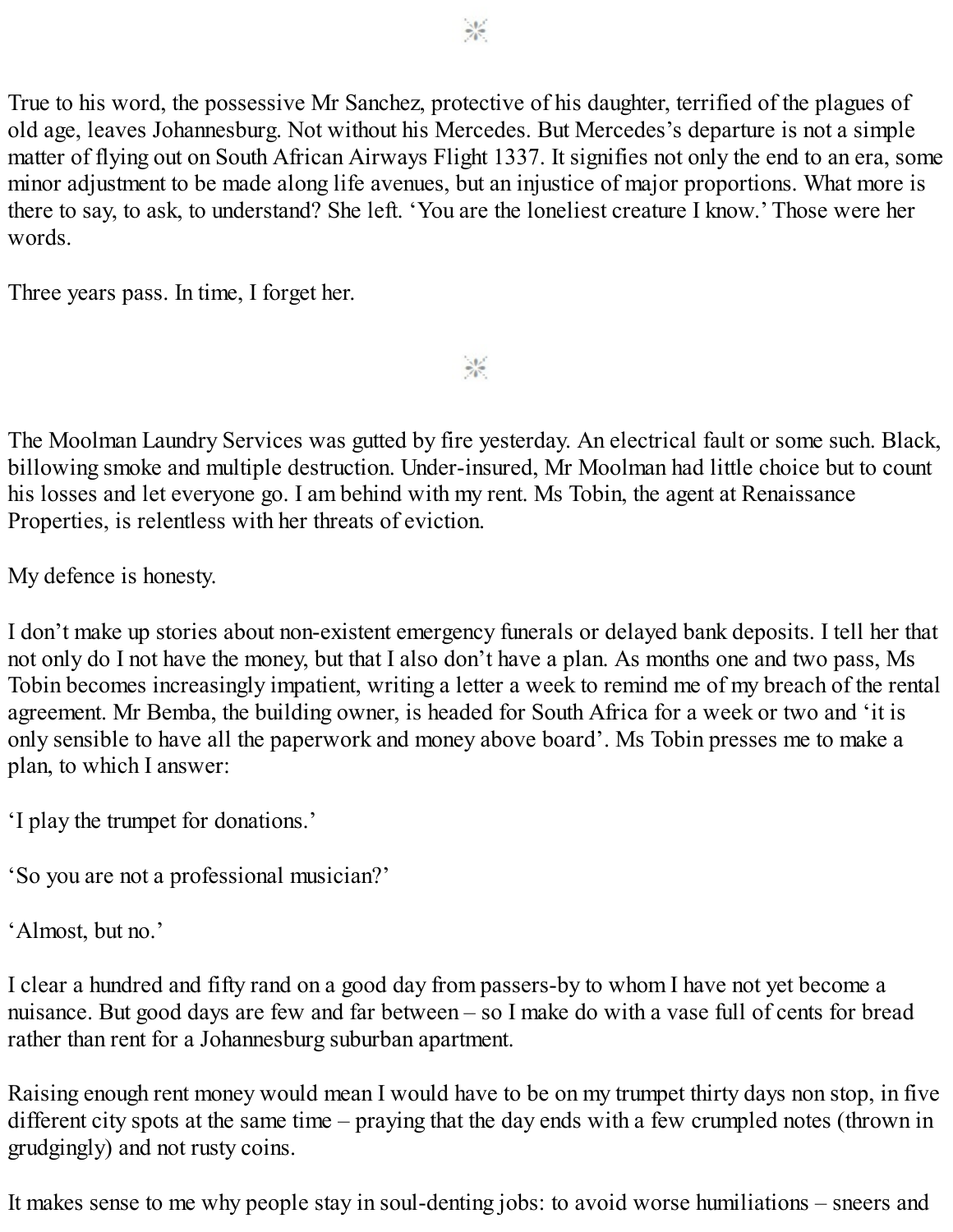jeers from strangers armed with disdain for artistic expression. Johannesburg can be saintly, giving; but it takes a while to distinguish the carefree spendthrifts from stone-hearted stingy souls – those that rebuke me for unspecified transgressions, rather than applauding my heartfelt ballads. I live on bananas and bread, sometimes with sour milk, to save extra from my earnings. But there are unexpected consequences: the milk loosens the bowels, making trumpet-blowing a risky prospect. Another sore point: I have to put something aside for the Metro Police, whose enforcement of municipal bylaws is synonymous with free lunches and dipping into my meagre earnings.

There are also random demands by them for specific songs to be played at the drop of a hat. Talk of salt in the wound! To rob a man, and then expect him to provide the musical ambience while you feast. Like a jukebox. Tragic. I can, above the wail of the trumpet, sometimes hear someone say: 'This thing is just flesh and bones. Is he trying to commit suicide, blowing that damn trumpet?' Or The Hugh night-watchman, muttering: 'Lazy shit, he thinks money grows on trees.'

My trumpeting is marked by an eerie detachment. By my age, life expects of one to have prepared a cushioned nest for retirement, to have accepted the blunders committed during youth and be prepared for a life of increasing solitude. 'Old age is more about fading away than making new plans. You work within your limitations, without the luxury of second chances,'said Gabriel. But fate singled me out for an uncertain life, a life of futile aspirations, stillborn in a Pretoria penitentiary.

 $\frac{1}{2}$ 

It is true that I look gaunt; a recluse, an irritation. My humiliations at the Mary Fitzgerald Square continue, as do the exasperated phone calls from Ms Tobin. Mr Bemba's trip has been postponed by a month or two. I begin to doubt if he exists at all. I sleep badly, fearing Renaissance Properties will lock me out, throw my modest belongings on the street. This year's winter is devilish, eliminating any prospect of my returning to park benches. Apart from freezing to death, I cannot afford to risk losing my trumpet to theft or mugging. The profound sentimental value aside, the trumpet is the only thing that keeps my soul intact.

In other matters my life is no less bleak. Desiree has attempted to resume contact. I finally make my decision, decades too late, to rid myself of her. I avoid her phone calls (a high-flying career woman with obscene job demands, and a rent fugitive too embarrassed to ask for food); ignore her knocking at my front door, once or twice a fortnight; her vague notes: 'I am not a plague. Call me. Desiree.'

From behind the curtain, I see her Jaguar in the driveway, the ever-adoring Amazu smiling blissfully in the passenger seat. I am afraid of Desiree, the way one fears a lightning bolt known to set fire to things.

My shock is profound when Amazu, a few weeks later, leaves a note on my door, saying: 'Urgent. Desiree in hospital.' A phone call from Rosebank Medical Centre confirms she has asked for me. What could possibly be wrong with her? Her bedside is full of her lawyer colleagues, legal minds speaking in murmurs. They applaud her diligence, her profound knowledge of the law, so persistently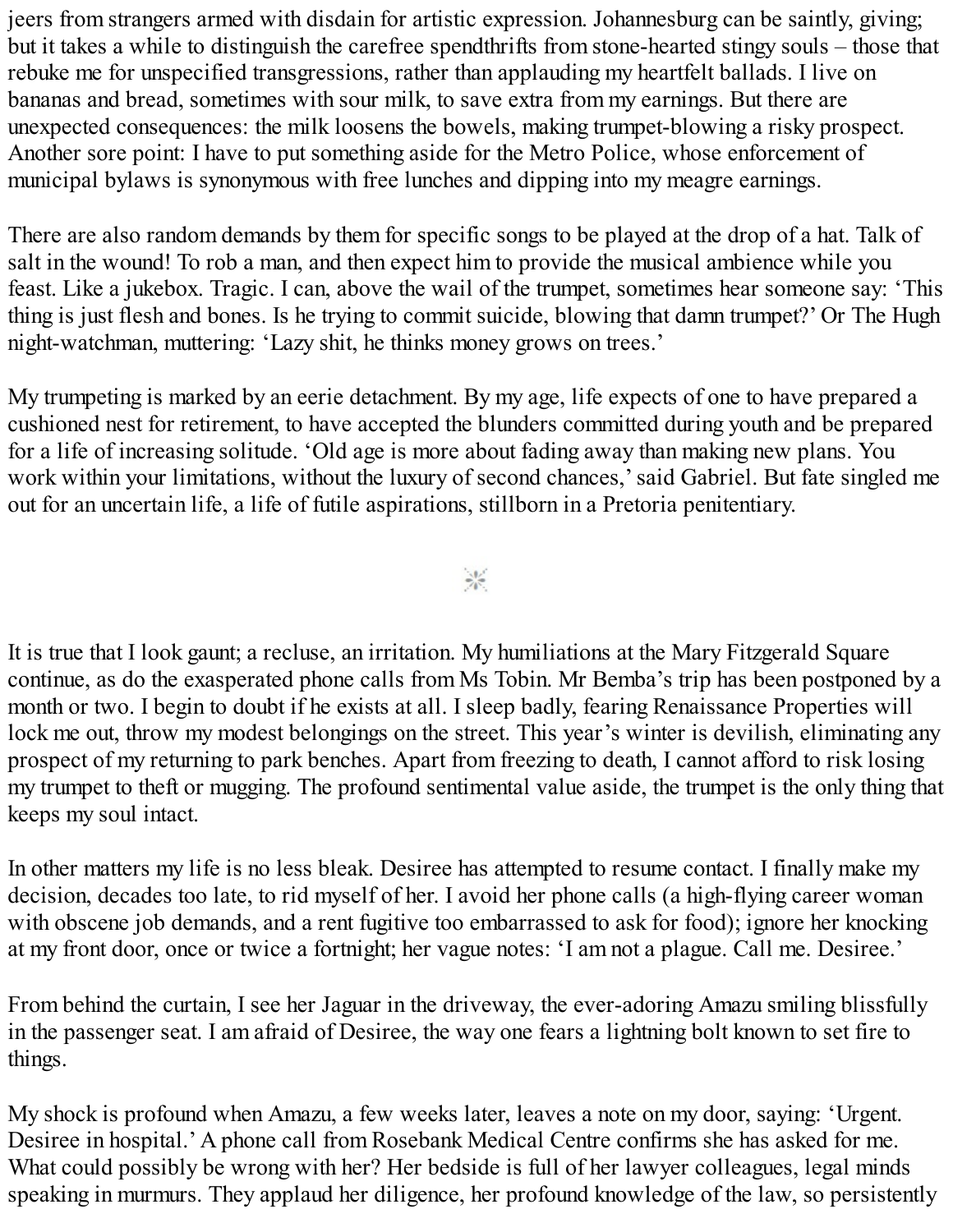that it sounds like an obituary. None of them pay me much attention – probably dismissing me as one of her poor relatives; Africans and their intricate family trees, multiple relatives crawling out of the woodwork on days of trouble. None of them know anything about how well she sings, or that she never believed in love.

I immediately feel out of place, yet press on to greet them. She lies in typical hospital helplessness: big pipe in her mouth, smaller pipes in her nostrils. Twice, her heart failed. Technically speaking, she was dead for twenty seconds, but quick reflexes from the doctors ensured she was electrocuted back to life, followed by sixteen-hour surgery, to fix the clogged arteries. But there are complications. An undetected fault in the oxygen tank means Desiree is no longer Desiree as I know her. Where will I ever get answers, now that she is brain dead? All that fiery temper and tonnes of guilt, finally confirming one thing: she is human after all. But at what point did she call for me? Did she know, sense, that her brain would suffocate, succumb to accident under local anaesthetic? Was her calling for me a moment of repentance, to say she believed in love now? There is the impression of a smile playing about her lips; or maybe it is just the involuntary twitching of a body under siege.

But weren't the notes she left, the message calling me to her bedside, in themselves acts of love? I am not a plague. Call me. Why are you running away from me? Call me: so that I can tell you of my profound discovery of love. You are now free to stare at me. Was she sensing impending loss of control, a jittery heart threatening to engulf her in eternal regrets? But would her transformation have endured, had she seen me as I now am, gaunt from a banana-and-sour-milk diet? I am certain she would not have recognised me; the destitute trumpeter chasing donations at Mary Fitzgerald Square.

With ruptured arteries, a brain never again able to ponder legal arguments, she, too, is no longer the same. Alive only because she is still breathing. The tragedy has brought a measure of certainty to my life. It will never be known why Desiree called for me during her darkest hour. My Desiree, who waited too long, miscalculating the power of her charms.

What will Amazu do? Hope for a miracle? Or will he, with his mathematical mind, give the go-ahead for the machines to be switched off? I picture him, running away from fate; clipping her still-growing toenails, reporting beeping drips, squeezing an increasingly wooden palm, kissing the parched lips never to sing 'Amazing Grace' again. Yet how can Amazu ever understand the thrill and angst of peering at Desiree from behind curtains, watching her fix Bra Todd's shirt buttons – the small, practised movements of her wrist, the slight tilt of her head to the side, the biting off of the sewing thread between her teeth, her frown declaring her thoughts to be on things beyond the attaching of shirt buttons? Or the ecstasy of hearing her sing, watching her on stage with the Fleeting Birds (how charming she looked in floral dresses, ravishing in red, hypnotic in creams). There were many singers in Sophiatown, yet none seemed to hold a melody quite like Desiree, and if they did, it always seemed to me the crude flaunting of talent rather than a God-given grace.

Amazu arrives, obscured by a big bunch of flowers; flowers which, as things stand, Desiree is incapable of acknowledging. It would not make any difference if he placed a donkey jawbone by her bedside instead. Fickle, the meanings humans attach to things. Why should a donkey jawbone, given in smitten admiration, not be equivalent to a bunch of flowers?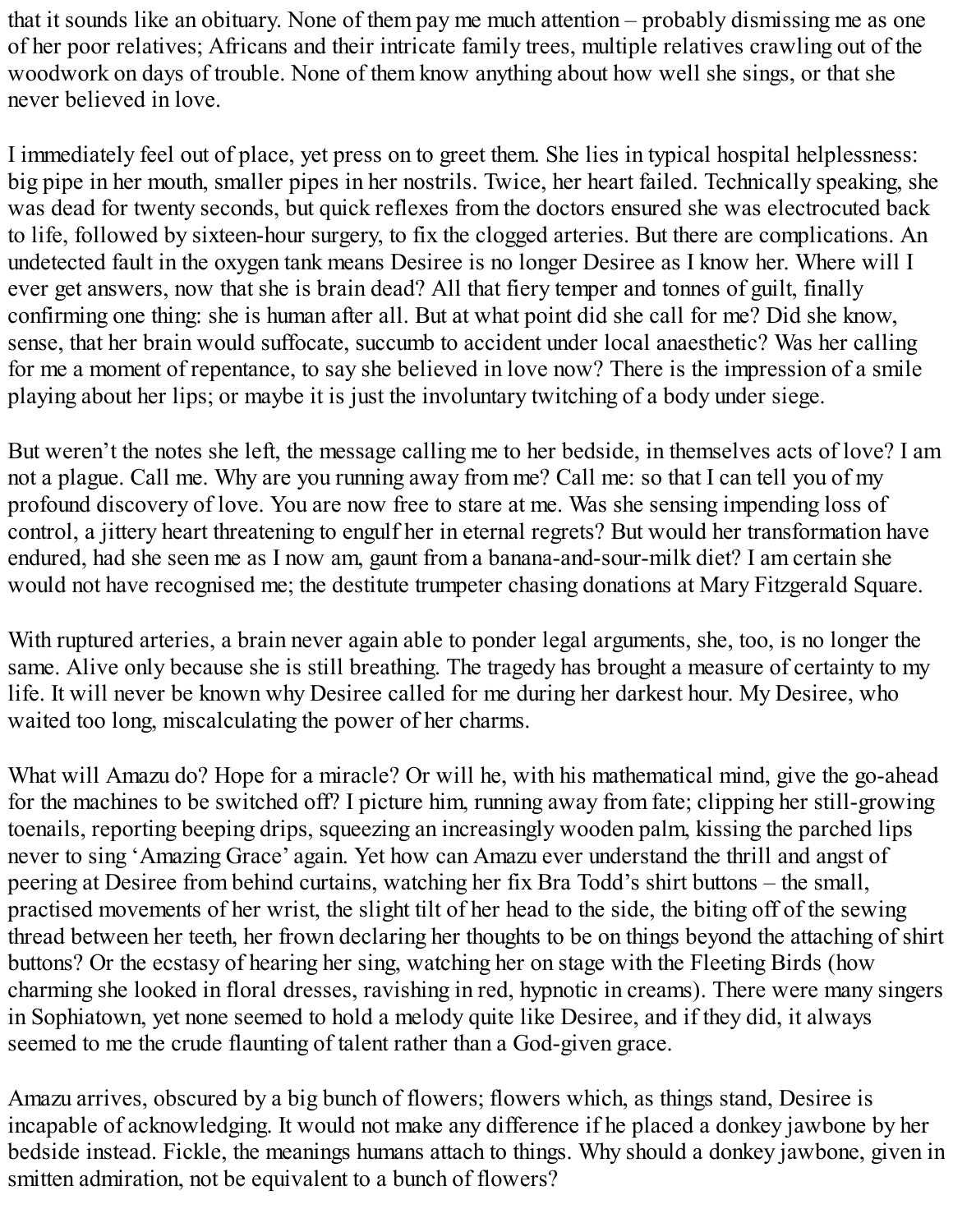Amazu is red-eyed. Hurt; poor mathematician. His pronouncement sounds assured yet crazy: 'She will pull through.' The lawyer colleagues know, as I do, that she won't pull through – but still they say: 'She will. Dee is a fighter.' No one, not even Desiree, cheats confirmed brain damage. The reality is clear. Amazu must prepare for a funeral. Maybe in a month, or two, maybe in a year, or ten, depending on his appetite for hospital visits. I shake his hand, say: 'You wouldn't have something to eat on you, would you?'

There is disbelief from the lawyers, freshly stuffed from Sandton restaurants and cafeterias.

'No,'says Amazu, taken aback.

'Never mind.' I shuffle out of ward C3, hungry, drowsy. Not sad or courting rage. I am simply overwhelmed.

At the hospital entrance, I am met by a thunderstorm: hailstones, psychotic wind, flying leaves and other debris, blown too fast to be identified. Rosebank trees are combed by the tyrant wind, shooting dry twigs into the air. The downpour is unexpected and the hailstones turn the route to Verona Estates, two blocks away, into a war zone. I am too hungry to run, so I walk up Tyrwhitt Avenue, past The Grace Hotel, and turn left towards Jellicoe Avenue. The Verona Estates entrance is heaped with hailstones, the impression of an icy grave, piled with ice instead of soil. I am drenched and shivering.

I step over the grave, walk past the courtyard, around the rose garden guarded by falcons carved from stone, onto the cobalt staircase to number 144. A whimpering fox terrier sits on the doormat. There are many things in its eyes: a touch of fear, but also guarded expectation. I notice the limp in its gait, one of its back legs barely touching the floor. I feel exasperated. 'Out of the more than one hundred units,' I say to the puppy, 'you had to choose mine?' I also feel relief: Renaissance Properties have not locked me out. Yet.

I pick the puppy up, a lovable cream and brown creature. It shivers in my hand, dripping with melting hailstones. I dry my visitor with a towel, for which he licks my hand in gratitude, throw a match under the logs in the fire place, and the room is gradually enveloped by warmth. The reason for the limping is soon found: a thorn is lodged in the small paw. I construct a nest using towels and couch cushions, offer my visitor some bread soaked in sour milk. He cleans up the plate. I offer him red wine on a saucer (local anaesthetic) to blunt the pain from that thorn. Cabernet Sauvignon, left-over from days of better fortune. The puppy rolls onto its back while I tickle its underbelly. I keep refilling the saucer; watch the pink tongue whip it up. My visitor begins to doze, from warmth and unexpected hospitality. One quick pull and a drunken yelp, and the thorn is out. I show it to the puppy: 'Reason for your suffering,' and throw the thorn into the fire.

I change into dry clothes and return to find the puppy fast asleep. Drunk maybe. Bread and sour milk, multiple saucers of wine and a fire – shared with a sudden dog friend. I know I have created expectations, bound myself to be provider and protector. 'Benito. Yes. That is your name from today.' The puppy stirs, then sinks into an even deeper sleep. I continue: 'Welcome, but no barking in the house. Rent, Benito. We have rent problems here, my friend. You are lucky your thorn is out, but nothing can be done about Desiree. Anyway, good night Mussolini. Good Nederburg this, straight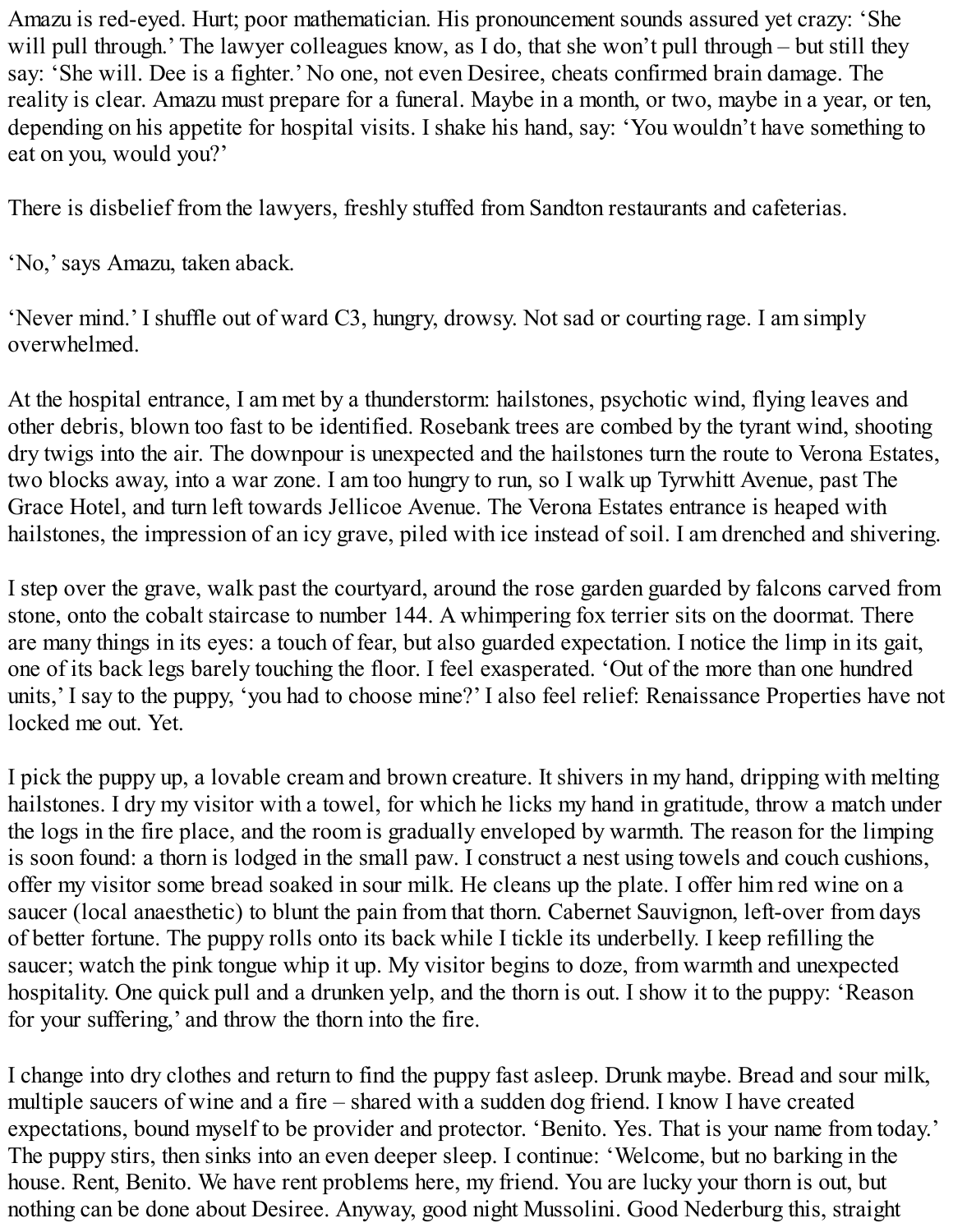from the Cape winelands. I have some left-over cents, something for breakfast. I must warn you, though – ours are small Greek and Chinese shops, or Indian shops, hidden from the glare of mall opulence. We are always short of money, you see, so the smaller shops make the brutal humiliations somewhat more private.

'The reason we are broke? There are many. You see, I am an astronaut at heart, a poet. That is what I would like to be paid for. Being a poet. Not the kind that simply throws a beret on the head, with an unkempt beard, reading to five people in elite bookshops. Not the kind with predictable metaphors: chains, fire, eternity, time. Phew! We are about existence, Benito, searching for meaning where many claim to have found it – their freedom our pain, their complacency our silent rage. Are you listening, you Italian dictator? I am caught in the tragedies of love – so no barking please. I don't know how you dogs express subtlety, how you get someone's attention. Raise a paw, blink. Roll on your back. About tomorrow: you can stay home if you want but my work is at the Mary Fitzgerald Square. We play the trumpet for fools. Plans for the future? We don't even have a funeral plan, my friend. Other work? What other work? Don't you see these able-bodied young men on street corners with despair in their eyes – packed by the truckload to fill potholes, dig furrows, carry logs? They also live on bread and milk. They stink? Tell me something new. Their labour is cheap, so what do you expect they should buy? Bread or perfume? How is that paw now? Better? Good. Time for bed, my homeless friend. I miss my Mercedes. You know what she said to me? "You kiss with military precision, my poet. Your embrace is as delicate as the hands of a bomb technician." She then left me.'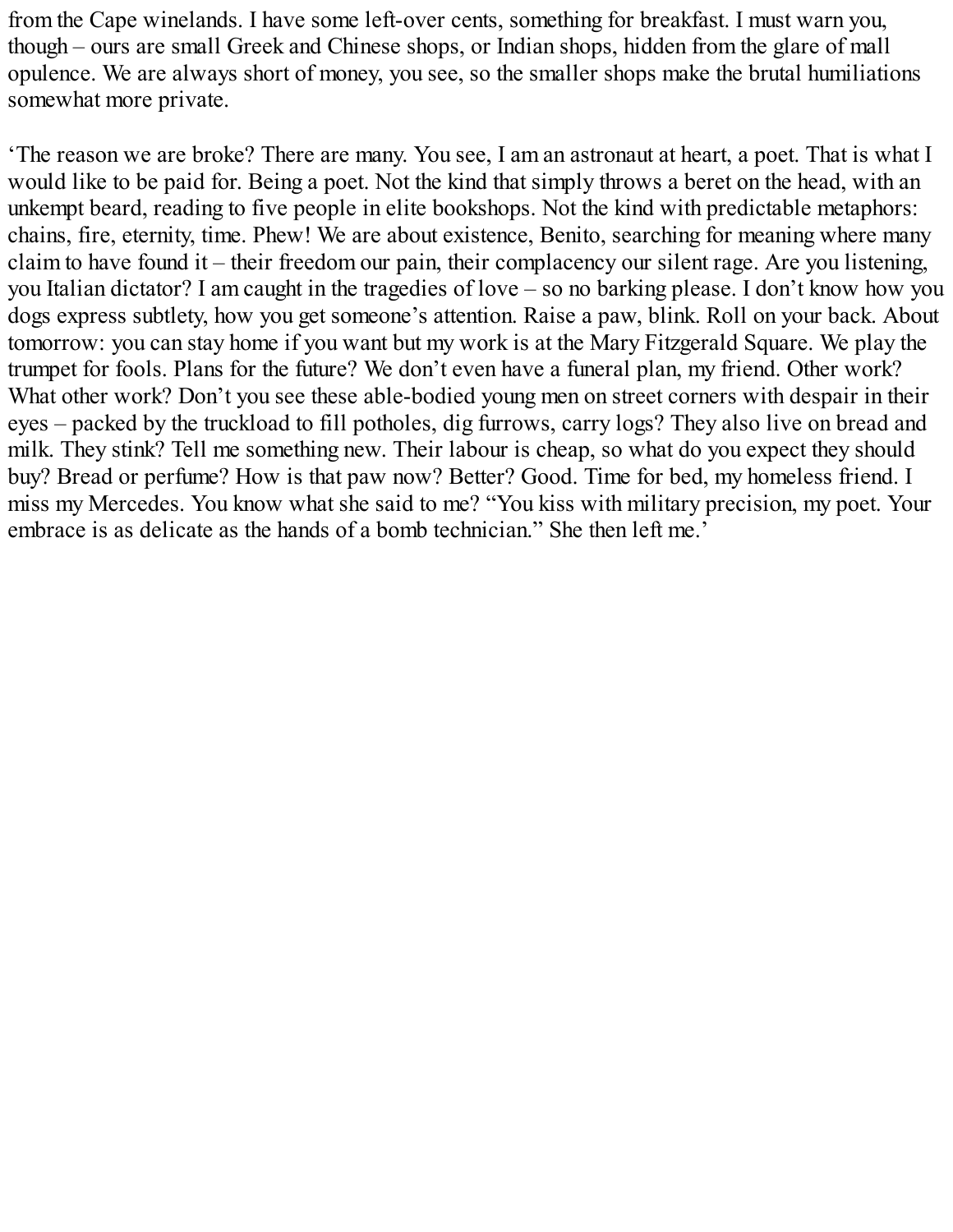**I** am woken by insistent barking. Benito has woken before me. The rain continues to pour down, in determined torrents rumoured to ignite lust and longing. There is no bread or sour milk left – and, by the look of things, no chance of trumpet donations today. But today is different from other days – there is the dog to worry about. I sleepwalk through the morning rituals. Benito follows me around from room to room, finally settling in front of the television. What do dogs make of CNN? Of world markets and strife in Zimbabwe? There is a knock at the door, decisive, bordering on rude. I open: Ms Tobin, accompanied by a young Indian couple, who push sleeping twins in a pram.

'Morning,'says Ms Tobin. 'Sajiv and Ranjeni Naidoo. New tenants, here to view the apartment.' No advance warning, no courtesy call, no appointment. In this dreadful weather. I nod, shake hands with the Naidoos. Sajiv is large and imposing, married to a small woman of mouse-like movements. 'I like it,' declares Sajiv, even before walking past the open-plan kitchen. 'Check out the wall art, Ran. I already feel at home.' I am amused. Irritated. My looming homelessness aside, what kind of man makes such erratic, impulsive decisions? Ranjeni simply nods away. I pray that she hates the place. But she doesn't. She thinks the wall paintings are exquisite.

'Madman, this Mugabe,'says Sajiv as we reach the living room. 'Check out the bookshelves, Ran. Beautiful. We will take it,' comes the death knell. Ms Tobin beams. My stomach knots. I, in the absence of coffee or juice, offer the intruders refrigerated water. Sajiv rambles on. In fifteen minutes, I learn he is the MD of a mining company; has cancelled dentist appointments to be here; lived in Prague for a time; has a twin brother who is a leading mind in microbiology. Not only that: he cannot find a temporary house good enough for the twins (Thiloshnee and Vassie), and plans ultimately to immigrate to Australia. Sajiv has an opinion about everything. Ranjeni is mildly embarrassed; yet her demeanour suggests a repressed cynic not easily impressed. Where Sajiv surges with rushed conclusions, the steely Ranjeni ferments with thoughtful considerations, open-ended commitments. These two: chalk and cheese.

Ms Tobin promises to prepare the lease for collection by close of business. She intends to have everything wound up with me by then. 'Use the banking details in the email,' she tells the Naidoos. 'Keys and gate remote will be handed over once the contract is signed.' She walks them out. Their goodbyes are drowned by an amusing tragedy: I am a homeless soul with a bookcase full of books, owner of a trumpet and a stray dog. Ms Tobin returns shortly. She tries hard to come across as remorseful, but her eyes betray her. 'I truly sympathise with your predicament. But we have limited options here,'she says. I nod. 'You can move your belongings to our storeroom in the meantime. For a fee.'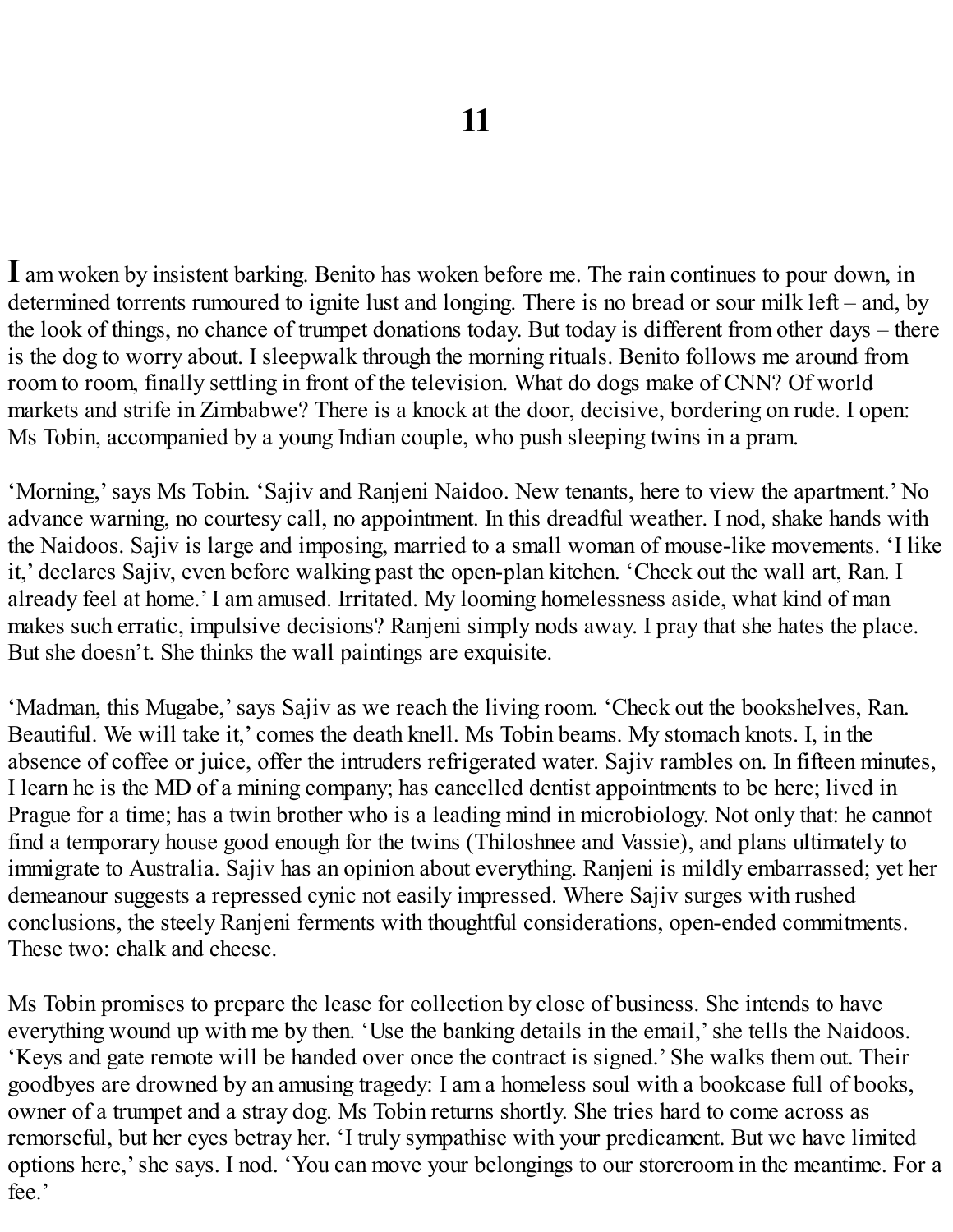'Predicament' does not begin to describe my circumstances. There is nothing more unforgiving than Johannesburg winters. I dread the frost, the fevers, the prospect of aching bones. There is an even more sinister reality: I cannot expect Johannesburgers to stand around the city precincts in freezing weather, listening to tempestuous trumpet notes.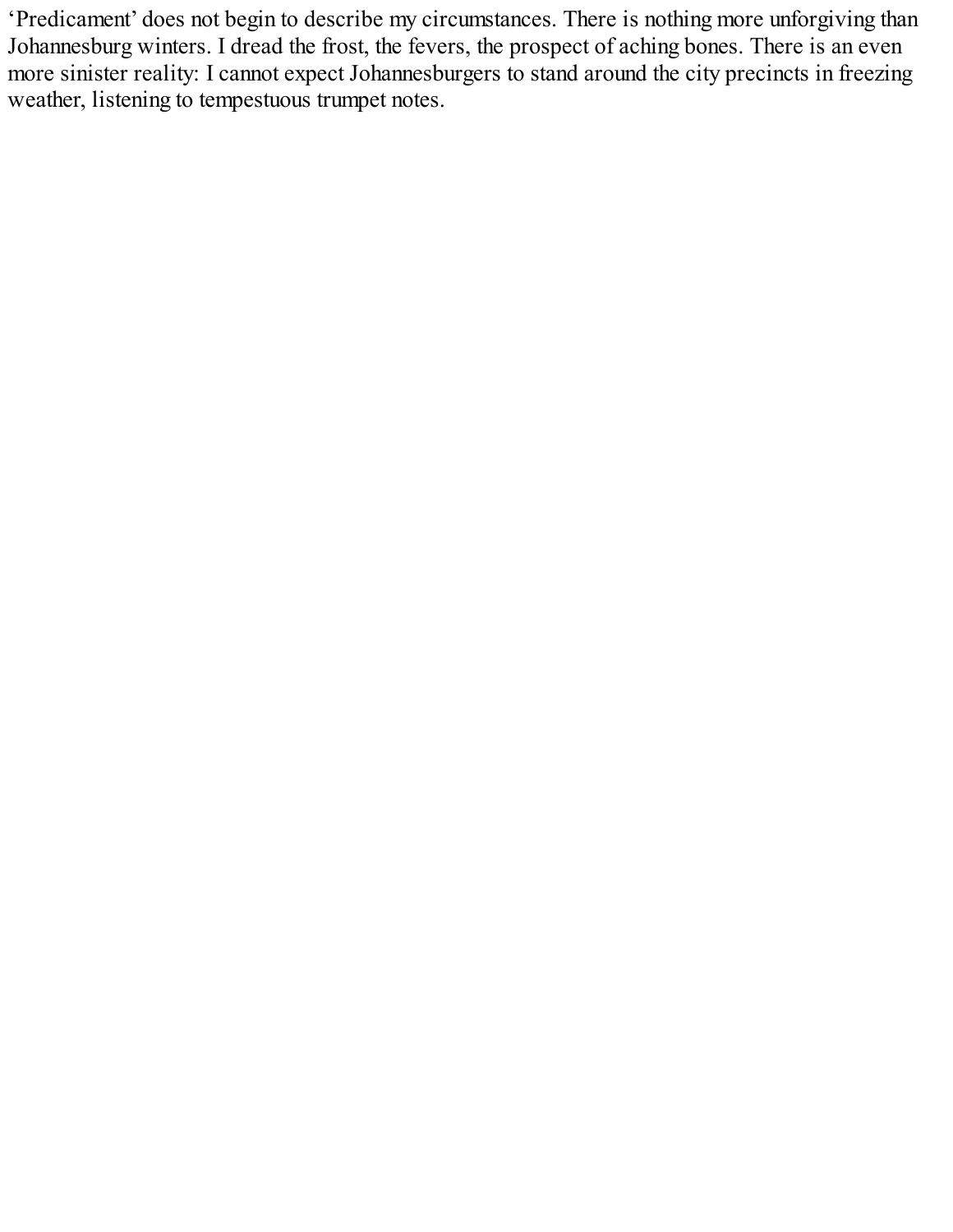The soul is a temperamental thing. Once tainted, there is little to be done to restore its tranquillity. Like window glass smudged by oily hands, leaving erratic dirty handprints that obscure views of a complete universe. But there is an uncomfortable truth: souls are not designed to be tranquil – and if there are any such, they are so few as to render their existence meaningless. That is what I learnt in prison – a conclusion reached after many years of reflection. Yet meaning still eludes me; for the world is full of flammable opinions.

It will never make sense to me why the eighteen-year punishment. I admit: I am not a Desmond Tutu. Or a Nelson. I have come to realise that underlying my apparent indifference is irresolvable anger; anger in search of meaning. There is a risk that I will die without completely ridding myself of this terrible predicament, aging with smouldering resentment, a sense of brewing rage. But the injustice that I feel is nothing new. Che Guevara commanded guerrilla warfare while wrestling with bouts of asthma, yet he died with little reward. All those months in the woods, attacking and escaping from Batista's men, and on the grand march to Bolivia. And the reward? An execution.

Major Joubert was right in warning me that I should not be a martyr. But he was also wrong. Martyrdom is not only when you are dead and buried; there are many walking dead, bruised by the revolution. A revolution which, by the look of things, has lost its way – in the *Animal Farm* and Kafkaesque sense. How is one expected to plead justifications for one's continued existence to gunwielding thugs – thugs that emerge out of nowhere, demanding things?

I return to sleeping on park benches. There are times when it feels like the winter will never end, when the cold nights seem to be doubling into endless spikes determined on drawing blood. There is Benito to worry about; so I wrap him in plastics, in discarded garments, anything resembling warmth. Johannesburg is one grey mortuary, cold and lonely. Frost descends on Benito and I with relish, leaving park benches and grass a silver-fish white. Other beggars? Of course there are. But they are too involved in their unknown thoughts to sustain any proper conversation. So I talk to the dog instead. What about? Well, we talk about the revolution. All I need do, I tell the dog, is speak to the comrades I know. Not many words. There is a particular language, a language of immediate responses. Comrade A speaks to Comrade G who presses Comrade Q for an answer. Who is he? Comrade Q will ask. One of us, the others will say. Not exactly in the trenches, but he risked death supporting our cause. A long imprisonment, and not one comrade betrayed.

But I cannot bring myself to say the words needed to escape the biting winters and vagabond life; this life of torrential humiliations. I have my reasons. I have never believed in easy, predictable things. I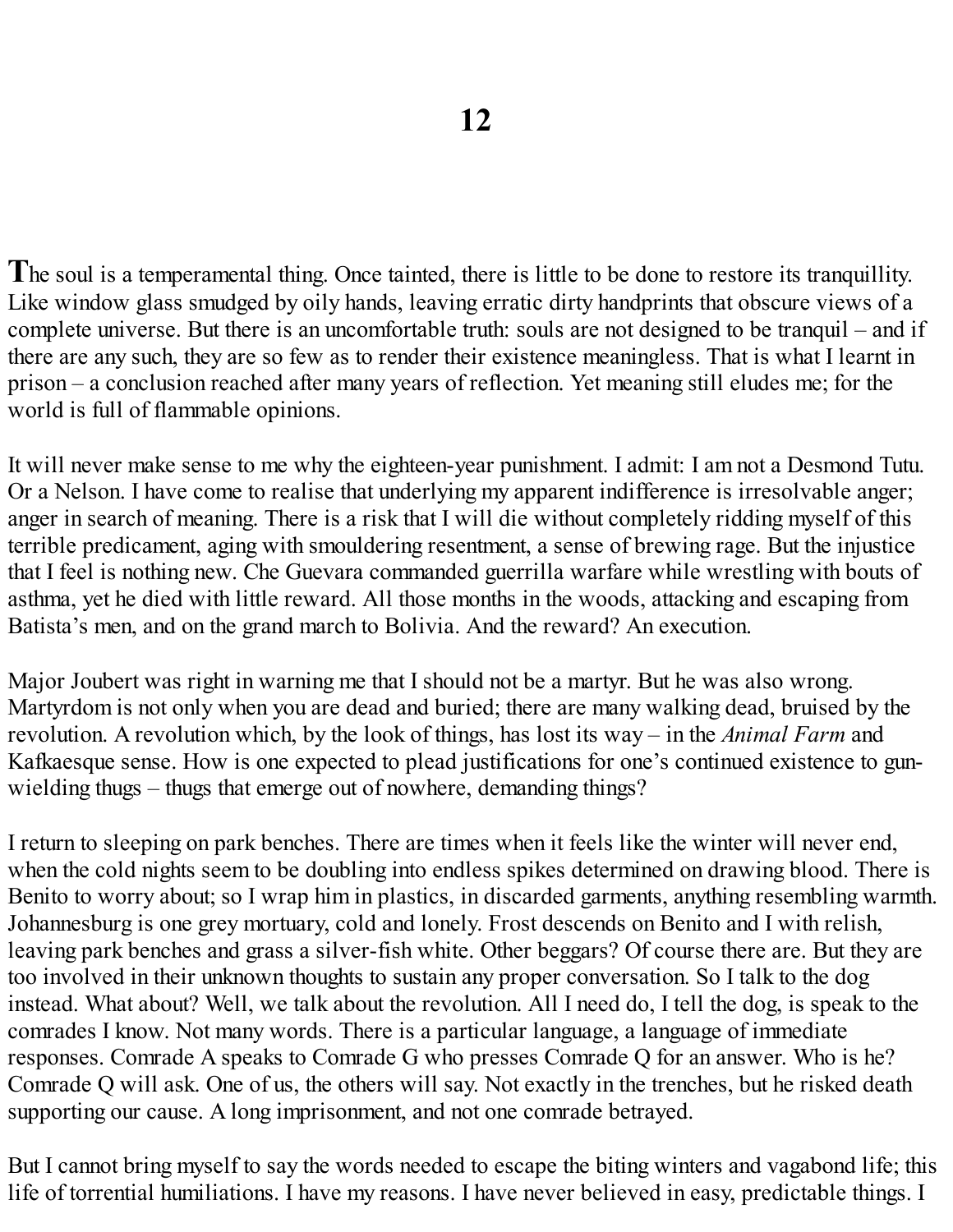have, in my mind, not worked out what may happen if Comrade Q indeed offers that cushy job to me. Will I be expected to owe him favours? Of what kind? Even more absurd: how many souls owe how many Comrade Qs favours?

There is yet another problem: being an accidental politician (a newspaper columnist, really) has its burdens. It is a revolution for sissies, typing rhetorical observations from the safety of a newsroom. I crossed no borders, hid in no trees or muddy swamps. Comrade Q has every right to disdain my requests, award the perks to more deserving revolutionaries. It is this uncertainty that I cannot bear, this endless weighing and counter-weighing of options, the scrutiny demanded by prospects without guarantees. Everyone serves at the pleasure of Comrade Q. And, worse, everyone wants to be Comrade Q. That is why I choose instead the certainty of Johannesburg winters, the solace of the trumpet. There is a certain freedom, a peculiar reckless abandon, that comes with not being important. Humiliations hide a secret power, of pin-point observation, of righteous anger. In other words, I am always free to tell Comrade Q, whoever he is, to fuck off. What is existence without the divine principle of free will?

Morning comes. It is with these thoughts that I see dawn sweep in over grey and lifeless skyscrapers, the first rays of the sun, summoning park birds to a melodious concert. We worship the sun, Benito and I. How else are we expected to thaw? Benito stirs, his belly pink and empty. I will have to make a plan, pawn some Wordsworth or Aristotle for bread and sour milk. Prized poets and philosophers, bought for a pittance, resold for a fortune. Second-hand bookstore keepers; fucking vampires.

Johannesburgers. In all directions they walk, speaking into cellphones, arranging their lives. From the Bree Street taxi rank music blares, to raucous laughter from taxi drivers around a fire. There is a name for this music. It's called kwasa-kwasa. Congolese. Erotic dancing. It is as if the taxi drivers have no bones, the way their waists gyrate to the spellbinding guitar arrangements, the way they touch themselves in feather-light mime. I approach, Benito following close behind, whimpering from the cold. I have only one thing in mind: the fire. Taxi drivers are known to be rough, to hold flammable opinions. The dancing stops, the laughter subsides. The fire is tempting, inviting. The ash that surrounds the steel bucket confirms this as a morning ritual; lonely taxi drivers ferrying all manner of souls to Johannesburg's cardinal points.

'Man and dog,'says a bearded one, smiling broadly. Laughter. Benito whimpers close to me, settles down next to my torn boots.

I greet.

'*Yebo*,' comes the chorused response.

'May I share your fire please, gentlemen?' I ask, my teeth clattering.

They look at me suspiciously, with repressed laughter.

'But you are already warming yourself, without the permission you seek. You and your dog,'says an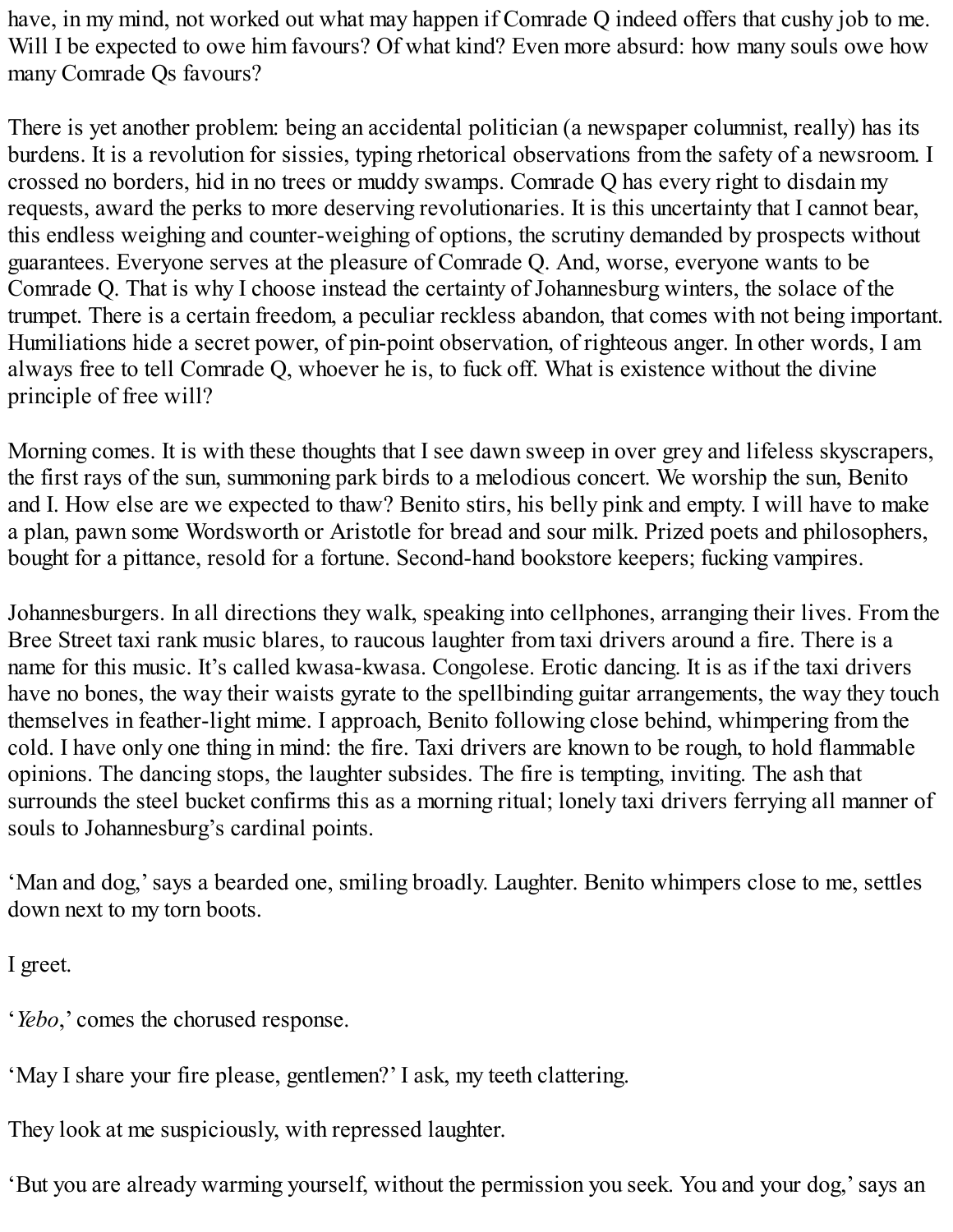irritable queue marshall. They are full of questions, judgements. I half warm myself next to their fire, field a barrage of questions. Where am I from, with a dog, so early in the morning, why do I look like I ate eleven months ago, what is in the case that hangs over my shoulder?

'A trumpet,' I answer.

'A boy scout?' comes a question from a shadow masked by wood smoke.

'A trumpeter.' They laugh. One walks to his taxi, returns with bread and avocados. 'Have something to eat,' he says. 'You will have to see about your dog.'

Benito looks at me, expecting his share of the bread. I ignore him, and his whimpering. My bones begin to ache as the warmth thaws the winter cold. I choke on bread and emotions, a deep sense of gratitude so profound that I hold the bread to my bosom, shaking. Benito continues to whimper, his eyes on the bread. 'Johannesburg dogs,' quips the bearded one. 'Since when do dogs desire bread?' There is raucous, indulgent laughter. The passenger queues grow.

'Rosebank, Sandton, Alex, Eastgate,'says the queue marshall, his mouth full of bread. 'Randfontein, Soweto, Melrose, Tembisa,' he adds, between whistles. Like roaches the taxis leave the rank, one by one, packed with pondering clientele. The fire dies down, taking with it the comfort of temporary warmth. Benito looks at me, reproachful, a touch of distrust in his eyes. I offer him bread. He sniffs. Looks the other way. Why do I have to put up with this temperamental dog? I snap my fingers at him. He ignores me. I walk towards Mary Fitzgerald Square, see Benito battle quick decisions, then reluctantly follow my heels in motion. A hungry, agitated, mistrustful dog on my tail. I feel sick.

Along Bree Street there is an impromptu roadblock; body searches, scrutiny of suspicious characters. Three youths lie belly down on the concrete, police dogs sniffing and growling. I am lined up with others against the wall, almost searched. Visible policing, they call it. I offer my name and my trade (trumpeter) and am allowed to pass without being frisked. It must be that I look harmless – an unfortunate trait to have in the unpredictable streets of Johannesburg.

Mary Fitzgerald Square is unusually deserted, except for the pigeons fluttering overhead. I adjust the trumpet case on my shoulder, continue thawing in the mid-morning sun. Someone has lost a twentyrand note; fortuitous taxi fare, to visit Desiree. I walk back to the Bree Street taxis, stand in the Rosebank queue, the visibly hungry dog at my feet. The ride is smooth. Benito lies at my feet, unobtrusive. I suspect he will not last a week on Johannesburg streets, so there is a profound commitment in hoping I can delay his death. One never knows when life will decide to cease. The rest of the trip is eventless; along Jan Smuts Avenue, through leafy suburbs hidden behind high walls and trees. At Twelfth Avenue my trip ends, followed by a ten-minute walk to the Rosebank Medical and Dental Centre. A sign at the hospital reception warns:

### NO PETS.

I leave Benito with a group of bored children who, like dogs, are not allowed in the high-care wards.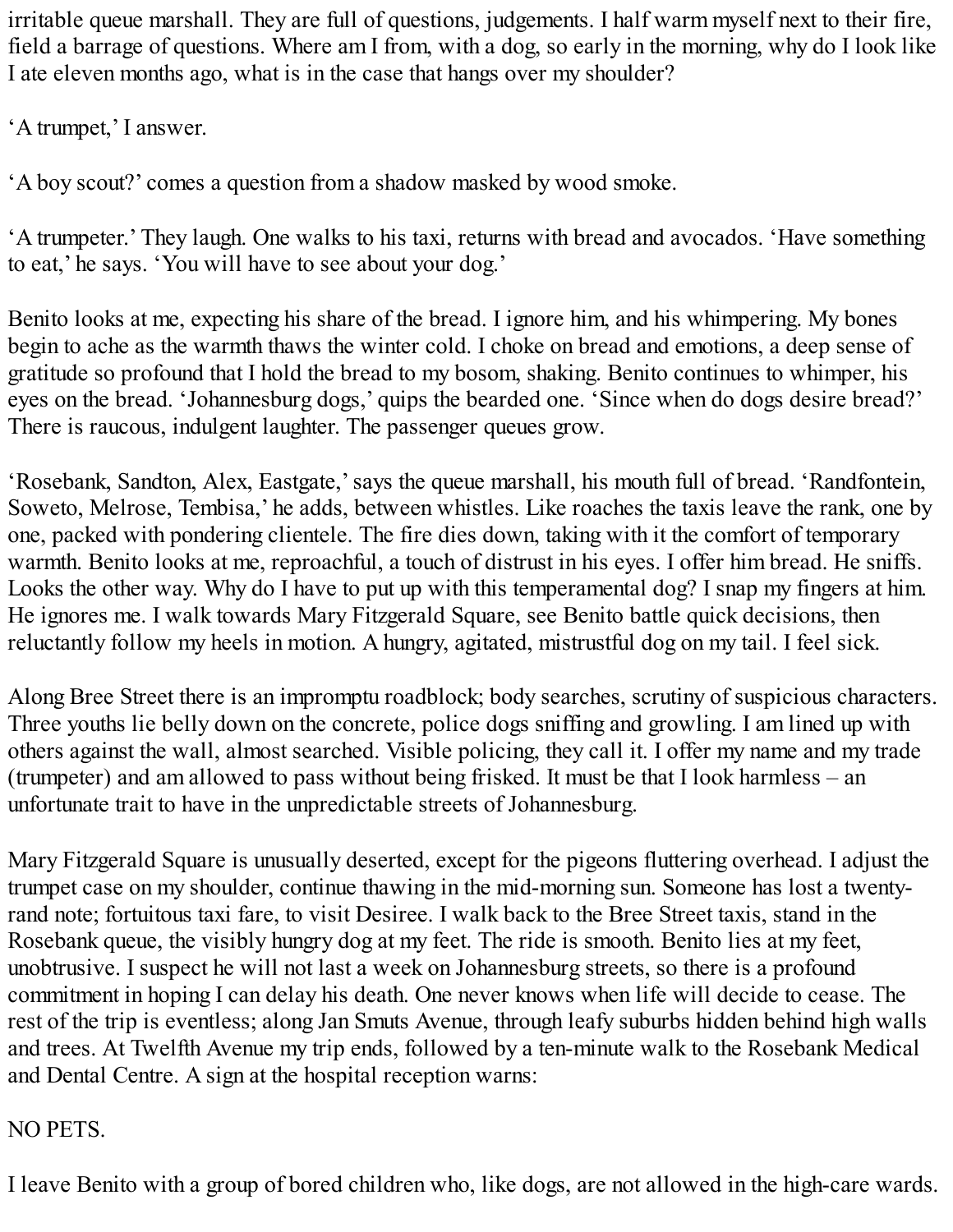I follow streams of jubilant and sombre next-of-kins along corridors to all sorts of wards, mount a flight of stairs to ward E84. The other three beds are empty. Only Amazu is there, sitting at Desiree's bedside, his eyes red from weeping. I greet him with pity and feel a sudden stir of emotions (his sobs of futile hope, his doomed protest against euthanasia). There is no doubting Amazu's grief. The matter is not complicated: Desiree is alive, but also dead. I have never been good at comforting people, so I let him sob, whispering his futile prayers. Desiree is ignorant of her suffering. Her lips are dry and peeling, her complexion artificially polished by drips, and that sharp tongue, mute. Death circles her, taking its time, torturing the living. She has not opened her eyes in weeks, says Amazu. 'It must be dreadful, hearing things you cannot respond to,' he adds. In the greater scheme of things, Desiree is not much different from the ward furniture. She has put me through living hell, at some subtle level has enjoyed seeing me tortured. So I draw a measure of perspective from this living corpse of a beauty undecided whether to live or die. There is a certain comfort in knowing Desiree will never torment me again; not in the flesh. Maybe this is what love is – accepting the crudest possible treatment with the grace of a wise monk, the selflessness of a saint. It occurs to me she is, in her fifties, at the crossroads, the place where women outgrow the arrogance of youth and embrace the unpredictability of ageing.

How do I tell her what my life has become? That I have learnt to dodge Johannesburg winters by escaping to shopping-mall restrooms, to use the hand driers against the evil chills – also to blow-dry Benito, watch his fur part to reveal pink, shivering flesh. What will she make of this blow-drying of a dog? Will it be to her an act of supreme humanity, or a waste of compassion? Desiree will never understand that my adoration of her has always had a preordained basis, that it was in the greater scheme of the universe, never just some average emotion. She will never understand the nagging heartbreak of being separated from her, the trauma of the fall of Sophiatown, and of my imprisonment. But I, in my heart, still believe that, given enough time, I had in me sufficient poetry and resolve to pursue her until she finally gave in out of raging love – or as the only logical escape from my constant pleadings. It is true that Amazu and I are both suffering, but for sentiments and ponderings of different kinds.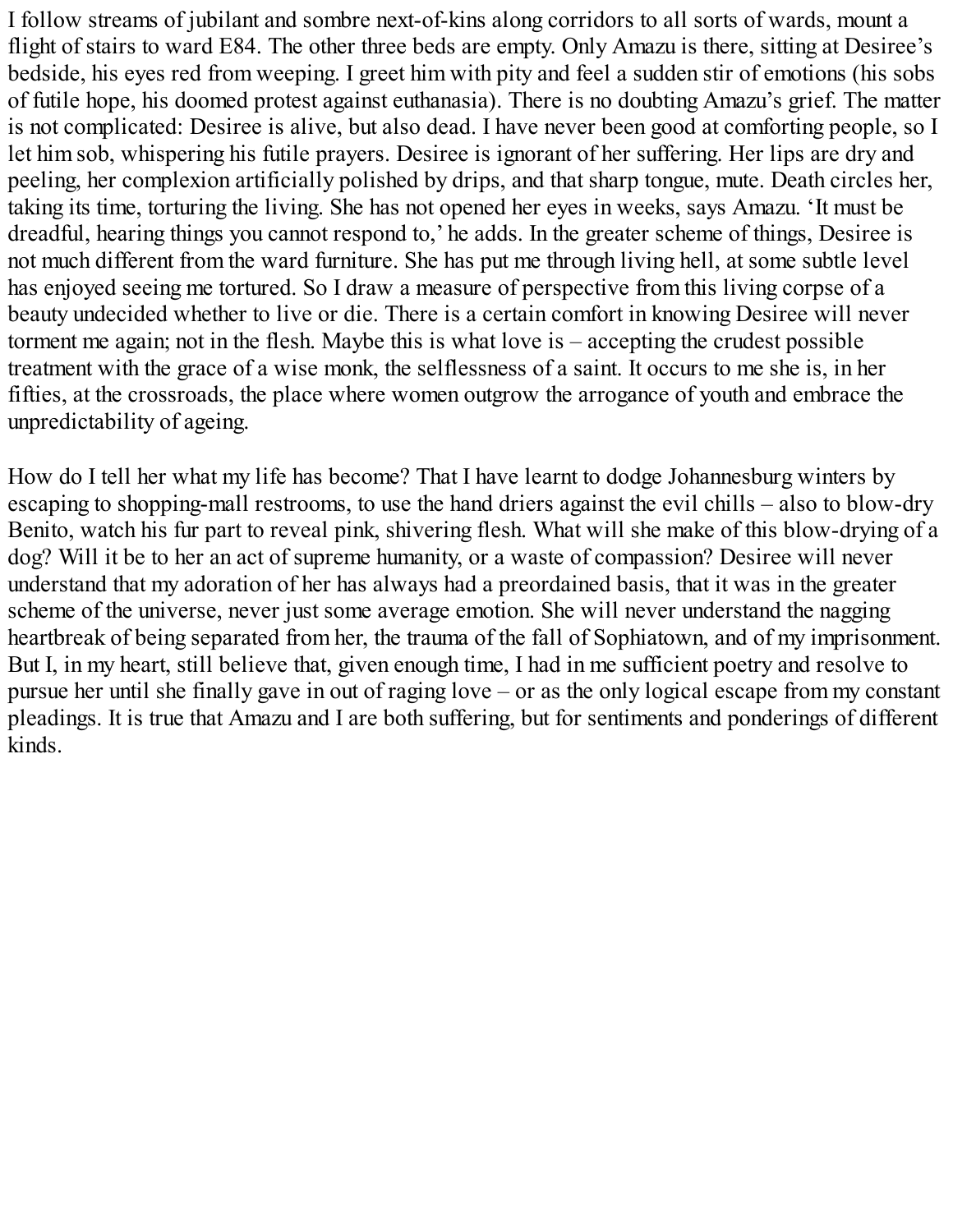**A**mazu insists I lodge with him, 'until such time you are back on your feet'. Apart from possible pneumonia, he adds, it is morally unacceptable that I curl under freezing Johannesburg skies, while he has a spare room occupied by an ageing cat. 'It will be summer in another few weeks,' I tell him. 'There is no need to rob your cat of his lodgings.' Amazu murmurs something about my suicidal tendencies – tendencies confirmed by Desiree on several occasions.

I accompany Amazu to 184 Jan Smuts Avenue in Parkhurst, to the three-bedroom house he now shares with Algebra the cat. It is a chaotic house: a sink full of dirty dishes; lone shoes competing with mathematics textbooks on the floor; stained tea cups, banana peels and pizza boxes on the couches. Algebra sits on the couch between old newspapers and discarded yoghurt containers, the chaos completed by an assortment of toothbrushes, dish cloths, chicken bones and armies of ants. A thin veil of dust coats most of Amazu's belongings, at which he, mildly embarrassed, protests: 'From dust we come, to dust we shall return.'

The room I am led into is a small, sun-facing haven with roof-high windows hidden by rusting blinds. There is little in the way of furniture, except for a creaky bed and a defeated couch. There was some attempt at interior decor: sandy wooden floors, cream walls, dusty burgundy blinds, African sculptures and cream and brown bed sheets. A cat's nest (a wooden box with a red blanket) and a wooden milk bowl are at the centre of the room – a peculiar shrine, blessed with cat fur and urine, in which Algebra engages in matters of cuisine, giving off a distinctive animal smell.

I make a special request: that Algebra the cat continues to live in his room (it is not my intention to displace anyone) as my room-mate. There is evident dislike between Algebra and Benito, with the temperamental dog often expelling the aged white cat.

Amazu's own room is only slightly more orderly than the rest of the house – as orderly as a neglected horse stable: more mathematics textbooks, fused light bulbs, stray laundry. Yet there is, despite this overwhelming chaos, little complication in Amazu's life. Eccentricities and abundant laziness maybe, but little turmoil. Conversations and host courtesies extended to me are marked by extreme humility; a mind that seems centuries ahead of our immediate surroundings. A precise mind that prepares tea as if solving for  $x$  – or determining puzzles in trigonometry. It is disarming how basic Amazu's life is, how the muted radio sounds in the kitchen preside over an existence stripped to its bare bones. Objects are searched for and located on a needs basis. I cannot fathom how he knows where to look for things: particular toothbrushes, coffee mugs, nail clippers. But he does and, more than that, he also knows where to find unsolved mathematical problems, strewn across the house.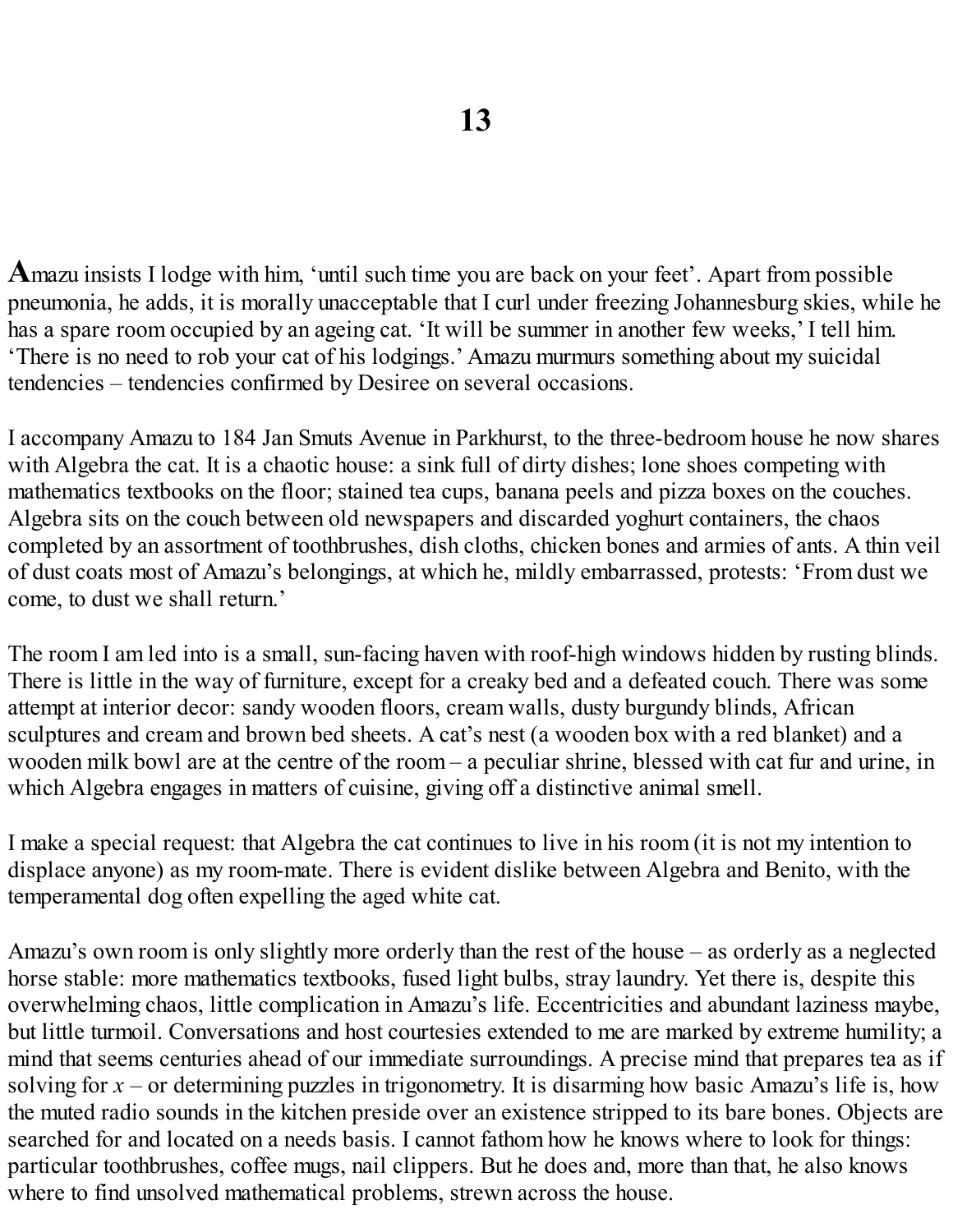A hopeless cook, Amazu orders French fries and marinated chicken for dinner. I nibble something to stop myself from collapsing. My thoughts are still at the hospital. How is it possible that such fiery love goes to waste? If there was ever a point to life and living, how come *homo sapiens sapiens* continues to get most things so dreadfully wrong? As if reading my thoughts, Amazu unexpectedly lets loose: Desiree always wondered aloud why I insist on doing everything the hard way, he tells me. Why I think I can wrestle the universe into submission, my lone pursuit of non-existent perfect worlds. The reason for her withholding her love, he goes on, was that she was never sure what to make of my kind of love, a love that withstood her most brutal rebukes. Yet, at the same time, she confessed an admiration for my commitment. It was this contradiction, with a dash of guilt thrown in, that complicated matters of romantic privilege.

Lousy, callous reasoning – but reasoning nevertheless.

崇

Life is painfully predictable in Amazu's household. He catches a bus to the University of the Witwatersrand every morning. We live on take-aways. I write poetry and practise the trumpet between sleeping (more like hibernation) and our visits to the hospital. Tedious routine. I am often woken by Amazu singing in the shower, so well that it is hard to know who the real Andrea Bocelli is. I don't like opera much myself. It always sounds to me as if the singers are trapped in torture chambers, desperately bellowing for help. No, says Amazu. The quivering voices are the closest one gets to the human soul, to stirring emotions, a weeping without name or form. Bullshit, I tell him. Why should anything 'beautiful beyond measure' be explained as 'haunting'? 'Culture, my good friend,' says Amazu, 'you are uncultured.' Because I don't like people bellowing from torture chambers? But Amazu is a good host, so I tolerate his defence of things operatic.

#### $\frac{1}{2}$

We don't talk about much Desiree. Or maybe we do. Silently. There are times I admit to disliking her (hate is too strong a word), to acknowledging some of her sinister attributes. Only a single-minded cynic like her could manage to live without a display of emotions; in the same way a discarded shell says nothing of the snail that once dragged it around. I refuse to talk to Amazu about my imprisonment – about which he is most curious. He wants to know too many things: the meals, the effects of solitude, prison dreams, ways around erotic charges, how much of one's memory one can mine before madness sets in. He wants to know how one survives feelings of longing, manages time crawling past, endures unpredictable interrogations, knowing how they often lead to one's romance with the gallows. Which is worse: loss of freedom or fear of death? Which would I have chosen had I been granted a single wish? I have, of course, thought a lot about Amazu's questions in my time. But as things stand, in this house (that seems to have survived a nuclear blast) littered with mathematical puzzles, I politely deflect his probing with 'I have a lot on my mind'. But he is persistent. Do I have to now – I ask Amazu – reduce the charms and perils of existence to a single wish? Amazu laughs, says I would have done well as head of a school of philosophy some place, some time – only without the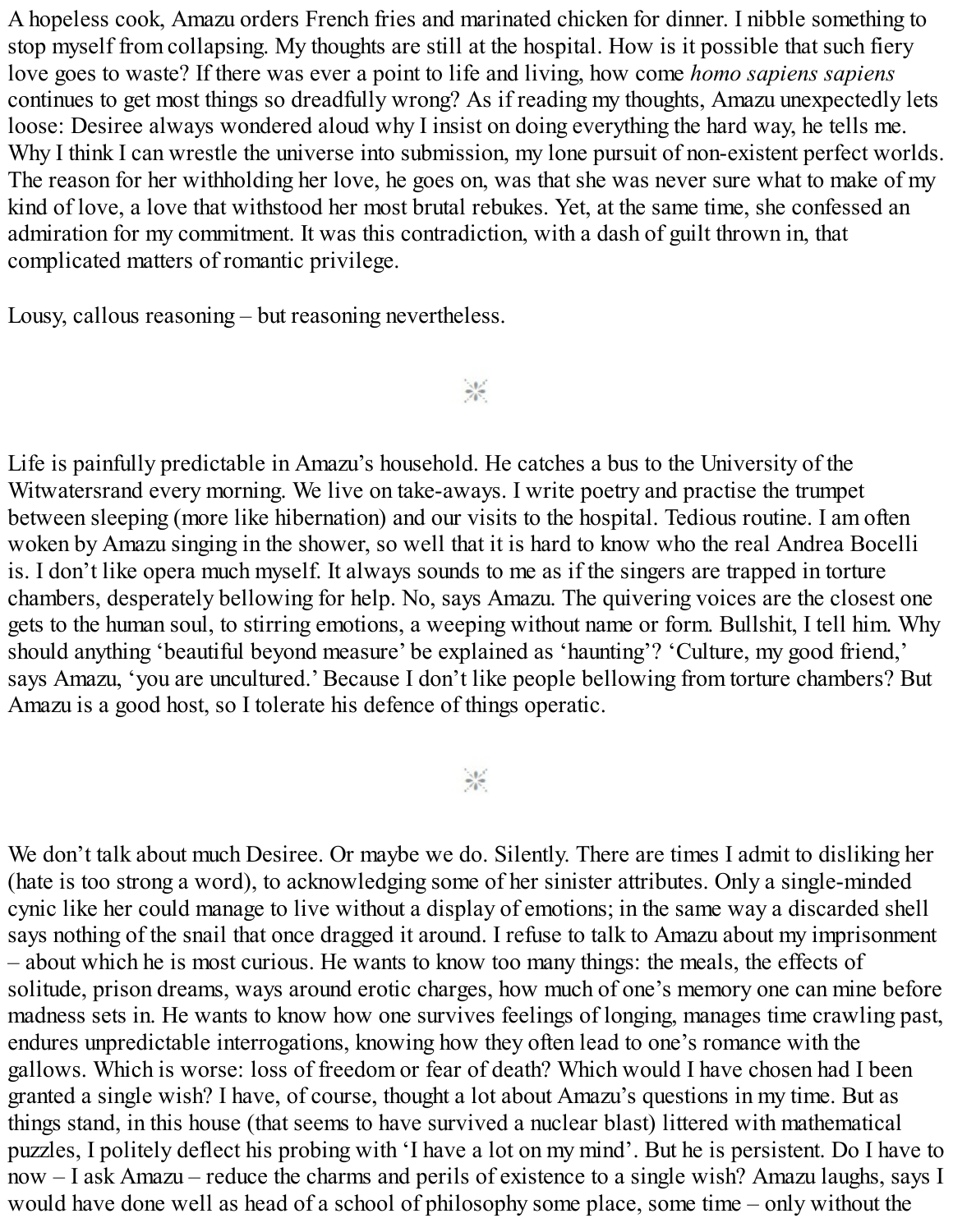cynicism. I leave Amazu preparing to solve for *x,* his cogitations serenaded by a 'Pavarotti and Friends' recording.

## $\frac{1}{2}$

Part of the problem, the reason for my unexpected, silent revolt, is my sudden awakening to the full gravity of Desiree's heartlessness. Amazu is puzzled by my apparent indifference to her, my lack of visible compassion for her condition. But Amazu does not understand what over two decades of incessant rebuff and brutal rebuke does to a heart, the smudges it leaves on the soul. We ruminate on these things; upon which he gently asks: 'What *do* brutal rebukes do to a heart, a soul?' I am moody and dismissive of his question, impatient with his relentless probing – a probing without purpose or accountability. 'Life is not mathematics,' I tell him, to which he responds that everything under the sun has a mathematical basis. The Great Wall of China. Military rations. Birth control pills. Of course he is a fanatic, a slave to numbers and theorems; yet there is a degree of truth to his claims.

But what does the chemical composition of birth control pills have to do with the fact that Desiree is a sadistic sociopath with a penchant for bullying and scheming? A ruthless chameleon with a methodical mind and a heart of stone? 'I don't believe in love,'she'd said, when what she really meant was she enjoyed teasing and baiting lovelorn souls; enjoyed watching how they writhed in tormented spasms of love, terrorised by her deliberate indecision. How do I explain all this to Amazu? How do I tell him that in a peculiar way, by a twisted kind of logic, it is better to have Desiree breathing through beeping machines than on her feet, brutalising souls?

But I, even when seething with helpless anger, know that none of my dim thoughts has any basis in lived reality. I also know that Amazu's mathematics is a futile topic for polite conversation. So we continue to suffer, Amazu and I, in our own separate and idiosyncratic ways. He sings opera, sinks his mind into myriad mathematical probabilities, while I take long walks in the company of Benito and my trumpet. How useless it is, this brass horn, silently collecting my saliva while I rearrange my soul, while my mind deadlocks on where my next meal is going to come from, wracked by the guilt of being parasite in Amazu's house. Not that Amazu ever complains; but I am assailed by the guilt nonetheless, driven to making up stories about why I cannot take meals with him, starve while food awaits. I invent excuses: imaginary stomach bugs, nausea, toothaches.

Still this does not stop me from imagining him secretly kicking cupboards and cursing under his breath, complaining to his humourless fellow mathematicians about the aspirant trumpeter-loafer in his house, who deprives the neighbours of sleep with his nocturnal ballads. Maybe he also tells them of my poetry recitals in the bath. Perhaps they laugh, choke on their peanut-butter sandwiches at his tales of how I loathe and love Desiree in equal measure. How I deny myself even the minutest satisfactions in life. How everything, for me, must come labelled: CONTAINS PURE MORAL INGREDIENTS. NO ARTIFICIALCOLOURANTS. Who is to say whether they, tired of solving mathematical puzzles, do not tell their wives and concubines about the drooling idiot who still believes in the triumph of the human spirit, in the rearrangement of ordained cosmic order? And if the wives and concubines don't tell their friends about me; the former prisoner who, after years of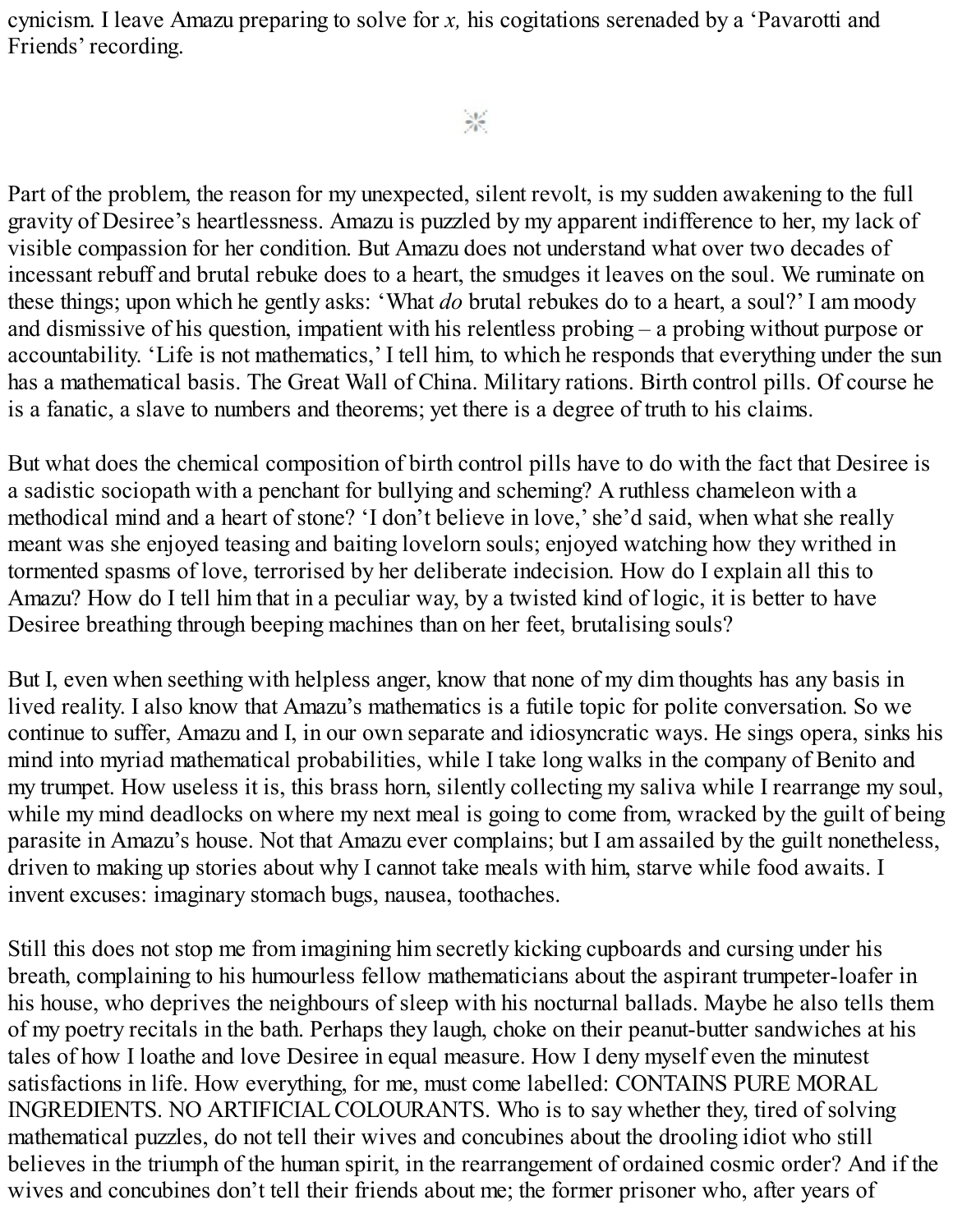confinement, still refuses to say for which belief, which idea, he endured such suffering? Some will mutter in whispered sympathy, saying: 'Poor thing. Maybe deep down in his being he knows something we don't.' 'Yes,' their friends will mock them, 'what earth-shattering truths could possibly come from an embittered cynic who until now slept in city parks and mall restrooms? What wisdom could come from a drifting soul dislocated from its deceptions, its embedded conspiracy theories? Most importantly,' they would opine, 'does he really matter?'

 $\frac{1}{2}$ 

I continue with my walks to the Nelson Mandela Bridge, for a view of the cityscape, a glance into the faces of passing multitudes for whom freedom is a mockery of all things decent. A disease sweeps across the land. I cannot see an end to everyone wanting to be a Comrade Q. In certain ways, Comrade Q has ceased to be a mere ghost wielding influence, has become a force to be reckoned with. Eighteen years behind bars. For this? But how do I tell the multitudes that Comrade Q is, still, just a ghost, a shadow that lurks in overpriced private bars and exclusive hotels, in sprawling palatial homes and at fashionable funerals, in imported Mercedes Benzes with sonorous engine tones? And so, despairing, I watch from the side lines while the ghost wrecks our dreams. I call silently on the stars above to shake us from our heedless slumber, in beds soaked with the urine of orphans and the blood of slain men of goodwill. These musings, disturbing and draining, leave a bitter taste in my mouth.

 $\frac{1}{2}$ 

My broodings continue at the Nelson Mandela Bridge; nothing in particular, just a collection of crisscrossing longings in no particular sequence or pattern. I am gnawed by a biting loneliness so severe that I wish, at times, I were dead. I know I am beyond feminine company – that no amount of romantic giggling and fleeting small talk will alter the path I have chosen: a winding one-way road to neurosis. I have resolved to play my trumpet, not for money, but as an honouring of my fledgling gift. It now makes no difference if coins are thrown at my feet, whether I am cursed, praised or loathed; for I have, in my trumpet-playing, touched the furthest nerve that holds what remains of my soul in place. That nerve, the appreciation of things both heart-warming and profane, is what makes bearable my time here. But I also know this sudden surrender to what is, this embracing of life's plagues, is more reluctant defeat than revelation of the meaning of existence; to which Amazu, when I share the thought, protests: 'Who says life has to mean something? What is a meaningful, exemplary life?' I have no answer, except to plead with him to accept sweaty coins earned from my trumpet sessions. My humble contribution to my upkeep.

Amazu returns home with a page of faded ink. A notice-board advertisement: 'Jazz trumpeter wanted,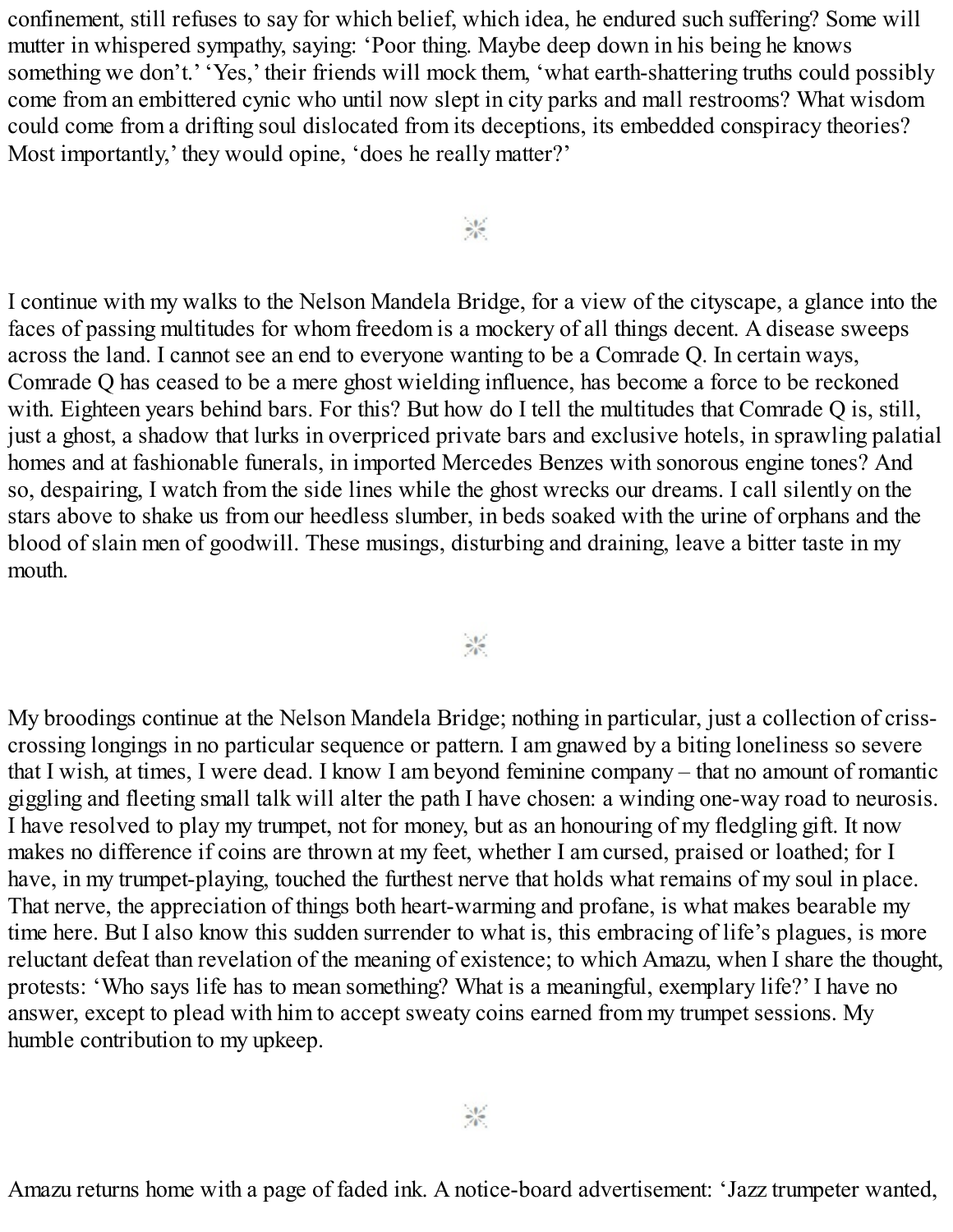R2 000 per week. Must read and write music.' It is a generous offer, says Amazu. 'Plus, you get to do what you love. All you have to do is pick up the phone.' The prospect of being in the company of other musicians propels me to the phone on the kitchen wall. I dial: 011 307 0060. A hung-over, raspy voice contradicts everything written on the advert. It is a sort-of campus band, managed by session musicians off campus, he tells me. Yes, he is the band leader, and no, he cannot guarantee I will get paid. It all depends on the door takings. He adds, with an evil chuckle, that there are plenty of fringe benefits in being with the Lightning Bolts – the best Johannesburg band by far. I have never heard of the Lightning Bolts, I tell him. He is suddenly irritable; the judgement is immediate: 'You move in the wrong circles,' he says, and curtly adds: 'Are you in or out?' Music is a leap of faith, he tells me. 'There is no fucking around with decisions, my man, the clock is ticking.' 'What's your name?' I ask him, at which he sighs: 'Bradley fucking Jones; now are you in or out?' I am in, I tell him, but what are the fringe benefits? 'We are the resident gig at Club Rebel, so tits and free booze, dude; welcome to paradise.' Why would I want to be in a strip-club band, prostituting my art to horny soulless people? I would rather starve, I tell him, than sell my soul for money. To which he calmly says: 'Fuck you very much then and get starving,' and slams the phone down.

'And?' asks Amazu.

'Not a chance in hell. The guy is a nut case.'

'Sorry. Something better will come along,'says the ever-assuring Amazu.

 $\frac{1}{2}$ 

Two nightmares continue to haunt me: I see myself walking up a rocky mountain tip, below which there is a raging sea. I slip on a loose rock and plunge head-first towards protruding rocks in the foamy waters below. I must have fallen hundreds of times off that same cliff, never cracking my skull open; just this sustained, eerie, sinking fall that leaves me drenched in sweat, my voice hoarse from screaming. Not that Amazu ever hears anything. He sleeps like a log. When not falling from cliffs, I dream I am walking across a vast desert, up and down treacherous sand dunes. I follow a caravan of naked nomads (old bearded men, young athletic boys) battling to outpace an approaching sandstorm. I grit the sand in my teeth, yell at the top of my voice after the convoy. No one looks back. They lead their camels on, oblivious to my fading screams, until the sandstorm swallows everything in sight.

 $\frac{1}{2}$ 

Someone from the hospital phones. The message, delivered to a sleepy Amazu, is brief and devastating. I have never seen such consuming grief, so searing and paralysing that Amazu, telephone in hand, just freezes. He begins to tremble uncontrollably in shock and disbelief. He confirms what I already know: Desiree has died. My own grief is less immediate. It is that lingering, numb, silent type – repressed yet exploding in hidden minute detonations. Amazu says he will take a shower, as if to cleanse himself of the death news. I have not encountered many mourning people, so I find myself out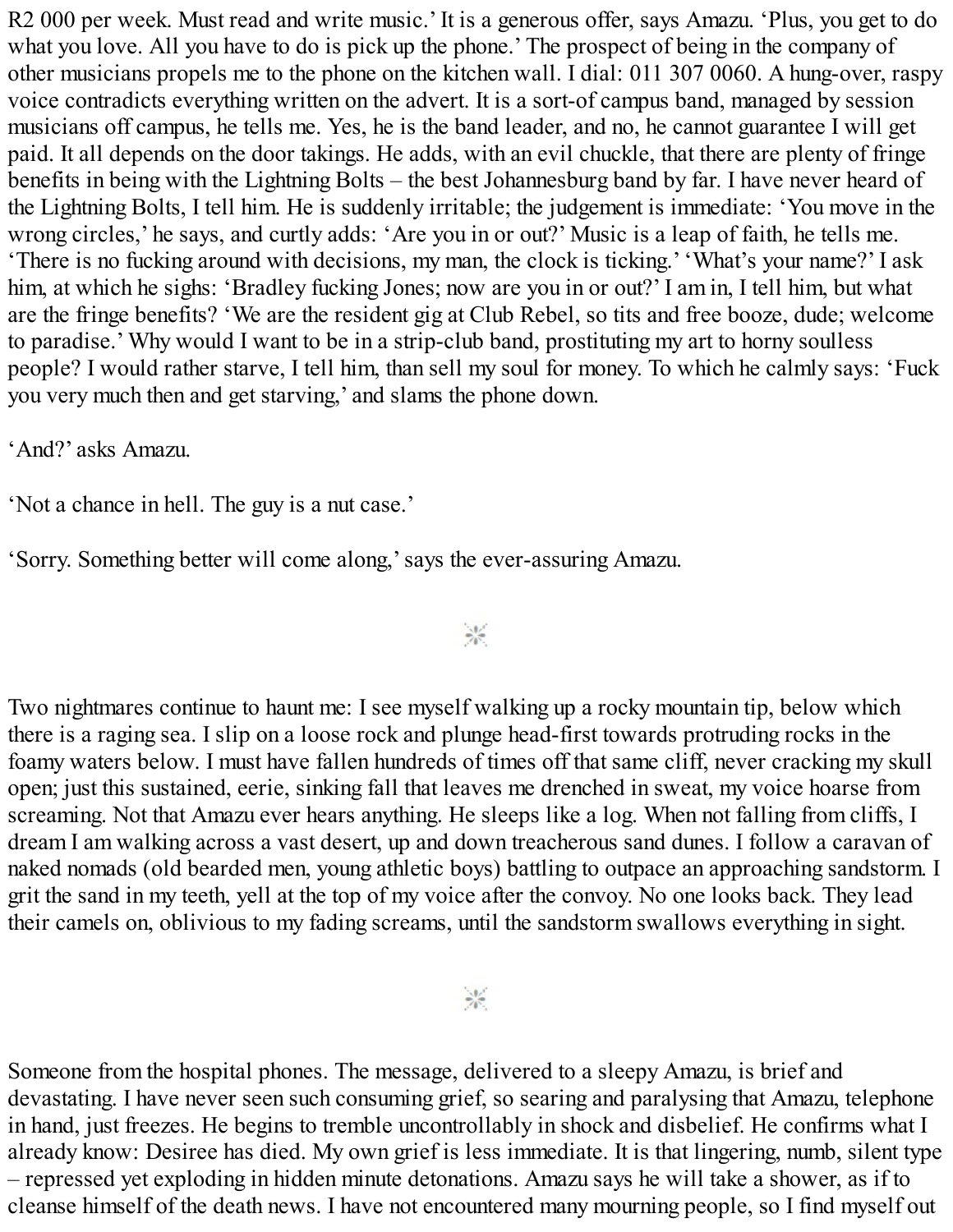of my depth in consoling him; the more so because I have as yet not fully put logic and feeling to the news just received. I go over to him, place my hand on his shoulder. He does not acknowledge the hand, moves away like someone about to walk to the end of the universe yet too drained to manage even the first step. In the shower he sings; such captivating and mesmerising vocal variations, the skill of which leaves me humbled. Spurred by the tempo of shower water, soothed by steam, the singing rises and falls with precision – a driving urge to give a voice to pain. He must have emptied the whole geyser, cold water and all, for he emerges ashy and shivering. Strange. We were at the hospital less than a day ago. Desiree, though evidently not of this world, gave no indication of deciding to become a permanent corpse. We expected that day would come – but knew little how sudden and catastrophic it would be.

 $\frac{1}{2}$ 

We are too stunned to eat, to think, or make sense of anything. Amazu returns from his bedroom perfumed, his bulky self wrapped in a cream evening gown. Something is amiss. There is a sudden unfriendliness about him, a seething moodiness. To warm the frosty demeanour, I suggest we go to the hospital either now or first thing in the morning; Desiree's next-of-kin paperwork. He does not answer but continues to pace about the house, picking up and throwing things around, searching. In silence he turns couch pillows upside down, moves furniture and peers underneath it, packs and unpacks newspaper stacks in quick, sweeping motions. He begins to sweat, the frostiness replaced by visible anger; anger that soon grows into hisses, then bursting rage. 'I was *this* close –' he demonstrates with his index finger and thumb, '*this* close! Why don't you have respect for other people's things? I told you to leave everything as you found it, just the way it was, no matter how dirty you judged it to be. How hard is that? There is greatness in this mess! Why do you insist on changing things that don't belong to you?'

I always suspected that Amazu was the kind of man you ran to when life dealt you evil cards, but that his generosity hid a failure battling to redeem himself. That despite his temporary offers of sanctuary, he would always be a predictable disappointment. Burdened by the news of Desiree's demise, the helplessness of my homelessness (how quickly the hesitant body gets used to other people's beds), all I can do is ask what sin I had committed to warrant such grandstanding and abuse. The crime, as I soon learn, is in having moved the yellowing newspapers, swarming with ants and pizza crumbs, from the couches into the dustbin – from there (today being Friday) to be ground under the crushing blades of municipal refuse removal trucks. The yellowing newspaper, says my accuser, had scribbled on it the closest, most elaborate and refined mathematical formula that proved beyond a shadow of a doubt that life is meaningless. Everyone solves for *x*, the unknown. Mathematically, you can calculate all the way to your grave; someone, somewhere, is bound to disprove your hard-earned insights, create new problems and confusions along the way. Meaninglessness is impossible to reduce to a single formula. I feel sorry for Amazu. Such passion, such relentless, disjointed inquiry, noted on newspapers, milk cartons and pizza boxes.

The fact that Amazu is so serious, that he does not even pause for breath, means only one thing: Amazu Ogbedo believes his theory. I find the entire episode depressingly sad but at the same time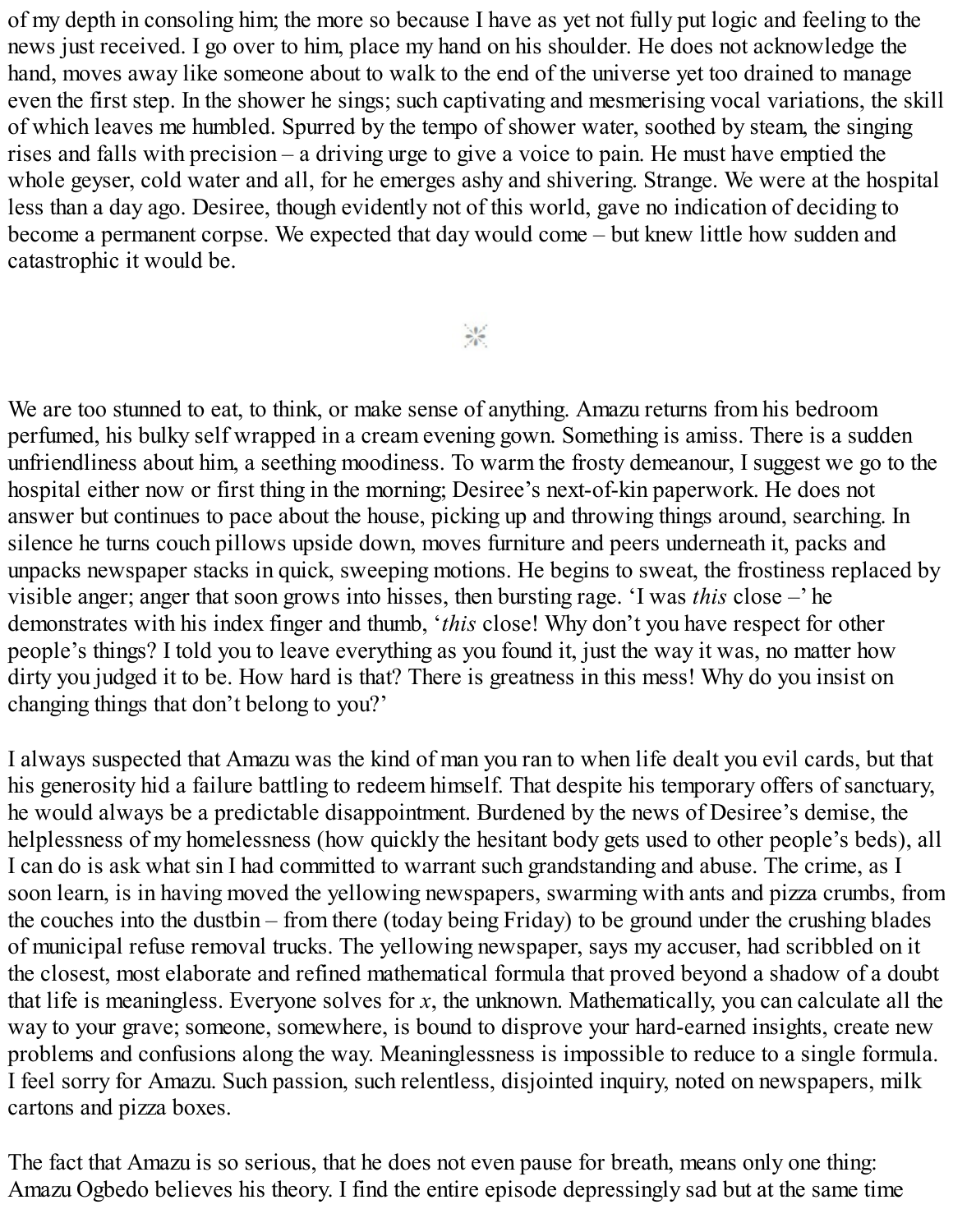hilarious. I break out into muted laughter that soon gives way to a wave of howling gasps that leaves my head pounding, my ribs sore. I completely lose my composure, forced to keep laughing even when I desperately want to stop. My laughter – dangerous laughter – only worsens Amazu's anger. Unhinged by the news of his lover's death, enraged by the loss of the greatest mathematical formula ever calculated, he walks past me to the front door which he holds open and, in the most polite manner, says: 'Please leave my home.' Not house; home.

I have no luggage to pack. All I have to do is fetch my trumpet and retrieve the dog from the indoor kennel, say my profound thanks and face the persistence of my vagabond life; the impending implosion of a brittle existence. The phone rings. Amazu ignores it while I, trumpet case in hand, go in search of Benito. The caller is persistent. Some eleven attempts later, he finally picks up: 'Amazu.' The conversation is brief, the effect immediate. There has been a terrible confusion, an unfortunate misunderstanding. Amazu clasps his hands together, unable to contain his joy. It was Desiree's ward mate who died, from surgical complications. A computer error. Our Desiree is still very much barely alive, continues to lie staring into space, her once-vibrant beauty daily eroded by time and disease.

豪

Once broken ('Please leave my home'), some things can never be fixed. It does not help that my views on Amazu have always been muddled, never quite settled. I am grateful for the guaranteed meals and hot showers – yet remind him that it was never my intention to abide with him for eternity. There is no doubt that, thanks to him, I am well fed, no longer the gaunt corpse that entered 184 Jan Smuts Avenue six months earlier. The regular baths and grooming have somewhat lifted my spirits, though I cannot deny that the yoke of advancing age reminds me of my imminent collapse. You cannot be a vagabond forever, the yoke says. So I suffer blinding headaches, my joints creak and my mouth is often salty.

Apart from those afflictions, there are the humiliating accidents of an unreliable bladder, not to mention bowels that seem so erratic that I never know when I will need to sprint for the bathroom – only to be further embarrassed by the squeaky meows of bowels in turmoil. If breaking wind were an elixir, I would be the healthiest soul in the southern hemisphere. There is also the problem of memory: I say and do things with good intent, only to be stunned by tearful gratitude or rebukes, days later. It is peculiar, and disconcerting, how I often wake irritable and upset, yet unable to remember the reason for my sullen mood. Amazu knew how to deflate my wanton feelings of anger (like dogs snapping at hands that pull them by the tail), by saying pedantically: 'There are many kinds of suffering in the world. Some are self inflicted.' I envied his barren analysis of life, hated his matterof-fact views on things requiring feeling; loathed his manner of living, his mathematical existence.

In reality, I tell Amazu, my going has little to do with the fact that he explicitly kicked me out of his home and more to do with me breathing freely under Johannesburg's tempestuous skylines. Observing the little things: beggars pulling shopping trolleys filled with all manner of useless possessions; the trusting pigeons pecking at bread crumbs in my palm; shadows rising and falling as the sun scorches the clouds brewing rain.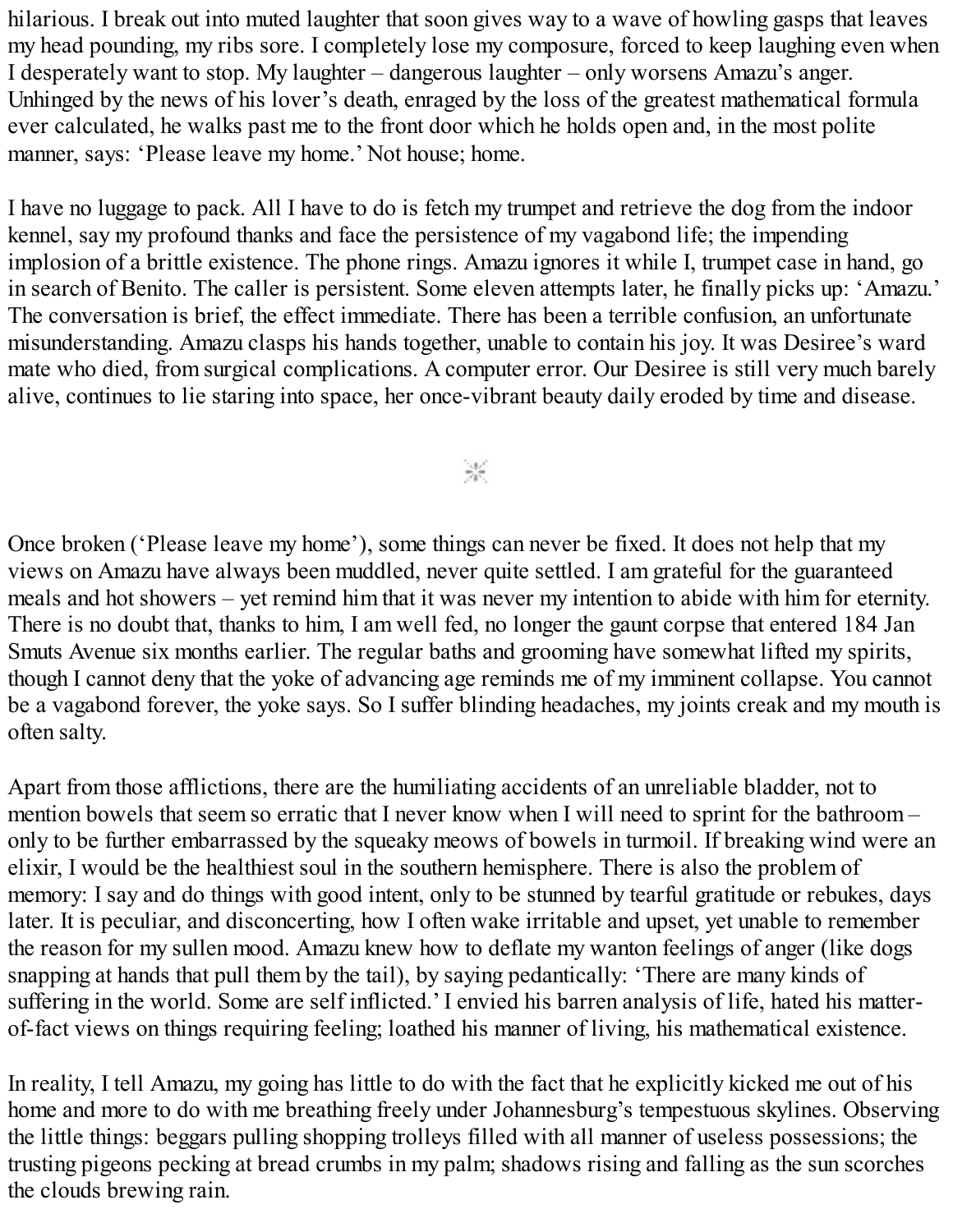I walk out into the sweltering heat – no destination in mind. Along Jan Smuts Avenue the traffic crawls, the numerous luxury automobiles making it clear that there is a world within a world: two Johannesburgs – one for vagabonds and the other for senior executives speaking animatedly into smart phones while cruising in Mercedes Benzes as big as boats. In this other Johannesburg, the one of plush, air-conditioned cars, the revolution is without the slightest meaning. The executives collect revolution memorabilia on the struggle: coffee-table books and BBC documentaries. But their lives are no struggle. They simply throw money at things. Uncomplicated. Benito whimpers, sniffs my heels as we walk purposelessly towards Oxford Road, past Rosebank, towards Melrose.

 $\frac{1}{2} \frac{V_{\rm c}}{V}$ 

Johannesburg thunderheads hint at the possibility of rain. I, hungry dog in hand, trumpet slung on my right shoulder, walk in the afternoon sun. Where could I possibly go to avoid the coming storm, if not to loiter around, looking suspicious? Corlett Drive takes me past unremarkable sights, the occasional belch of diesel smoke from construction trucks and metro buses. I walk downhill, weak at the knees, freed from Amazu's generosity, his silent judgements. Blue lights flash in the distance. I see police frisking people, lining them up against walls. An impromptu detour, an early right turn, lands me at Melrose Arch, passing beautiful women throwing their heads back in staged laughter. Bentleys and Lamborghinis are parked in front of the Melrose Arch Hotel, friends, lovers and sophisticated thieves dining at sidewalk restaurants. Someone picks guitar strings (acoustic) in the hotel lobby. He is not trying to milk money from people; he is making his playing exactly that: playing. He plays to create mood, a receptive ambience, and can be instructed to stop any time the hotel management deems fit. Through the revolving doors I see him grinning and nodding to passing guests dragging their bags on wheels; casually tuning and retuning his instrument amid the courteous applause from those resting on the reception couches. Youngish good looks, well-tailored grey suit. How do I tell him: on my shoulder is a trumpet, ready to accompany your strings? How do I say to him: take a bow, rest, go for a walk, meet the daughters of famous fund managers? Envy eats at me. I imagine the prospects: trumpeting in an air-conditioned hotel lobby for a set salary! How receptive his audience is, knowing nothing is expected of them but to sip good wine, free from moral obligations.

A man, unbeknown to me, observes me from an outdoor restaurant. He, moments later, walks towards me, taps my shoulder, offers me a handshake. 'Couldn't help noticing,' he says. 'Francois de Wet. Just thought I could be of assistance.' I am stung. What he means is, this is not a place for vagabonds, craning their necks into hotel lobbies, spying on strangers. Your dog, he wants to say, is sure to offend my patrons who have escaped the drudgery of less plush Johannesburg social nests to come and dine in peace. Don't you see you don't belong here? This is what he wants to say. I, not seeking pity, tell him my story without passion or emotion, acknowledging that it is possible that my very existence will offend some people here. And what's more, with a dog in tow, amidst dining places. I was not even intentionally coming to Melrose Arch, I tell him, it just happened. Will I blame him if he thinks I am a bloodsucker in search of hand-outs? I compliment his well-trimmed moustache, joke that it reminds me of famous writers. He is a leech, sucking me for clues so as to dissect me and hang my remains in public squares to hisses of: vagabond! My bowels growl, an embarrassing, needy growl, a growl of famine.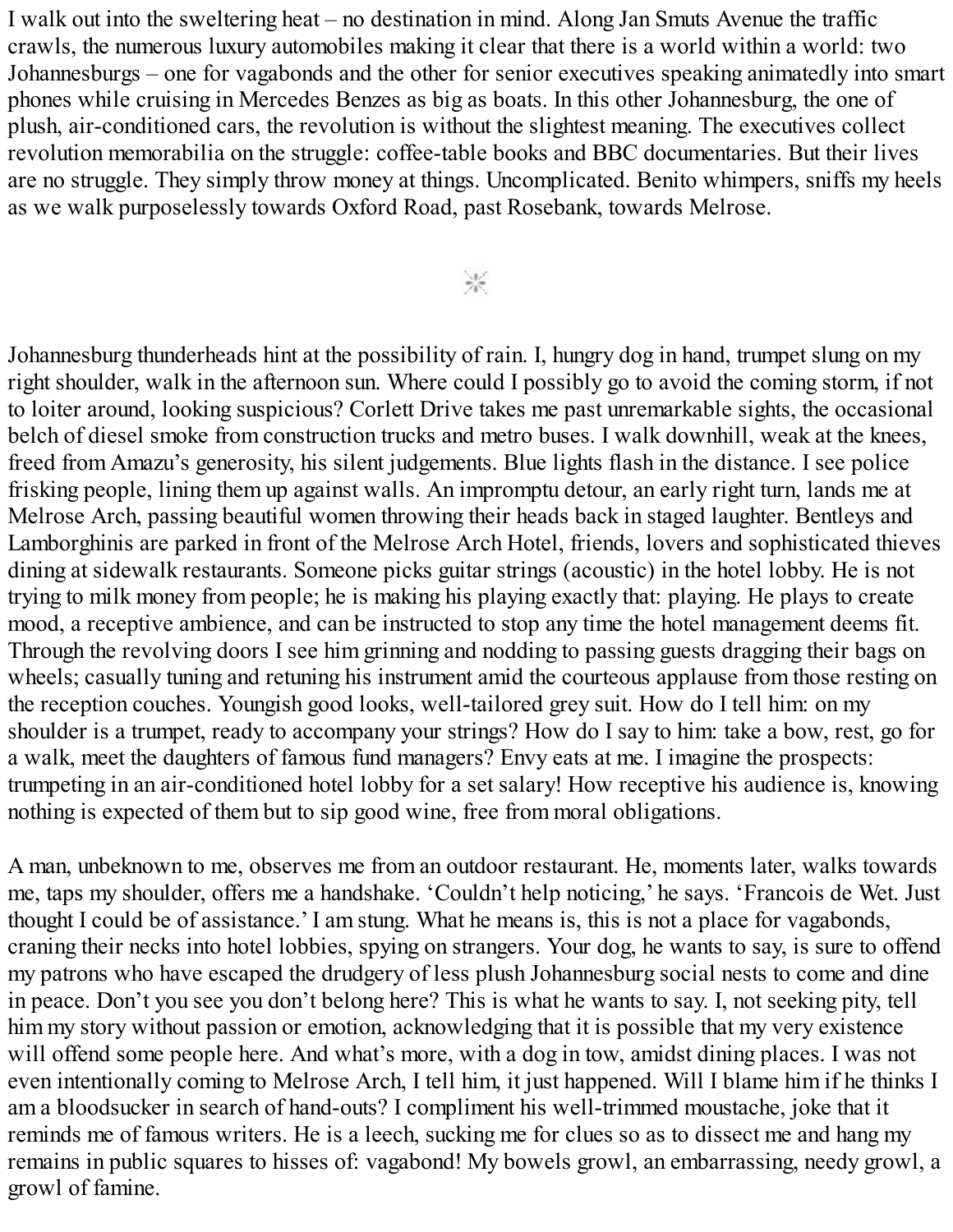But I am wrong about Francois de Wet. The manager-owner of Café Mesopotamia, eleven years strong, he is no stranger to hardship himself. Thrice divorced, with grown children, the girl a commercial pilot and the son a recovering drug addict, paralysed in a motorcycle accident. 'I am short of waiters; if it's something you want to consider …' he says. I thank him for his kindness, and we walk past dining exhibitionists into his modest office. He gives me a form, dials a number, requests two plates of lamb shank, for Benito and I. Legitimate guests! He lays out the road ahead: an introduction to Café Mesopotamia menus, three weeks' training (difficult customers, wine lists, Café Mesopotamia etiquette), and 'many other things as we go along'. I notice photos on the desk; there they are, the pilot and the drug addict. But not a single picture of wives past. I eat like a runaway slave.

There is a twist to my good fortune: I need, having completed the forms, to finalise everything with Tony, a tattooed giant impatiently clapping hands, sending waiters jetting in all directions: 'Table 2, Mandy. Move!' 'Come Fred, keep them coming. You forgot lemon slices for Mr Douglas.' 'There you are Celeste. Happy birthday sweetheart, but you are fucking up my orders today.' Celeste is offended – the way she smiles with her teeth only, the small pouchy mouth trained to suppress revolt. Speed. Precision. Hippopotamus-hide-thick temperament, in defence of the Café Mesopotamia reputation.

What is Tony going to say to me? I am getting tired of your leaking bladder, old man, go tend tomato plants and leave my tables alone? Put that fucking trumpet away before I impale you with it? Are there no lesser demands: dishes, floor-mopping, bar-associated errands? I shudder to think what awaits me. But when did things get so fast, where one is not even permitted a moment to think about the task at hand? Is eighteen years that long, that existence seems to be turned on its head? Or is it aftershocks of prison life that have slowed me, all those weeks in solitary confinement when it mattered not whether time moved or didn't? Everyone in this city seems programmed to be in a hurry, to hop on the speed train to nowhere. Benito licks his plate clean.

Francois bids me farewell (the daughter's wedding meeting), welcoming me to Café Mesopotamia in advance. On my way out, walking past animated conversations bathed in self-indulgent laughter, I am confronted by a furious biker (long, curly black hair, leather pants and jacket): 'Hey! That's Raisin. That's my dog. Hey mister – have you any idea what you have put me through, stealing my dog? Dog thief!' He yanks the dog from my embrace, full of hostile intent. Numerous pairs of condemning eyes cut me to shreds, before forks and knives resume slicing pork and whatever else on multiple plates. All these faces, chewing gum, smiling into cellphones, getting kissed. Who are these catastrophically stupid, soul-deprived people dining in hordes?

The biker, Benito firmly in his hold, strides to a Harley Davidson parked nearby. He fires the engine, and with an explosive rumble, Benito disappears into the afternoon sun. I am a welter of emotions: Shocked. Embarrassed. Offended. A woman exits Club Kilimanjaro, offers to walk me 'wherever you are going'. We head back along Corlett Drive. She is thirty or so, maybe older, wears tight jeans and a floral blouse. Her make-up boasts all sorts of precisions: eye liner, mascara, lascivious lips painted an oppressive red. A beautiful, younger version of herself lurks somewhere inside her; a self far from the schemer that pursues me.

'I saw you with Francois. He is a nice man.'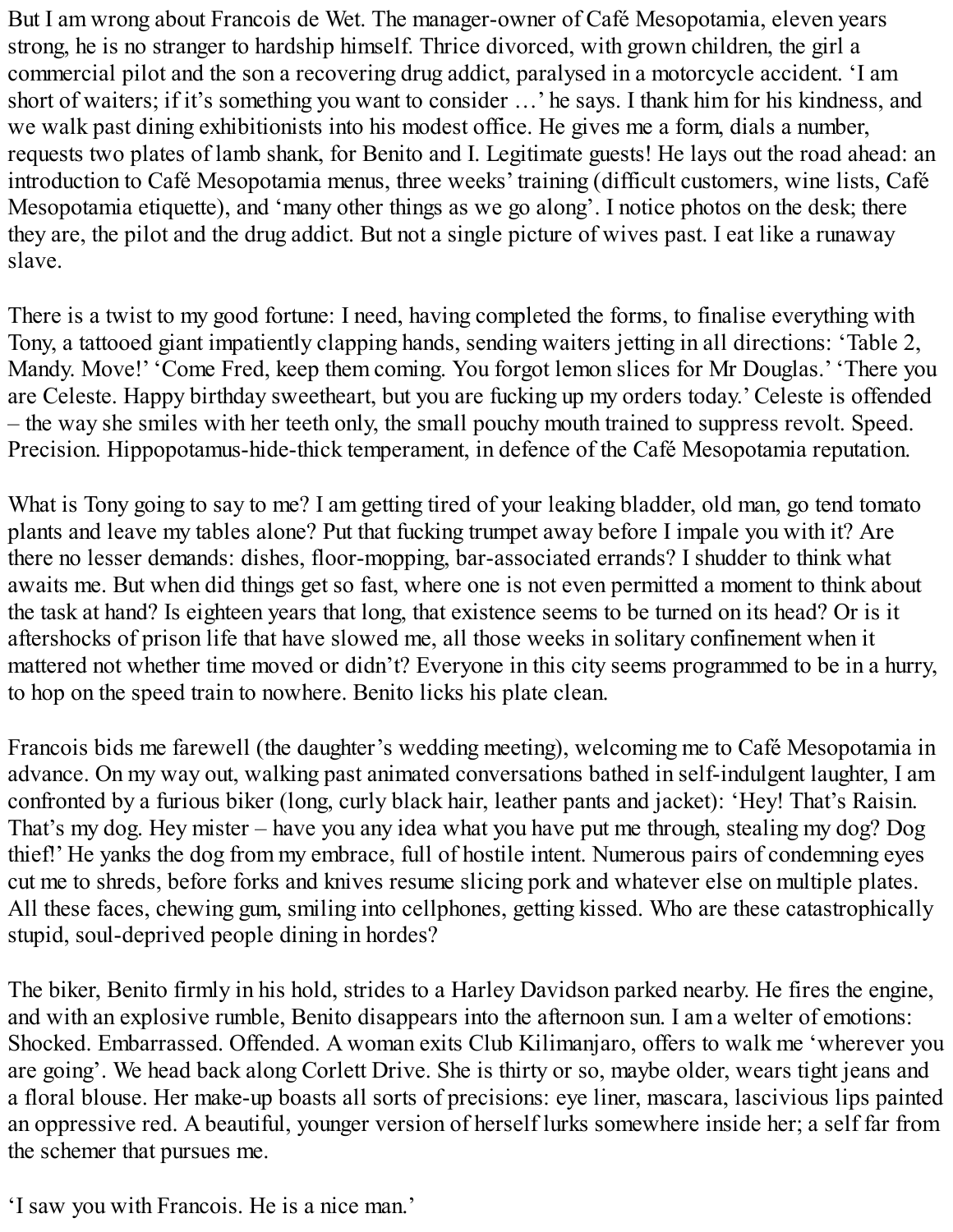'Yes.'

'Can I interest you in some pleasure? I am Catherine. But friends call me Brutal Kate.'

'I am not interested in pleasure,' I protest.

'I don't sell my vagina, if that's what you think. You can get that from your wife. I sell the mysterious. I make lewdness possible.'

'I don't care if you sell space rockets. I am not interested.'

'It is not only pleasure; I expose you to other worlds.' I snap at her: 'Have I asked to be exposed to other worlds? Stop following me, please!' Her face contorts, works itself into a confrontational mask: 'Timid old shit – choke on your miserable life!'she spits. I ignore her and quicken my pace, leaving her sulking and dejected. My thoughts are with my dog friend, so callously taken from me, without any discussion. I walk back to 184 Jan Smuts Avenue, to negotiate a few more nights under Amazu's roof.

#### $\frac{1}{2}$

Tony is, as I have predicted, unpleasant. My training at Café Mesopotamia starts at dawn, and ends after midnight on most days. The demands of the wealthy, existing in a bubble of their own, are worse than the occasional rude remarks I endured at Mary Fitzgerald Square. It seems to me that the patrons' nights out have little to do with eating, and much to do with showing off expensive cars and promiscuous lovers. I have trouble remembering orders (they sound to me like insolent instructions), even when I write them down. My shifts are gloomy, polluted by irritable remarks and 'call your manager' ultimatums. It is not unusual to hear a patron explode: 'Are you deaf? I said absolutely no pork!' 'Strawberry milkshake is not the same as a tot of vodka – she's eight years old, for crying out loud!' 'I said well done for my lamb chops – three times – why are you serving me raw, bloody meat? Do I look like a vampire to you?' I am not like Celeste, skilled in silent revolt. My suppressed temper leaves a bitter taste in my mouth, the more so because such lapses mean I have to answer to a raving Tony, bent on chewing me up alive. Francois de Wet offers no protection.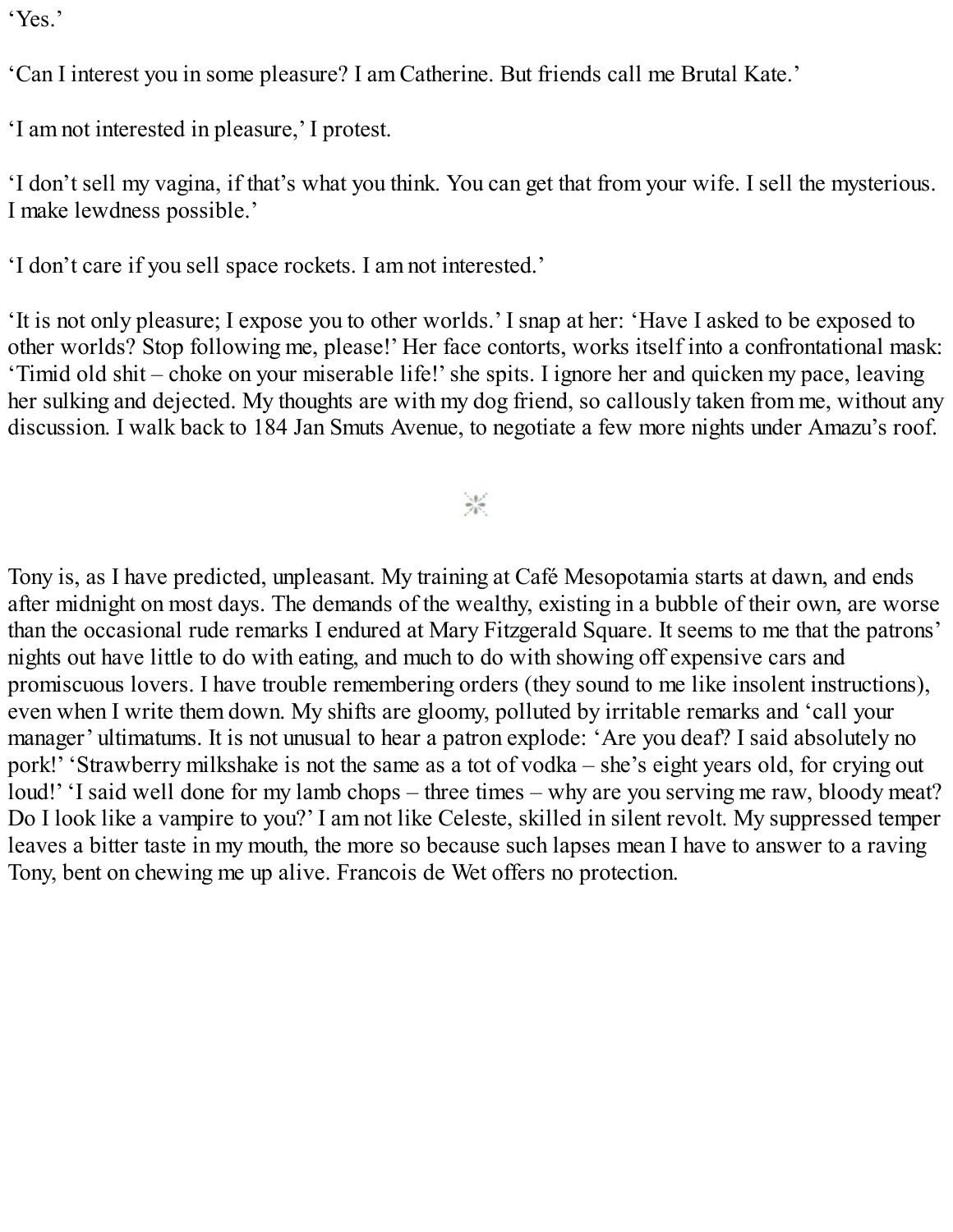**T**he dark figure is, after years on the run, finally arrested on charges of multiple murder. He refuses a lawyer, and sits through an eleven-month trial without raising so much as a whisper in his own defence. The newspapers soon coin a name for him: The Silent Terror. He finally pleads temporary insanity when confronted by twelve life sentences, citing manic-depressive behaviour resulting from grief and mourning for his beloved uncle, mistakenly shot dead by police on suspicion of drug trafficking. His arrest and subsequent conviction brings me no relief from my persistent angst.

Amazu and I watch the trial on his black and white television: the legal wrangles, the conflicting interpretations of grades of madness, the burden on the state to prove beyond reasonable doubt that The Silent Terror is a sadistic killer. With his future looking gloomier than the fires of hell, he hangs himself on Christmas Day. News crews capture moving shots of distraught families weeping on the steps of the Supreme Court at answers denied them by the troubled young man with beautiful teeth. 'Psychotic coward,' despairs Amazu. 'Maybe not,' I tell him.

 $\frac{1}{2}$ 

The Sphinx greets you at the Café Mesopotamia entrance. You are led by an archway through crimson walls guarded by Pharaohs. The floor is decorated with an assortment of hieroglyphics, anything from lone eyes to people with animal heads. The passage to the bar is a simulation of the Nile, with water pumped under the walkway to create an impression of dining over a river. Café Mesopotamia service awards are mounted on scrolls tinged with gold and blood-red detail, doubling as wall art. The private dining suite, two floors under the restaurant, is the most expensive. It is adorned with plush furniture and terraced seating, surrounded by pictures of famous people photographed next to the pyramids, with Egyptian locals leading their camels across vast landscapes.

Unlike the other waitrons, I find waiting tables wounding work. 'This is the service industry,' Nico barks at me, 'you have to put your heart in it.' Hard as I try, I find I cannot accustom myself to the monotony of perpetually grinning into the faces of strangers, feigning interest in their self-indulgent stories. There is this aura of self-importance about them, an arrogant expectation that disregards the wishes of others. Life's absurdities continue: Ms Tobin and her religious friends frequent our bar, on 'girls' nights out'. A touch of shame washes over me as she watches me running around with steaming plates, wiping ice cream off spoiled brats, waiting on diners discussing French perfumes instead of ordering their meals. The look in her eyes is one that I read as relief and pity; until she, weeks later, calls me to Table 6, reaches into her handbag, and hands me three letters. She had to open them, she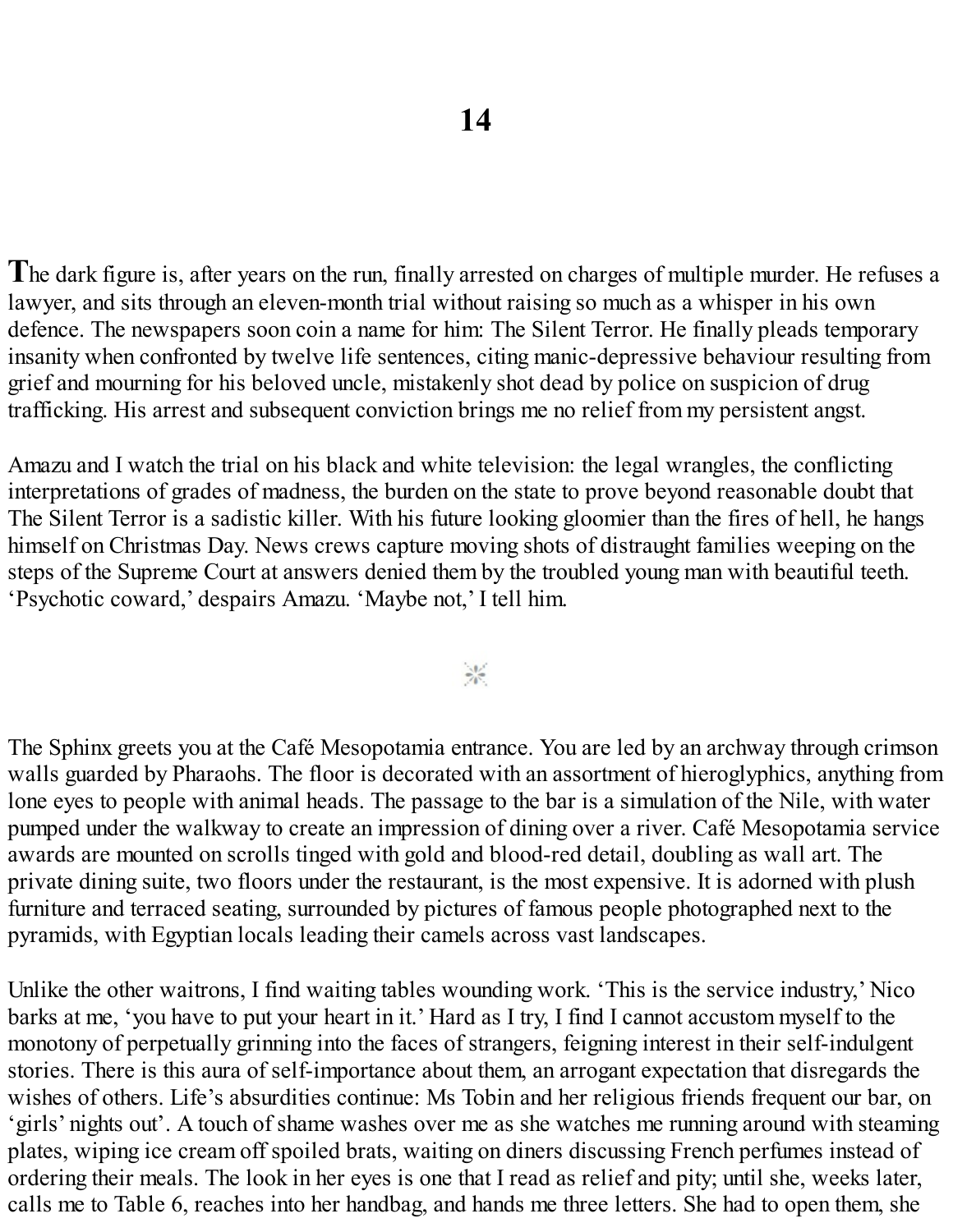confesses, couldn't contain her curiosity. I am both annoyed and grateful, and smile in the way only an annoyed, grateful waiter should. My entire library sustained irreparable water damage, she tells me, so bad, the books all had to be thrown away. The poetry notebooks, too. Ms Tobin confesses to reading the poetry to her book club and, as if to redeem herself for her prying eyes, says: 'We all agree you are immensely gifted. Look on the bright side: you don't have to pay storage fees anymore.' I feel numb.

The handwriting on the letters is unmistakable: Mercedes. Gabriel, she tells me in the first short letter, has been in and out of hospital for a while now. He lost the sight in his left eye. He sits under a mulberry tree listening to a small transistor radio, sulking at everything and everyone. There are times when she feels wronged by his ingratitude, his aged cynicism. The second letter is no different from the first: hospital visits, the sulks under the tree, more hospital visits – culminating in a brief intensive-care stint resulting from a mild diabetic stroke. Gabriel is far from a saint, she says, goes on to describe the philandering ways of the younger Gabriel, a romantic whirlwind who charmed the hearts of female fellow journalists. It was well known that Gabriel used his desk at the newsroom as one indiscriminate bed. Colleagues caught him in compromising situations, whereby he, for years, claimed 'journalistic research' to mask his wayward ways. In truth, Rosaline Sanchez and Rafael Lopez were childhood friends, and if fate were fair, Rosaline should have married Rafael; were it not for Gabriel's elaborate promises. In other words, if there were anyone most qualified to violate Gabriel's marriage, it was none other than Rafael Lopez who, witnessing Rosaline's drift into despair, availed a cushioned shoulder to cry on. The murder was more the result of blind rage than righteous anger, and the guilt that still chips away at Gabriel's heart has its roots in belated regret. It was when confronted with the stiffening corpse of Rafael that Gabriel discovered he knew not who he was – a realisation that continues to plague him. 'Why are you so quiet? Are you not getting my letters? Anyway, Dad has become something of a ghost, sitting under a tree poking the ground with his walking stick. He refuses to see any of his friends or family – just sits there, muttering to himself.'

Her third letter opens with a shock: 'Dad died two weeks ago. We found him sitting under the tree with his radio as usual, his walking stick on his lap. It was a mongrel licking his fingers that alerted me that something was amiss. Ambulance staff confirmed he had been dead for several hours. We buried him with his reporter awards in a private family ceremony. All his siblings came, despite their fiery exchanges before his passing.

'It was a moving ceremony – more so because Carlos, our local pastor, who is Rafael's twin brother, officiated at the burial. That is all I have to say about my father. As for me? I am holding on. I have stopped music altogether. I now weave baskets at the local art centre, a hobby I started as a way to escape my father. The weaving hurts your fingers at first, but you soon get used to it. The baskets cost about fifty pesos each. We are a group of six women, two from Costa Rica, three from Las Tunas, the other from Santiago de Cuba. It's a sisterhood. You should have come here. You would have loved Cuba and its contradictions – our outdated American cars, desperate people dying, drowning en route to becoming Cuban Americans. Fleeing from a revolution that yielded small things: aging sugar-cane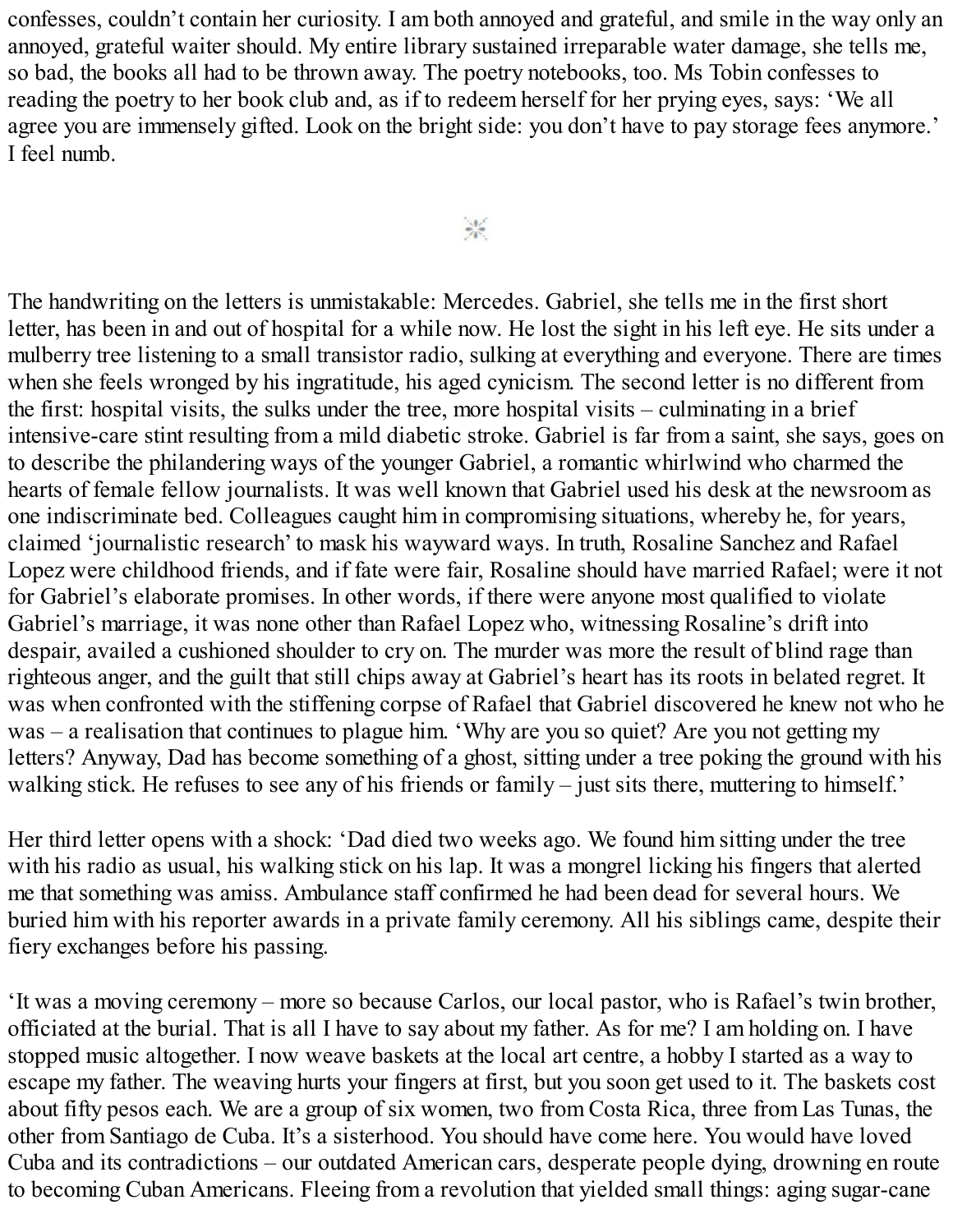plantations and rum distilleries. Socialism. Phew! Raúl Castro is rumoured to be next in line. Fidel is old and sickly. Our friend Benito is back here from New York. He is distant these days, indifferent. He returned home with a woman. Isabeau. A French girl.

'I see some disturbing news about South Africa in the press. The pockets of greed. But that is the nature of revolutions. They all have discomforts. Disappointments. Anyway, I have to go, my poet. Please, please, please … write. Love, Mercedes.'

I raise my eyes from the letter to find Tony staring coldly at me: 'Table 14 has been waiting for cutlery since the Dark Ages.' But I am too distracted to take offence; I fold the letter and, with a nod, say: 'Cutlery with the speed of light to Table 14.'

Amazu loves the food parcels I bring home: Mutton curry. Puddings. Fish dishes. He licks his fingers in the evenings, says God works in mysterious ways. Life continues at 184 Jan Smuts Avenue; Amazu, Algebra the cat and I.

 $\frac{1}{2}$ 

I am nervous about writing to Mercedes. What if I sound dejected, desperate? What do I say, now that she has undergone such eerie transformation – a music teacher turned weaver of baskets? The photograph, enclosed in her last letter, screams the loudest change: a daughter frustrated by her father's distance, finding solace in food, becoming a chubby weaver of baskets with expressionless eyes.

 $\frac{1}{2}$ 

The decision not to write to Mercedes bothers me. I confuse orders, forget basic waiter courtesies, sulk at justified patron protests. I am appalled by the speed of my aging: one day you stride along Sophiatown streets, confident in the abundance of life, the next you wake with a fast-greying head and deep question-mark furrows on the sides of your mouth. You acquire a permanent frown not consistent with the natural purpose of frowns – a reflex expressive of permanent inherent angst. You listen to drunken young women confessing atrocious tragedies at the hands of sugar daddies, weeping in your aging arms simply because they have nowhere else to go. You wake to a sudden loss of lust, confronted by polished and perfumed young things with hypnotic curves and see-through blouses (nipples like freshly picked strawberries) – while you continue with the routine of mopping floors, running around with vegetable soups and smoked salmon. You forget how to submit to urges. You are suddenly engrossed with remembering and misremembering things past, rearranging them in different sequence, in futile attempt to rid over-familiar tragedies of their sting.

I feel a rebellious impulse to rid Café Mesopotamia of its abusive sugar-daddy contingent – a resolve not appreciated by ungrateful female youth: 'You are not my father!' they protest. Suddenly, sadly, experience of the world means nothing. The message is clear: keep your knowledge to yourself. We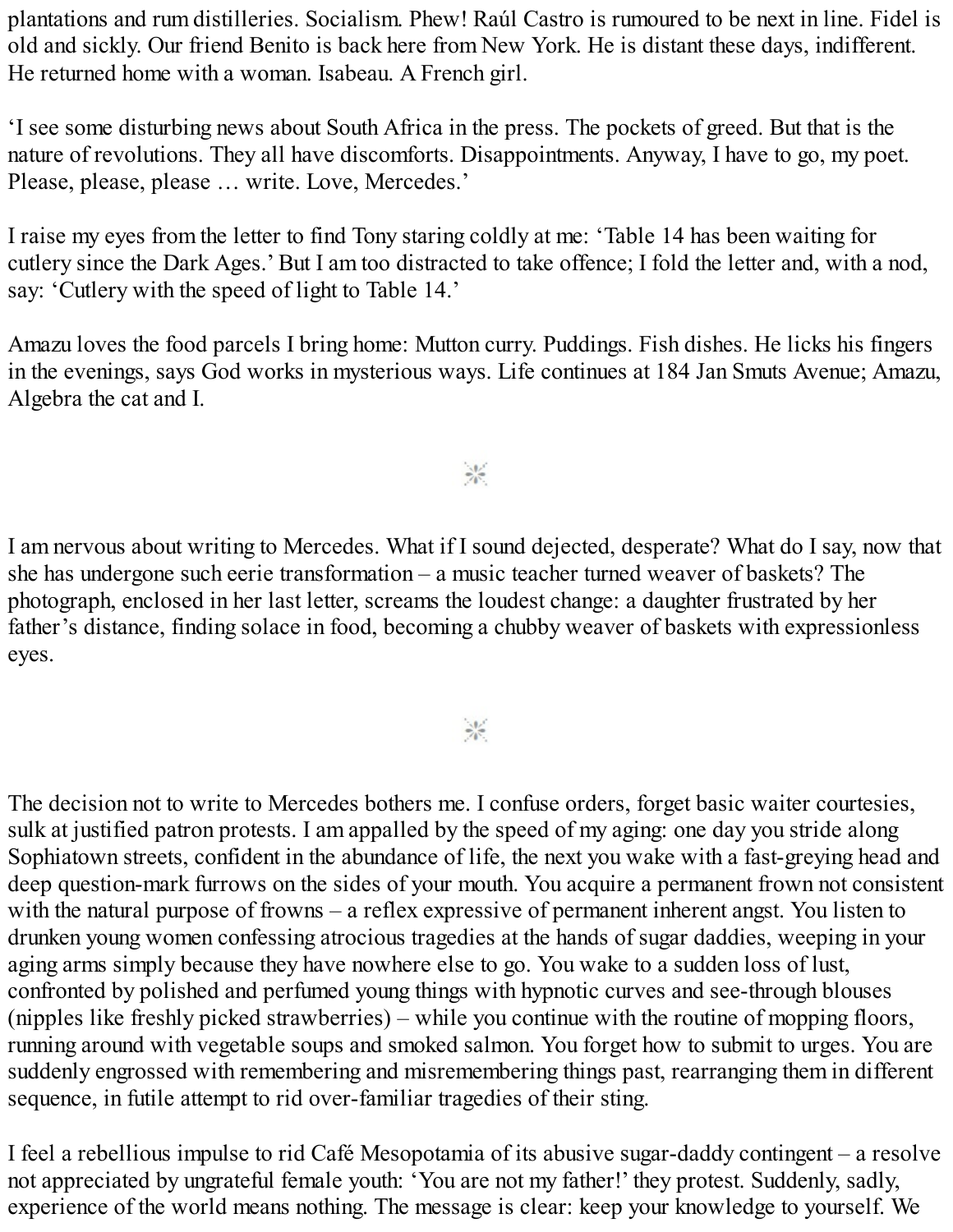will, if we so decide, come ask for your opinion, but not otherwise; for in these times, our times, there is no such thing as decency. So I mutter to myself, at the helplessness of it all: fifteen-year-olds blowing smoke rings on the laps of potbellied sugar daddies; wealthy spinsters on the prowl for lazy school-leaver boys with reliable erections; Comrade Q clones sipping imported whisky at the Café Mesopotamia bar. To think I buried paupers, dug potatoes with my bare hands, suffered haunting hallucinations, only to be dismissed with an old refrain: 'This is Johannesburg.'

 $\frac{1}{2}$ 

It is a hot afternoon. I decline to accompany Amazu to the hospital to see Desiree. I, when not ferrying pork ribs and salami salads, continue with my walks to the Nelson Mandela Bridge. I lean on the bridge railing, admire sun rays bouncing off railway lines. You can smell the greasy residue after each passing train, moving souls from one promise to the other, from one heartbreak to the next. There is, by late evening (except for moths waltzing in the evening light), a spooky calm that descends on the city; funeral-procession kind of calm. A stray cat crosses railway lines below, followed by a slowing train grinding to a halt, its lit windows like houses in motion. A group of young men approach from both ends of the bridge, sandwiching me between them. Hyenas. Hunting in packs. I sense trouble but shake off the feeling.

It is becoming increasingly tempting to jump off the bridge onto the approaching trains below – to be electrocuted to soot, roasted to a charred thing, unrecognisable even to pathologists. I have my reasons, estimations and convictions for wanting to end this nightmare, but I sense I am yet to discover something profound. Something small. That holds all the big things together. An aquarium of sorts, where I could look in, see meaning swimming around coral reeds, in pinks and fiery reds. An aquarium with a hole at the top, to allow a hand to plunge into the clear water, grab the meaning in a tight clasp, show it to all: Desiree, Amazu, Ms Tobin, Gabriel and Mercedes Sanchez – to everyone – and say: I did not suffer for nothing. Here, in the palm of my hand, is the reward! Here – see it? Touch it if you want, but be sure to put it back into the water.

Life, I think to myself, is held together by small things. Much like Amazu's theorems, written on newspapers and fermenting milk cartons. The young men walk past. I eavesdrop, hear something about the booming abortion trade in Hillbrow and downtown Johannesburg: pills, wire, industrial detergents. One says something about Saddam Hussein fished from a hole in Tikrit.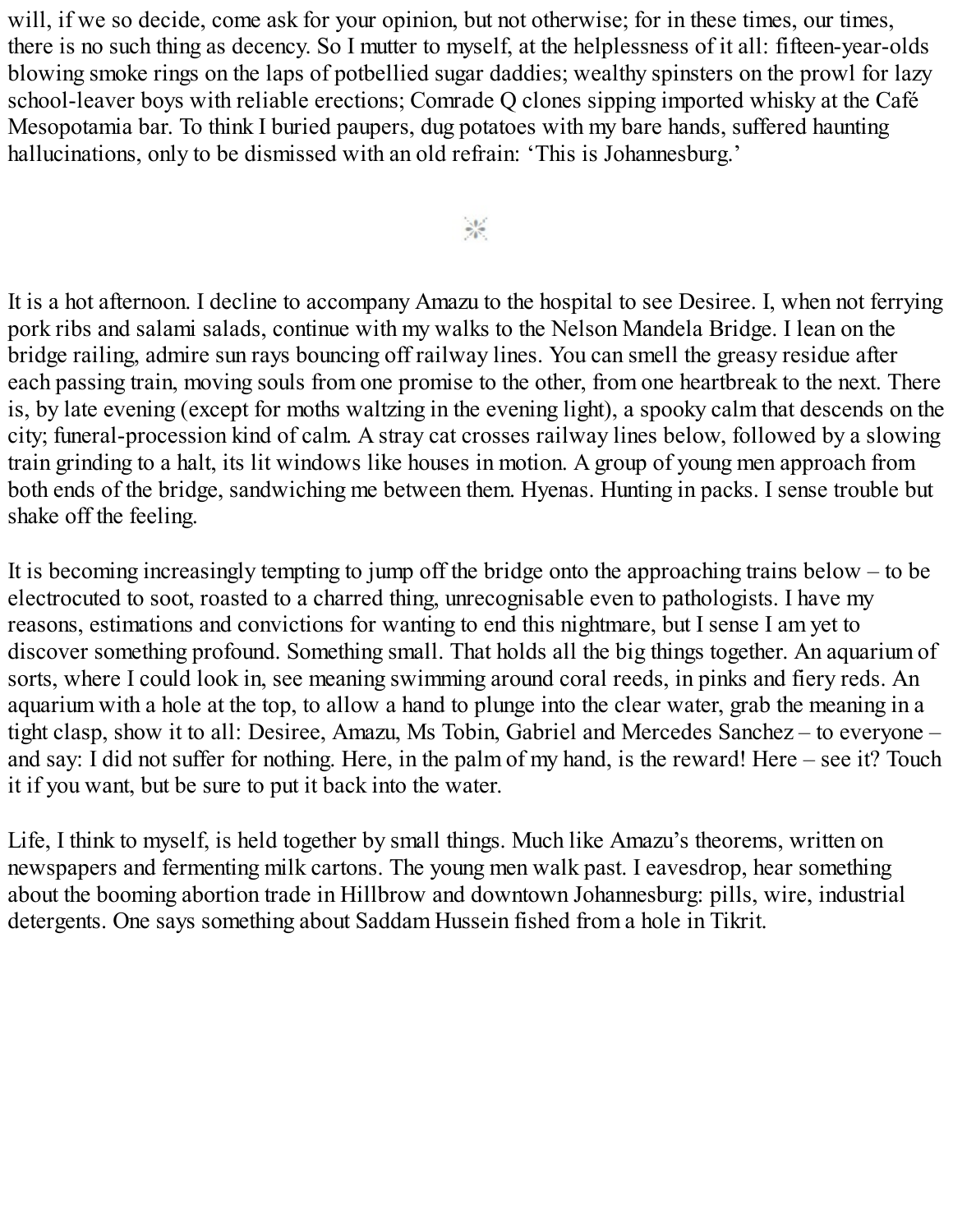## **Echoes**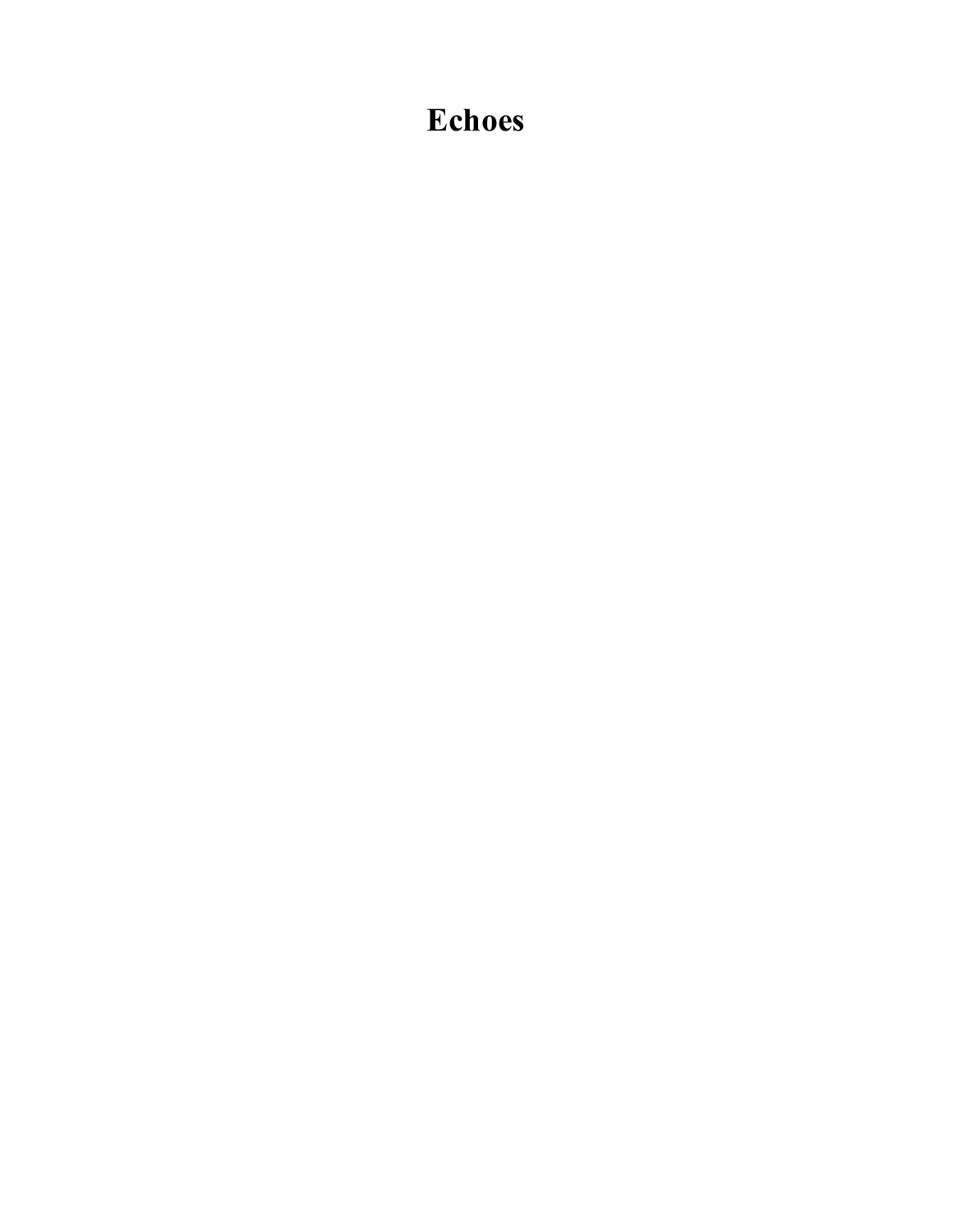**I**, at the back of my mind, always knew I would one day walk away from Café Mesopotamia, away from Amazu, away from the once-radiant Desiree, now covered in bedsores. I will maybe dig a hole, a grave in which to wait for real dying – whenever it decides to come. A storm brews. I walk for days along Beyers Naudé Drive, in search of a mountainous retreat, past settlements and farms. I follow criss-crossing footpaths into the mountains, past chirping birds and the occasional lizard. I have few expectations: to find a desolate mountain, see what awaits there. An outline of the Johannesburg skyline can be seen in the distance, skyscrapers reaching out to the furious black clouds. I climb over boulders, dodge thorns and spider webs, until I reach a ravine, hidden at the foot of a mountain.

I arrive at a secluded cliff at midnight, amid a heavy, windy downpour. It is as if thousands of waterfalls have suddenly been let loose from some faraway planet. Below is a neglected caravan. The rainwater has washed the caravan, exposing rusted and stained windows (greased with child palm prints). The caravan door is ajar, the wind blowing water through the doorway. It stands askew, sinking further with each passing day, the rubber on its tyres exposing rusted wire, its walls used as chalkboards. Daring drawings. Done in soot. An old shoe, without a heel, is under the bed, amid wet cigarette butts. On the wall next to the cracked window is a crooked nail, on which hangs a stringless, unloved acoustic guitar. The wardrobe doors are off the hinges, their backs used as havens for the imagination.

A child's hand has, in purple ink, drawn a wheelless car; trees floating over sea or river water; a plate stacked with food. One of the wardrobe drawers hides an abandoned comb, a child's milk bottle (with faded measurements), a broken typewriter. On the bed are old steelwool-like blankets, a rockhard pillow, punctuated with bread crumbs. The rain continues to pour with determined fury, the wind howls past. The trees beam with each lightning bolt. I am thirsty. I extend the baby's milk bottle, rinse it, wait for it to fill. The water is cold, settles my edgy mood. The window is stuck in rust and dirt, stays open to winds and flying sand. I lower myself onto the soaked bed, lying on my back. Someone lives here. But who?

The view is of expansive landscape, untouched by greedy developers, where plants still tease the nostrils with their natural scents. There are times when I get nervous, edgy, when my senses warn me of fast-advancing danger … which never comes. There is the lurking risk of snake and scorpion bites.